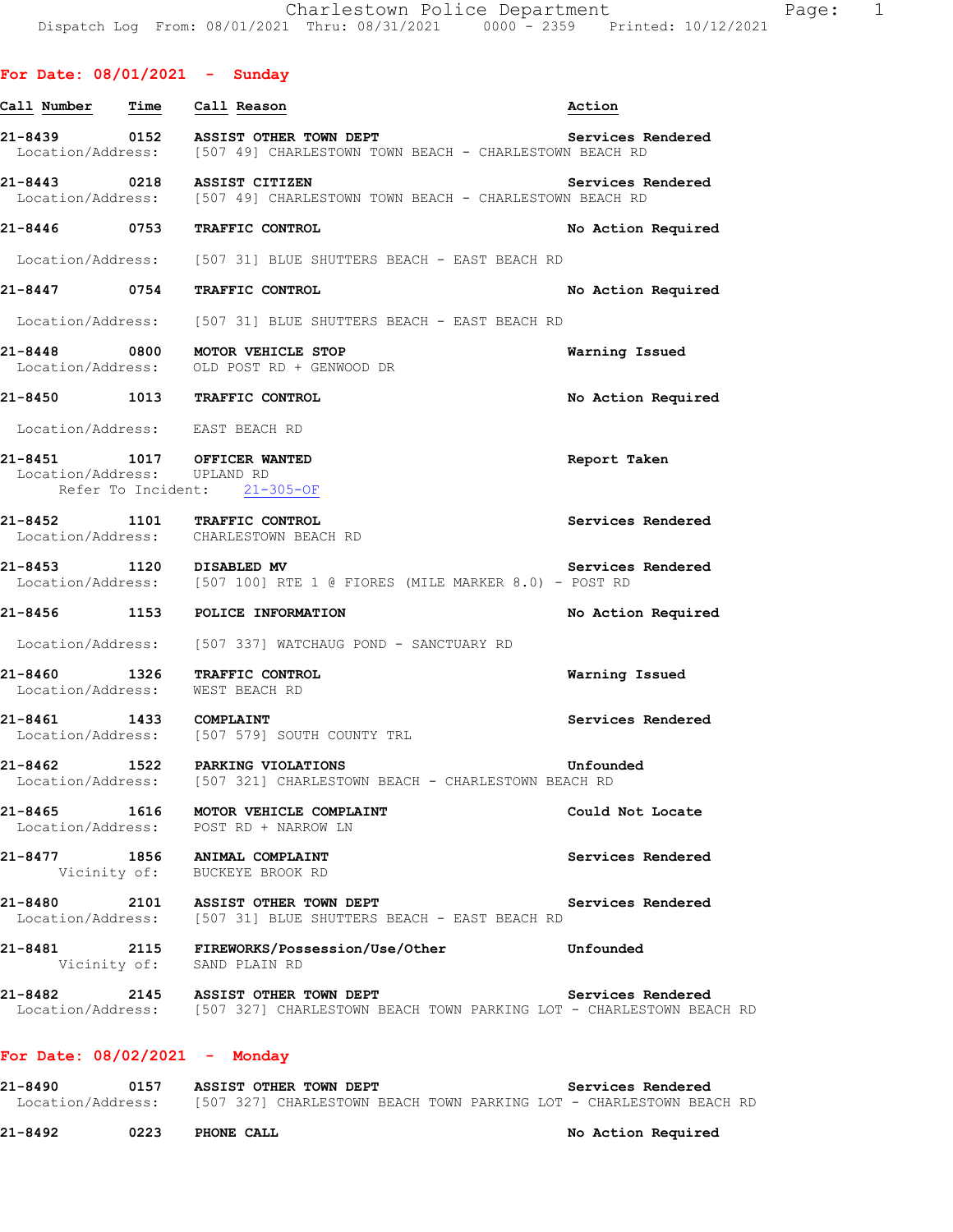| 21-8497 0812 ALARM, BURGLAR                                            | Location/Address: [507 30] ATLANTIC ANIMAL HOSPITAL - SOUTH COUNTY TRL                                                          | <b>False Alarm</b>             |
|------------------------------------------------------------------------|---------------------------------------------------------------------------------------------------------------------------------|--------------------------------|
| 21-8498 0821 TRAFFIC CONTROL<br>Location/Address: CHARLESTOWN BEACH RD |                                                                                                                                 | Services Rendered              |
| 21-8499 0834 TRAFFIC CONTROL<br>Location/Address: EAST BEACH RD        |                                                                                                                                 | Services Rendered              |
|                                                                        | 21-8500 0855 FOLLOW-UP INVESTIGATION Investigated<br>Location/Address: [507 642] CHARLESTOWN POLICE DEPARTMENT - OLD POST RD    |                                |
|                                                                        | 21-8502 0946 TRAFFIC CONTROL<br>Location/Address: MATUNUCK SCHOOLHOUSE RD                                                       | Services Rendered              |
| 21-8503 0952 TRAFFIC CONTROL<br>Location/Address: WEST BEACH RD        |                                                                                                                                 | Services Rendered              |
| 21-8507 1202 TRAFFIC CONTROL<br>Location/Address: EAST BEACH RD        |                                                                                                                                 | Services Rendered              |
|                                                                        | 21-8508 1228 ROAD HAZARD/OBSTRUCTION<br>Location/Address: SOUTH SHORE MENTAL HEALTH - POST RD                                   | Removed Hazard                 |
| 21-8509 1248 ALARM, BURGLAR<br>Location/Address: SURFSIDE AVE          |                                                                                                                                 | Could Not Locate               |
| 21-8513 1340 MVA - Minor<br>Refer To Accident: 21-99-AC                | Location/Address: [507 72] CUMBERLAND FARMS - OLD POST RD                                                                       | Report Taken                   |
|                                                                        | 21-8514 1413 ALARM, BURGLAR<br>Location/Address: [507 592] CHARLESTOWN BEACH RD                                                 | <b>False Alarm</b>             |
| 21-8516 1518 COMPLAINT<br>Location/Address: COVE DR                    |                                                                                                                                 | Services Rendered              |
| Refer To Incident: 21-306-OF                                           | 21-8517 1630 LOST/STOLEN LICENSE PLATES Report Taken<br>Location/Address: [507 642] CHARLESTOWN POLICE DEPARTMENT - OLD POST RD |                                |
| 21-8520 1705 TRAFFIC CONTROL                                           |                                                                                                                                 | No Action Required             |
|                                                                        | Location/Address: PROSSER TRL + EAST QUAIL RUN                                                                                  |                                |
| 21-8521 1729 ALARM, FIRE                                               | Location/Address: [507 72] CUMBERLAND FARMS - OLD POST RD                                                                       | <b>False Alarm</b>             |
| 21-8523 1917 FOUND/LOST PROPERTY                                       | Location/Address: [507 612] NINIGRET PARK - LITTLE NINI POND REST ROOMS - PARK LN<br>Refer To Incident: 21-307-OF               | Services Rendered              |
| 21-8524 2010 MOTOR VEHICLE STOP                                        | Location/Address: POST RD + PROSSER TRL                                                                                         | Warning Issued                 |
| 21-8529 2104 OFFICER WANTED                                            | Location/Address: [507 288] RTE 112 @ CAROLINA RAILROAD BRIDGE - CAROLINA BACK RD                                               | Investigated                   |
| 21-8531                                                                | 2204 ASSIST OTHER TOWN DEPT<br>Location/Address: [507 327] CHARLESTOWN BEACH TOWN PARKING LOT - CHARLESTOWN BEACH RD            | Services Rendered              |
| 21-8532                                                                | 2330 ROAD HAZARD/OBSTRUCTION                                                                                                    | Taken to Family/Guardian/Other |
|                                                                        | Vicinity of: [507 357] K&S PIZZA - CAROLINA BACK RD                                                                             |                                |

- **For Date: 08/03/2021 Tuesday**
- 21-8535 0034 ALARM, FIRE **Services Rendered**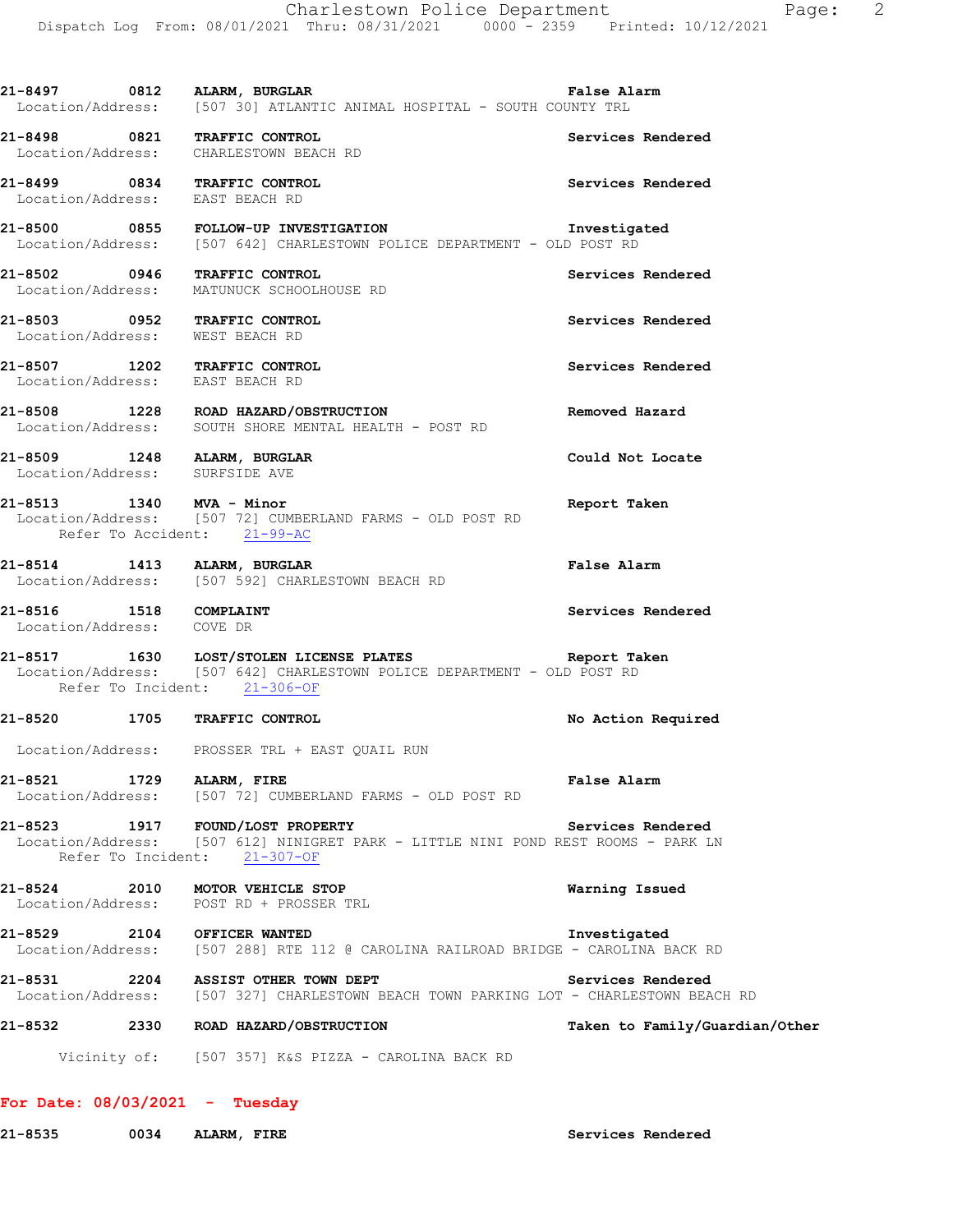|                                                              | Charlestown Police Department<br>Dispatch Log From: 08/01/2021 Thru: 08/31/2021 0000 - 2359 Printed: 10/12/2021              | $\mathcal{S}$<br>Page:        |
|--------------------------------------------------------------|------------------------------------------------------------------------------------------------------------------------------|-------------------------------|
|                                                              | Location/Address: HAWKSBILL WAY                                                                                              |                               |
|                                                              | 21-8539 0044 ASSIST OTHER TOWN DEPT<br>Location/Address: [507 31] BLUE SHUTTERS BEACH - EAST BEACH RD                        | Services Rendered             |
| Location/Address: EAST BEACH RD                              | 21-8546 0924 TRAFFIC CONTROL                                                                                                 | Services Rendered             |
| 21-8553 1310 ASSAULT                                         | Vicinity of: [507 37] CHARLESTOWN WINE AND SPIRITS - OLD POST RD<br>Refer To Incident: 21-309-OF                             | Report Taken                  |
|                                                              | 21-8554 1324 PARKING VIOLATIONS<br>Location/Address: [507 320] QUONOCHONTAUG BREACHWAY - WEST BEACH RD                       | Services Rendered             |
| 21-8555 1333 OFFICER WANTED<br>Location/Address: OLD POST RD | Refer To Incident: 21-308-OF                                                                                                 | Report Taken                  |
|                                                              | 21-8557 1726 MOTOR VEHICLE STOP<br>Location/Address: POST RD + SCHOOLHOUSE POND RD                                           | Citation Issued               |
|                                                              | 21-8558 1737 TRAFFIC CONTROL                                                                                                 | No Action Required            |
|                                                              | Location/Address: SHUMANKANUC HILL RD                                                                                        |                               |
|                                                              | 21-8560 1813 ANIMAL COMPLAINT                                                                                                | Taken/Refered to Other Agency |
| Location/Address: LAUREL RD                                  |                                                                                                                              |                               |
| 21-8562 1907 ALARM, FIRE<br>Location/Address: CEDAR RD       |                                                                                                                              | False Alarm                   |
| Location/Address: SAND HILL RD                               | 21-8563 1951 MOTOR VEHICLE COMPLAINT                                                                                         | Unfounded                     |
| 21-8564 2009 DISABLED MV<br>Location/Address: POST RD        |                                                                                                                              | Investigated                  |
|                                                              | 21-8565 2047 ASSIST OTHER TOWN DEPT<br>Location/Address: [507 327] CHARLESTOWN BEACH TOWN PARKING LOT - CHARLESTOWN BEACH RD | Services Rendered             |
| $21 - 8566$                                                  | 2205 ASSIST OTHER TOWN DEPT<br>Location/Address: [507 31] BLUE SHUTTERS BEACH - EAST BEACH RD                                | Services Rendered             |
| Location/Address: COBLEIGH ST                                | 21-8567 2207 DISTURBANCE/Music/Noise                                                                                         | Services Rendered             |
| Location/Address: CHARLES AVE                                | 21-8568 2209 FOLLOW-UP INVESTIGATION                                                                                         | Services Rendered             |
| For Date: $08/04/2021$ - Wednesday                           |                                                                                                                              |                               |
| 21-8586 0722 FIRE, OTHER                                     | Location/Address: SOUTH COUNTY TRL + HONEY LOCUST DR                                                                         | Unfounded                     |
|                                                              | 21-8587 0728 MOTOR VEHICLE STOP<br>Location/Address: POST RD + LAKESIDE DR                                                   | Warning Issued                |
| 21-8588 0731 DISABLED MV                                     | Location/Address: POST RD + WEST BEACH RD                                                                                    | Services Rendered             |
|                                                              | 21-8589 0745 TRAFFIC CONTROL                                                                                                 | No Action Required            |
| Location/Address: WEST BEACH RD                              |                                                                                                                              |                               |
| 21-8591                                                      | 0750 TRAFFIC CONTROL<br>Location/Address: CHARLESTOWN BEACH RD                                                               | Services Rendered             |
| 21-8593                                                      | 0843 MOTOR VEHICLE STOP                                                                                                      | Warning Issued                |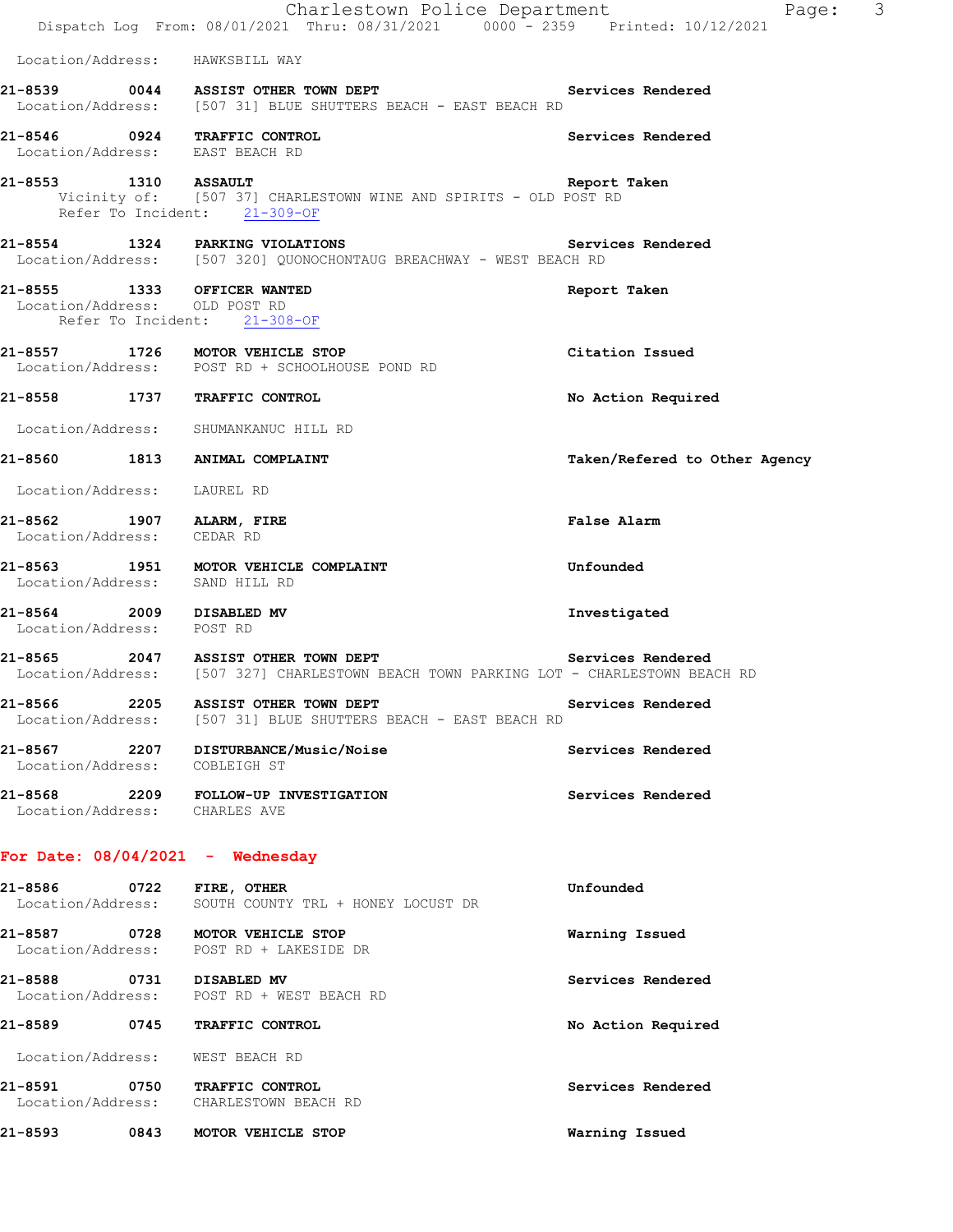|         | Charlestown Police Department<br>Dispatch Log From: 08/01/2021 Thru: 08/31/2021 0000 - 2359 Printed: 10/12/2021                       | 4<br>Page:                     |
|---------|---------------------------------------------------------------------------------------------------------------------------------------|--------------------------------|
|         | Location/Address: KING'S FACTORY RD + PROSSER TRL                                                                                     |                                |
|         | 21-8595 0918 TRAFFIC CONTROL<br>Location/Address: ALTON CAROLINA RD                                                                   | Services Rendered              |
|         | 21-8597 1005 DUMPING VIOLATIONS                                                                                                       | No Action Required             |
|         | Location/Address: [507 865] ARNOLD FAMILY CABIN - KING'S FACTORY RD                                                                   |                                |
|         | 21-8600 1037 PARKING VIOLATIONS<br>Location/Address: [507 327] CHARLESTOWN BEACH TOWN PARKING LOT - CHARLESTOWN BEACH RD              | Citation Issued                |
|         | 21-8601 1038 MOTOR VEHICLE STOP<br>Location/Address: WEST BEACH RD + SEA BREEZE AVE                                                   | Warning Issued                 |
|         | 21-8603 1259 ALARM, BURGLAR                                                                                                           | Building Checked/Secured       |
|         | Location/Address: HILLCREST DR                                                                                                        |                                |
|         | 21-8607 1414 ALARM, FIRE<br>Location/Address: [507 46] WASHINGTON TRUST COMPANY - OLD POST RD                                         | <b>False Alarm</b>             |
|         | 21-8612 1624 PARKING VIOLATIONS<br>Location/Address: CHARLESTOWN BEACH RD + NANCY LN                                                  | Warning Issued                 |
|         | 21-8615 1709 TRAFFIC CONTROL                                                                                                          | No Action Required             |
|         | Location/Address: ALTON CAROLINA RD                                                                                                   |                                |
|         | 21-8620 1909 MOTOR VEHICLE COMPLAINT Could Not Locate<br>Location/Address: [507 262] RTE 1 @ LIQUOR STORE (MILE MARKER 9.2) - POST RD |                                |
|         | 21-8621 2013 ALARM, FIRE<br>Location/Address: [507 231] OCEAN HOUSE MARINA (MAIN FACILITY) - TOWN DOCK RD                             | Investigated                   |
|         | 21-8622 2052 ASSIST OTHER TOWN DEPT<br>Location/Address: [507 327] CHARLESTOWN BEACH TOWN PARKING LOT - CHARLESTOWN BEACH RD          | Services Rendered              |
|         | 21-8623 2054 ASSIST OTHER TOWN DEPT<br>Location/Address: [507 31] BLUE SHUTTERS BEACH - EAST BEACH RD                                 | Services Rendered              |
|         | 21-8626 2333 MOTOR VEHICLE STOP<br>Location/Address: [507 269] RTE 1 @ DRIVING RANGE - POST RD                                        | Warning Issued                 |
|         | 21-8628 2342 ALARM, BURGLAR                                                                                                           | Building Checked/Secured       |
|         | Location/Address: [507 254] GALAPAGOS COLLECTION - OLD POST RD                                                                        |                                |
|         | For Date: $08/05/2021$ - Thursday                                                                                                     |                                |
| 21-8630 | 0015 MOTOR VEHICLE STOP<br>Location/Address: SOUTH COUNTY TRL + CROSSLAND ST                                                          | Citation Issued                |
|         | 21-8632 0057 SUSPICIOUS ACTIVITY/VEHICLE<br>Vicinity of: WEST BEACH RD                                                                | Investigated                   |
|         | 21-8633 0102 MOTOR VEHICLE COMPLAINT                                                                                                  | Taken to Family/Guardian/Other |
|         | Location/Address: [507 21] BURLINGAME STATE PARK - CAMPING AREA - BURLINGAME STATE PARK RD<br>Refer To Incident: 21-311-OF            |                                |
|         | 21-8638 0846 TRAFFIC CONTROL                                                                                                          | No Action Required             |
|         | Location/Address: BUCKEYE BROOK RD                                                                                                    |                                |
| 21-8640 | 0929 TRAFFIC CONTROL                                                                                                                  | No Action Required             |
|         | Location/Address: WEST BEACH RD                                                                                                       |                                |
| 21-8643 | 1033 FOLLOW-UP INVESTIGATION                                                                                                          | Investigated                   |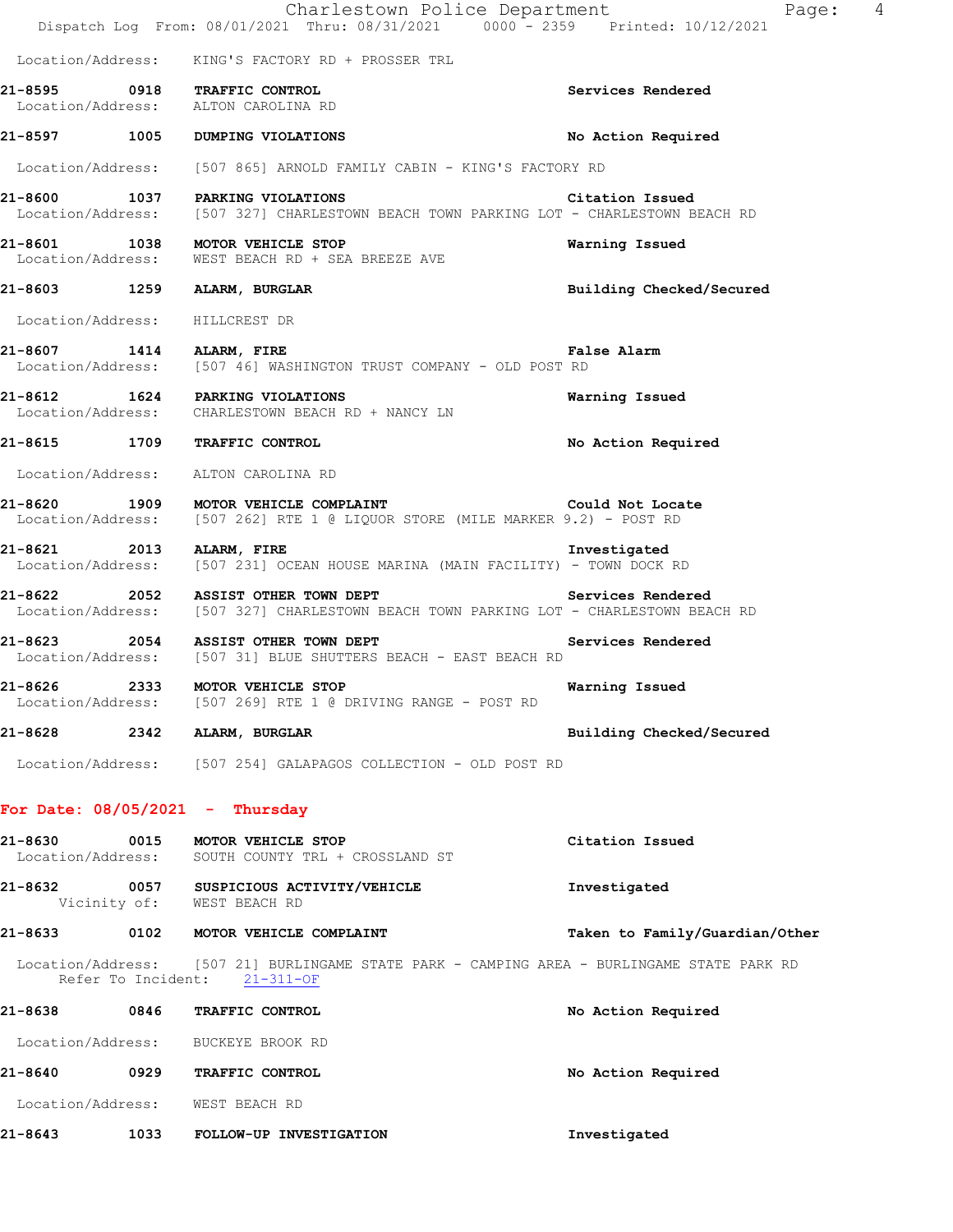|                                                                                       | Charlestown Police Department<br>Dispatch Log From: 08/01/2021 Thru: 08/31/2021 0000 - 2359 Printed: 10/12/2021                       | $\overline{5}$<br>Page:        |
|---------------------------------------------------------------------------------------|---------------------------------------------------------------------------------------------------------------------------------------|--------------------------------|
|                                                                                       | Location/Address: [507 642] CHARLESTOWN POLICE DEPARTMENT - OLD POST RD                                                               |                                |
| 21-8644 1043 ALARM, FIRE<br>Location/Address: LAURI DR                                |                                                                                                                                       | <b>False Alarm</b>             |
|                                                                                       | 21-8645 1153 TRAFFIC CONTROL<br>Location/Address: CHARLESTOWN BEACH RD                                                                | Services Rendered              |
| 21-8647 1211 TRAFFIC CONTROL                                                          | Location/Address: WEST BEACH RD + SEA BREEZE AVE                                                                                      | Warning Issued                 |
| 21-8648 1221 ALARM, FIRE                                                              | Location/Address: [507 880] HOXSIE AVE                                                                                                | <b>False Alarm</b>             |
| 21-8651 1502 ANIMAL COMPLAINT                                                         |                                                                                                                                       | Taken to Family/Guardian/Other |
|                                                                                       | Location/Address: [507 853] QUONNY BAIT AND TACKLE - OLD POST RD                                                                      |                                |
|                                                                                       | 21-8653 1538 MOTOR VEHICLE STOP<br>Location/Address: [507 266] RTE 1 @ WILLOWS - POST RD                                              | Warning Issued                 |
| 21-8656 1624 MOTOR VEHICLE STOP<br>Vicinity of: POST RD                               |                                                                                                                                       | Warning Issued                 |
|                                                                                       | 21-8658 1642 MOTOR VEHICLE STOP 1991 1991 1992 Warning Issued<br>Location/Address: [507 276] RTE 2 @ RICHMOND LINE - SOUTH COUNTY TRL |                                |
|                                                                                       | 21-8660 1658 MOTOR VEHICLE STOP<br>Location/Address: [507 276] RTE 2 @ RICHMOND LINE - SOUTH COUNTY TRL                               | Warning Issued                 |
| 21-8661 1705 MVA - Minor<br>Location/Address: PARK LN<br>Refer To Accident: 21-100-AC |                                                                                                                                       | Report Taken                   |
|                                                                                       | 21-8662 1737 ASSIST OTHER POLICE DEPT Services Rendered<br>Location/Address: [507 867] STASIUNAS PROPERTIES LLC - OLD POST RD         |                                |
|                                                                                       | 21-8663 1906 MOTOR VEHICLE COMPLAINT<br>Location/Address: CHARLESTOWN BEACH RD                                                        | Investigated                   |
|                                                                                       | 21-8665  2029  TRESPASSING<br>Location/Address: [507 841] BREACHWAY GRILL - CHARLESTOWN BEACH RD<br>Refer To Incident: 21-312-OF      | Report Taken                   |
|                                                                                       | 21-8666 2107 ASSIST OTHER TOWN DEPT<br>Location/Address: [507 31] BLUE SHUTTERS BEACH - EAST BEACH RD                                 | Services Rendered              |
|                                                                                       | 21-8667 2126 PARKING VIOLATIONS<br>Location/Address: [507 321] CHARLESTOWN BEACH - CHARLESTOWN BEACH RD                               | Warning Issued                 |
|                                                                                       | 21-8668 2132 ASSIST OTHER TOWN DEPT<br>Location/Address: [507 327] CHARLESTOWN BEACH TOWN PARKING LOT - CHARLESTOWN BEACH RD          | Services Rendered              |
| Location/Address: TUCKER ST                                                           | 21-8669 2143 FOLLOW-UP INVESTIGATION                                                                                                  | Investigated                   |
| For Date: $08/06/2021 -$ Friday                                                       |                                                                                                                                       |                                |
| 21-8674 0748 TRAFFIC CONTROL<br>Location/Address: WEST BEACH RD                       |                                                                                                                                       | Services Rendered              |
| 21-8675 0843 TRAFFIC CONTROL<br>Location/Address: EAST BEACH RD                       |                                                                                                                                       | Services Rendered              |
| 21-8676 1010 TRAFFIC CONTROL<br>Location/Address: WEST BEACH RD                       |                                                                                                                                       | Services Rendered              |

**21-8677 1010 TRAFFIC CONTROL Services Rendered**  Location/Address: CHARLESTOWN BEACH RD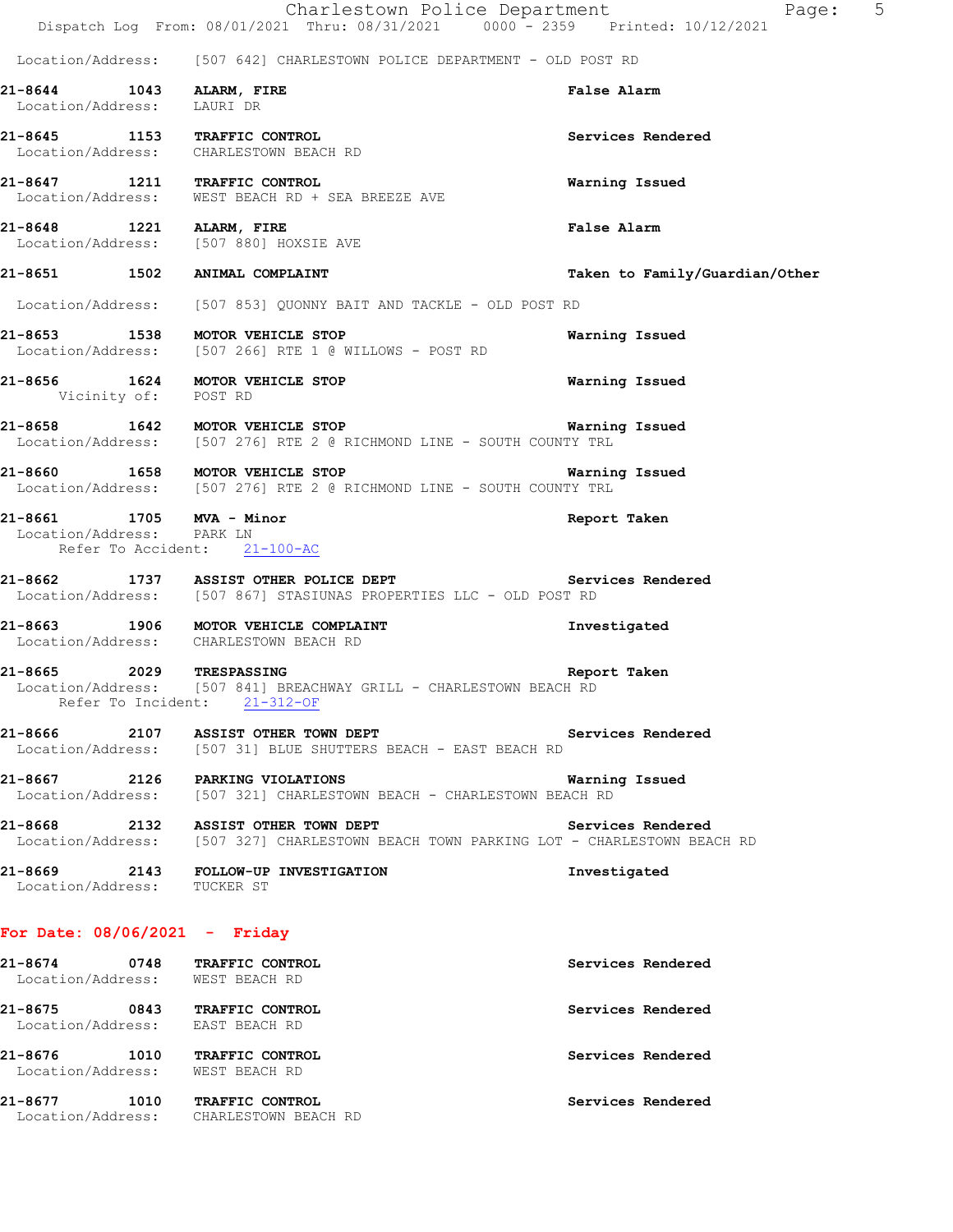|                     | Charlestown Police Department<br>Dispatch Log From: 08/01/2021 Thru: 08/31/2021 0000 <sup>-</sup> 2359 Printed: 10/12/2021                                                 |                    | Page: 6 |
|---------------------|----------------------------------------------------------------------------------------------------------------------------------------------------------------------------|--------------------|---------|
|                     | 21-8678 1013 ROAD HAZARD/OBSTRUCTION Nemoved Hazard<br>Location/Address: [507 303] RTE 1 @ SOUTH SHORE MENTAL HEALTH (MM 9.0) - POST RD                                    |                    |         |
|                     | 21-8684 1139 TRAFFIC CONTROL<br>Location/Address: CHARLESTOWN BEACH RD                                                                                                     | Services Rendered  |         |
|                     | 21-8686 1229 TRAFFIC CONTROL                                                                                                                                               | No Action Required |         |
|                     | Location/Address: CHARLESTOWN BEACH RD                                                                                                                                     |                    |         |
|                     | 21-8687 1242 MVA - Minor<br>Location/Address: ALTON CAROLINA RD + HILLTOP DR<br>Refer To Accident: 21-101-AC                                                               | Report Taken       |         |
|                     | 21-8689 1309 TRAFFIC CONTROL<br>Location/Address: WEST BEACH RD                                                                                                            | Warning Issued     |         |
|                     | 21-8692 1333 MOTOR VEHICLE STOP<br>Location/Address: WEST BEACH RD + SEA BREEZE AVE                                                                                        | Warning Issued     |         |
|                     | 21-8694 1440 POLICE INFORMATION<br>Location/Address: [507 642] CHARLESTOWN POLICE DEPARTMENT - OLD POST RD                                                                 | Services Rendered  |         |
|                     | 21-8696 1526 POLICE INFORMATION Report Taken<br>Location/Address: [507 21] BURLINGAME STATE PARK - CAMPING AREA - BURLINGAME STATE PARK RD<br>Refer To Incident: 21-313-OF |                    |         |
|                     | 21-8697 1537 SUSPICIOUS ACTIVITY/VEHICLE Services Rendered<br>Location/Address: NEW BISCUIT CITY RD                                                                        |                    |         |
|                     | 21-8702 1814 ANIMAL COMPLAINT<br>Location/Address: [507 31] BLUE SHUTTERS BEACH - EAST BEACH RD                                                                            | Investigated       |         |
|                     | 21-8703 1828 TRAFFIC CONTROL<br>Location/Address: CHARLESTOWN BEACH RD                                                                                                     | Services Rendered  |         |
|                     | 21-8705 2025 ASSIST CITIZEN<br>Location/Address: [507 318] EAST BEACH STATE PARKING LOT - EAST BEACH RD                                                                    | Services Rendered  |         |
| 21-8706 2042 ESCORT | Location/Address: DRIFTWOOD DR                                                                                                                                             | Services Rendered  |         |
|                     | 21-8707 2051 DISABLED MV<br>Location/Address: [507 263] RTE 1 @ TOURIST INFO (MILE MARKER 7.6) - POST RD                                                                   | Services Rendered  |         |
|                     | 21-8710 2143 MOTOR VEHICLE STOP<br>Location/Address: CHARLESTOWN BEACH RD + NANCY LN                                                                                       | Warning Issued     |         |
|                     | 21-8711 2147 ASSIST OTHER TOWN DEPT<br>Location/Address: [507 31] BLUE SHUTTERS BEACH - EAST BEACH RD                                                                      | Services Rendered  |         |
|                     | 21-8712 2154 SUSPICIOUS ACTIVITY/VEHICLE Services Rendered<br>Location/Address: [507 327] CHARLESTOWN BEACH TOWN PARKING LOT - CHARLESTOWN BEACH RD                        |                    |         |
|                     | 21-8714 2226 POLICE INFORMATION                                                                                                                                            | No Action Required |         |
|                     | Location/Address: RAM ISLAND RD                                                                                                                                            |                    |         |
|                     | 21-8715 2255 ASSIST OTHER TOWN DEPT<br>Location/Address: [507 327] CHARLESTOWN BEACH TOWN PARKING LOT - CHARLESTOWN BEACH RD                                               | Services Rendered  |         |
|                     | For Date: $08/07/2021 -$ Saturday                                                                                                                                          |                    |         |
|                     | 21-8716 0015 ASSIST CITIZEN<br>Location/Address: [507 872] NINIGRET PARK (SEAFOOD FESTIVAL) - PARK LN                                                                      | Services Rendered  |         |
|                     | 21-8717 0035 ASSIST OTHER POLICE DEPT<br>Vicinity of: OLD MILL RD + INDIAN CHURCH RD                                                                                       | Services Rendered  |         |
|                     |                                                                                                                                                                            | Services Rendered  |         |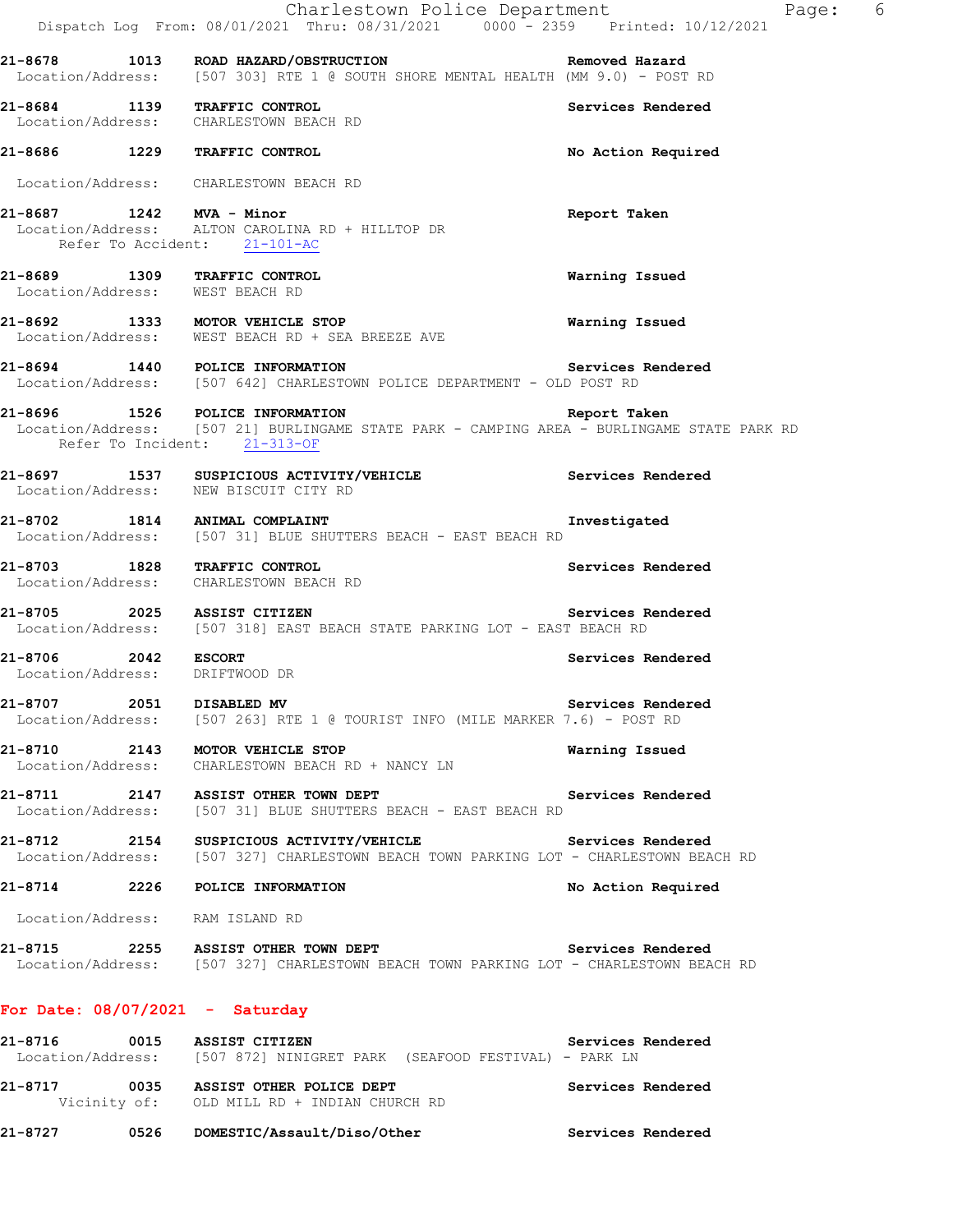|              | Charlestown Police Department<br>Dispatch Log From: 08/01/2021 Thru: 08/31/2021 0000 - 2359 Printed: 10/12/2021  | 7<br>Page:                     |
|--------------|------------------------------------------------------------------------------------------------------------------|--------------------------------|
|              | Location/Address: LAND HARBOR DR<br>Refer To Incident: 21-314-OF                                                 |                                |
|              | 21-8729 0720 TRAFFIC CONTROL                                                                                     | Services Rendered              |
|              | Location/Address: [507 31] BLUE SHUTTERS BEACH - EAST BEACH RD                                                   |                                |
|              | 21-8731 0744 TRAFFIC CONTROL                                                                                     | No Action Required             |
|              | Location/Address: [507 31] BLUE SHUTTERS BEACH - EAST BEACH RD                                                   |                                |
|              | 21-8730 0745 TRAFFIC CONTROL<br>Location/Address: CHARLESTOWN BEACH RD                                           | Services Rendered              |
|              | 21-8732 0924 TRAFFIC CONTROL<br>Location/Address: POST RD + SCHOOLHOUSE POND RD                                  | Services Rendered              |
|              | 21-8733 1003 TRAFFIC CONTROL<br>Location/Address: WEST BEACH RD                                                  | Warning Issued                 |
|              | 21-8735 1036 TRAFFIC CONTROL                                                                                     | No Action Required             |
|              | Location/Address: WEST BEACH RD + SEA BREEZE AVE                                                                 |                                |
| 21-8739 1118 | WELL BEING CHECK                                                                                                 | Taken/Refered to Other Agency  |
|              | Location/Address: SHUMANKANUC HILL RD + GARDNER RD                                                               |                                |
|              | 21-8740 1127 POLICE INFORMATION<br>Location/Address: [507 642] CHARLESTOWN POLICE DEPARTMENT - OLD POST RD       | Services Rendered              |
|              | 21-8741 1201 ROAD HAZARD/OBSTRUCTION<br>Location/Address: OLD SHANNOCK RD + SAGAMORE DR                          | Services Rendered              |
|              | 21-8742 1236 MOTOR VEHICLE STOP<br>Location/Address: CHARLESTOWN BEACH RD                                        | Warning Issued                 |
|              | 21-8743 1304 POLICE INFORMATION                                                                                  | No Action Required             |
|              | Location/Address: [507 219] SHELTER COVE MARINA - CHARLESTOWN BEACH RD                                           |                                |
|              | 21-8744 1317 PARKING VIOLATIONS<br>Location/Address: CHARLESTOWN BEACH RD                                        | Warning Issued                 |
|              | 21-8749 1353 ANIMAL COMPLAINT<br>Vicinity of: [507 956] CHARLESTOWN RESIDENTIAL COLLECTION CENTER - SAND HILL RD | Could Not Locate               |
|              | 21-8750 1356 MOTOR VEHICLE COMPLAINT<br>Location/Address: POST RD + KING'S FACTORY RD                            | Unfounded                      |
|              | 21-8752 1401 TRAFFIC CONTROL<br>Location/Address: [507 872] NINIGRET PARK (SEAFOOD FESTIVAL) - PARK LN           | Services Rendered              |
|              | 21-8754 1420 PARKING VIOLATIONS<br>Location/Address: [507 321] TOWN BOAT LAUNCH - CHARLESTOWN BEACH RD           | Citation Issued                |
|              | 21-8756 1542 TRAFFIC CONTROL<br>Location/Address: [507 872] NINIGRET PARK (SEAFOOD FESTIVAL) - PARK LN           | Services Rendered              |
|              | 21-8757 1544 ANIMAL COMPLAINT                                                                                    | Taken to Family/Guardian/Other |
|              | Location/Address: [507 20] NINIGRET PARK PLAY GROUND - PARK LN                                                   |                                |
|              | 21-8758 1548 ASSIST OTHER AGENCY                                                                                 | No Action Required             |
|              | Location/Address: [507 872] NINIGRET PARK (SEAFOOD FESTIVAL) - PARK LN                                           |                                |
|              | 21-8759 1550 TRAFFIC CONTROL<br>Location/Address: MATUNUCK SCHOOLHOUSE RD                                        | Services Rendered              |
|              | 21-8762 1619 ASSIST CITIZEN<br>Location/Address: [507 872] NINIGRET PARK (SEAFOOD FESTIVAL) - PARK LN            | Services Rendered              |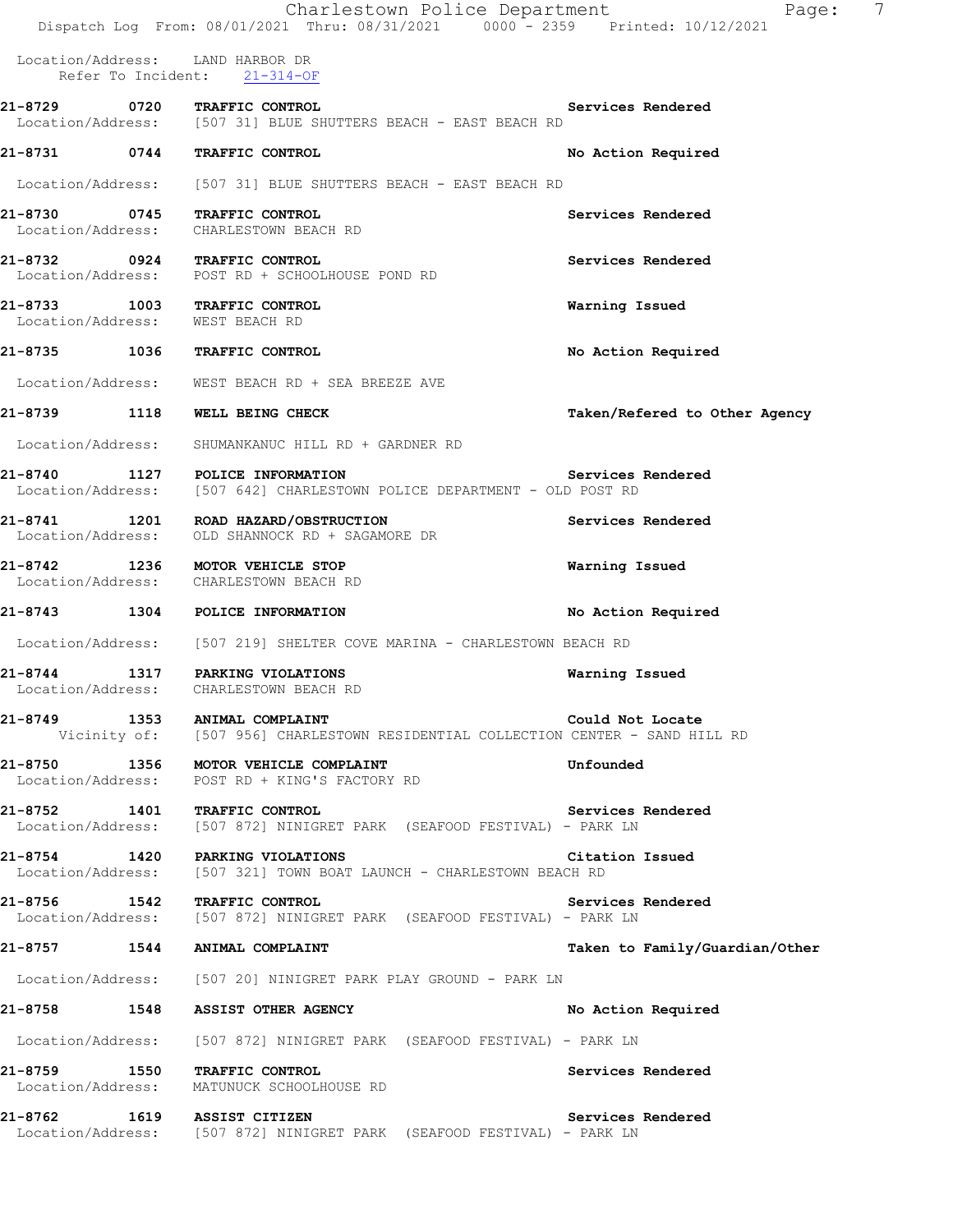|                                 | Charlestown Police Department<br>Dispatch Log From: 08/01/2021 Thru: 08/31/2021 0000 <sup>-</sup> 2359 Printed: 10/12/2021                       | Page: 8                        |
|---------------------------------|--------------------------------------------------------------------------------------------------------------------------------------------------|--------------------------------|
|                                 | 21-8763 1627 TRAFFIC CONTROL Services<br>Location/Address: [507 872] NINIGRET PARK (SEAFOOD FESTIVAL) - PARK LN                                  | Services Rendered              |
|                                 | 21-8765 1755 TRAFFIC CONTROL<br>Vicinity of: [507 263] RTE 1 @ TOURIST INFO (MILE MARKER 7.6) - POST RD                                          | Services Rendered              |
| 21-8766 1825 WATER RESCUE       | Location/Address: [507 318] EAST BEACH STATE PARKING LOT - EAST BEACH RD                                                                         | Services Rendered              |
| 21-8767 1848 MVA - Minor        | Vicinity of: POST RD + EAST BEACH RD                                                                                                             | Could Not Locate               |
|                                 | 21-8768 1853 MVA - Minor<br>Location/Address: POST RD + PROSSER TRL<br>Refer To Accident: 21-102-AC                                              | Report Taken                   |
|                                 | 21-8769 1937 ASSIST OTHER AGENCY Services Rendered<br>Location/Address: [507 21] BURLINGAME STATE PARK - CAMPING AREA - BURLINGAME STATE PARK RD |                                |
| 21-8770 2021 COMPLAINT          |                                                                                                                                                  | No Action Required             |
|                                 | Location/Address: NORTH NIANTIC DR                                                                                                               |                                |
|                                 | 21-8771 2036 ASSIST OTHER AGENCY NE Services Rendered<br>Location/Address: [507 872] NINIGRET PARK (SEAFOOD FESTIVAL) PARKING ATT - PARK LN      |                                |
|                                 | 21-8772 2105 MVA - W/Injury/Fluid/Hazard <b>1988 Report Taken</b><br>Location/Address: OLD POST RD + ARNOLDA RD<br>Refer To Accident: 21-103-AC  |                                |
|                                 | 21-8773 2126 ANIMAL COMPLAINT<br>Location/Address: [507 872] NINIGRET PARK (SEAFOOD FESTIVAL) - PARK LN                                          | Services Rendered              |
|                                 | 21-8775 2221 DISTURBANCE/Music/Noise                                                                                                             | No Action Required             |
|                                 | Vicinity of: LADY SLIPPER DR                                                                                                                     |                                |
|                                 | 21-8776 2236 ASSIST CITIZEN<br>Location/Address: [507 20] NINIGRET PARK - PARK LN                                                                | Services Rendered              |
| For Date: $08/08/2021 -$ Sunday |                                                                                                                                                  |                                |
|                                 | 21-8779      0002   911 CALLS/False/Hang-Ups/Open          No Action Required                                                                    |                                |
| Location/Address: UPLAND RD     |                                                                                                                                                  |                                |
|                                 | 21-8781 0214 ASSIST OTHER TOWN DEPT<br>Location/Address: [507 31] BLUE SHUTTERS BEACH - EAST BEACH RD                                            | Services Rendered              |
|                                 | 21-8783 0223 ASSIST OTHER TOWN DEPT<br>Location/Address: [507 327] CHARLESTOWN BEACH TOWN PARKING LOT - CHARLESTOWN BEACH RD                     | Services Rendered              |
|                                 | 21-8784 0301 WELL BEING CHECK                                                                                                                    | No Action Required             |
| Location/Address:               | NARROW LN                                                                                                                                        |                                |
| Location/Address:               | 21-8786 0826 SUSPICIOUS ACTIVITY/VEHICLE<br>OLD POST RD                                                                                          | Investigated                   |
| 21-8787                         | 0857 TRAFFIC CONTROL<br>Location/Address: CHARLESTOWN BEACH RD                                                                                   | Services Rendered              |
|                                 | 21-8788 0928 ANIMAL COMPLAINT                                                                                                                    | Taken to Family/Guardian/Other |
|                                 | Location/Address: CHARLESTOWN BEACH RD + BROWN HILL RD                                                                                           |                                |
|                                 |                                                                                                                                                  | No Action Required             |
|                                 | Location/Address: [507 20] NINIGRET PARK - PARK LN                                                                                               |                                |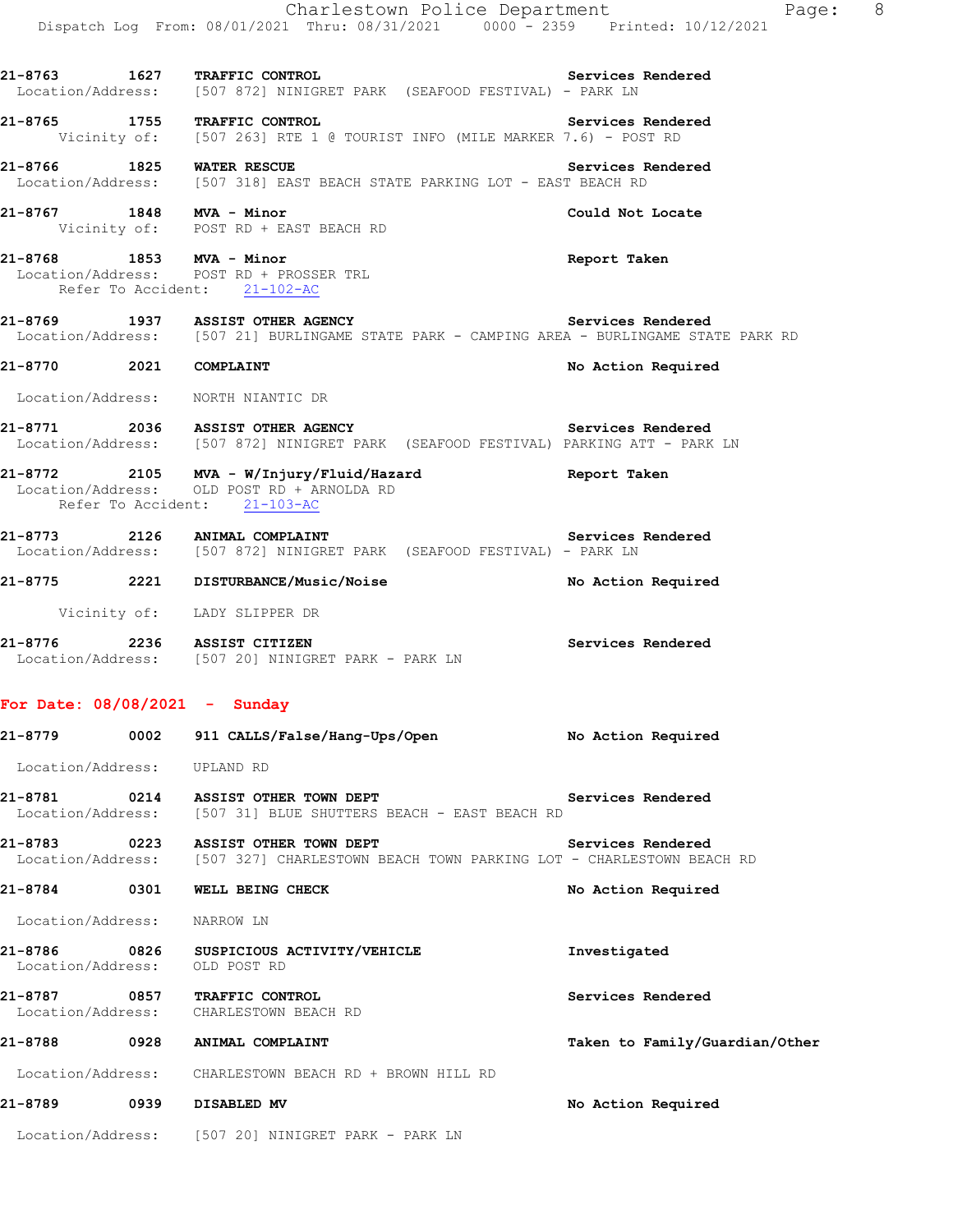Charlestown Police Department Fage: 9 Dispatch Log From: 08/01/2021 Thru: 08/31/2021 0000 - 2359 Printed: 10/12/2021 **21-8790 0946 MOTOR VEHICLE STOP Warning Issued**  Location/Address: CHARLESTOWN BEACH RD + SHORE DR **21-8791 0953 TRAFFIC CONTROL Services Rendered**  Location/Address: MATUNUCK SCHOOLHOUSE RD **21-8792 0956 TRAFFIC CONTROL Services Rendered**  Location/Address: CHARLESTOWN BEACH RD + ARCHES RD **21-8793 1002 POLICE INFORMATION No Action Required**  Location/Address: [507 642] CHARLESTOWN POLICE DEPARTMENT - OLD POST RD **21-8796 1037 ASSIST CITIZEN Services Rendered**  Location/Address: [507 872] NINIGRET PARK (SEAFOOD FESTIVAL) - PARK LN **21-8797 1042 MOTOR VEHICLE STOP Arrest(s) Made**  Location/Address: BROWNING DR Refer To Arrest: 21-92-AR **21-8800 1313 MOTOR VEHICLE STOP Citation Issued**  Location/Address: [507 100] RTE 1 @ FIORES (MILE MARKER 8.0) - POST RD 21-8801 1329 TRAFFIC CONTROL **Services Rendered** Services Rendered Section/Address: [507 264] RTE 1 @ WINDSWEPT INN - POST RD [507 264] RTE 1 @ WINDSWEPT INN - POST RD **21-8802 1407 POLICE TRANSPORT Taken/Refered to Other Agency** Location/Address: [507 642] CHARLESTOWN POLICE DEPARTMENT - OLD POST RD **21-8803 1535 ROAD HAZARD/OBSTRUCTION Services Rendered**  Location/Address: PARK LN **21-8804 1542 FOLLOW-UP INVESTIGATION Services Rendered Services Rendered Intervention** Location/Address: **21-8806 1644 WELL BEING CHECK No Action Required**  Location/Address: [507 872] NINIGRET PARK (SEAFOOD FESTIVAL) - PARK LN **21-8808 1846 WELL BEING CHECK No Action Required**  Location/Address: [507 872] NINIGRET PARK (SEAFOOD FESTIVAL) - PARK LN **21-8809 1912 DOMESTIC/Assault/Diso/Other Services Rendered**  Vicinity of: [507 903] SOUTH COUNTY SAND AND GRAVEL - OLD POST RD **21-8813** 2034 MOTOR VEHICLE COMPLAINT Unfounded Unfounded Location/Address: POST RD Location/Address: **21-8814 2128 ASSIST OTHER TOWN DEPT Services Rendered**  Location/Address: [507 327] CHARLESTOWN BEACH TOWN PARKING LOT - CHARLESTOWN BEACH RD **For Date: 08/09/2021 - Monday 21-8815 0009 POLICE INFORMATION Services Rendered** 

 Location/Address: [507 642] CHARLESTOWN POLICE DEPARTMENT - OLD POST RD Refer To Incident: 21-317-OF

**21-8818 0147 ASSIST OTHER TOWN DEPT Services Rendered**  Location/Address: [507 31] BLUE SHUTTERS BEACH - EAST BEACH RD

**21-8827 0308 ALARM, BURGLAR Building Checked/Secured** 

Location/Address: FIRST ST

**21-8829 0701 ASSIST OTHER AGENCY Services Rendered**  Location/Address: [507 21] BURLINGAME STATE PARK - CAMPING AREA SITE 259 - BURLINGAME STATE PARK RD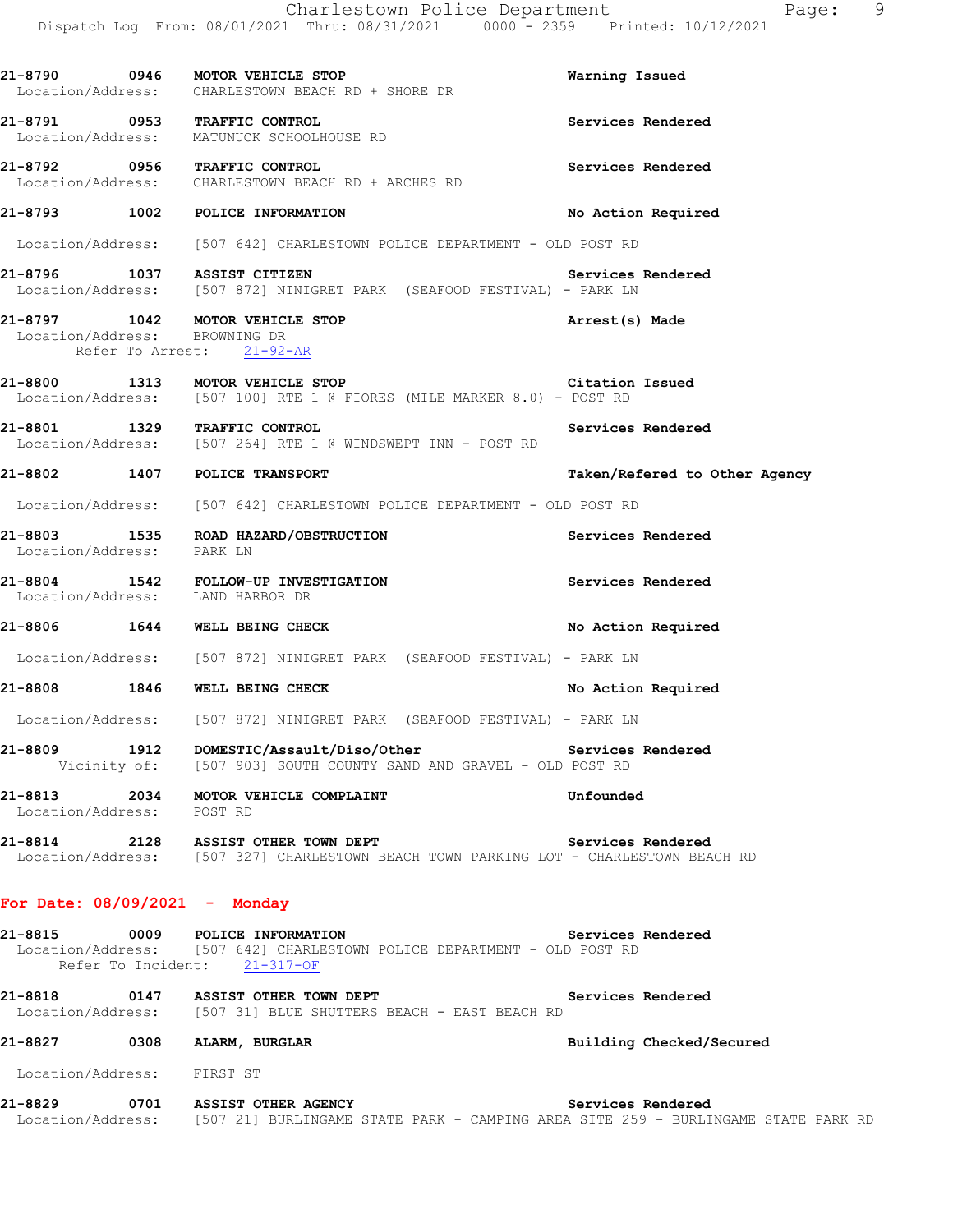| 21-8830           | 0913 | ANIMAL COMPLAINT                      | Taken to Family/Guardian/Other |
|-------------------|------|---------------------------------------|--------------------------------|
| Location/Address: |      | HUNTER'S HARBOR RD + SOUTH ARNOLDA RD |                                |

# **21-8831 0923 ALARM, BURGLAR False Alarm**  Location/Address: [507 64] RATHSKELLER RESTAURANT - OLD COACH RD

**21-8833 1109 TRAFFIC CONTROL Services Rendered**  Location/Address: CHARLESTOWN BEACH RD

**21-8835 1114 ALARM, BURGLAR Building Checked/Secured** 

Location/Address: [507 726] COVE DR

**21-8837 1227 ROAD HAZARD/OBSTRUCTION Investigated**  Vicinity of: KING'S FACTORY RD

**21-8838 1234 DISABLED MV Services Rendered**  Vicinity of: POST RD + ROSS HILL RD

## **21-8839 1404 POLICE INFORMATION Report Taken**  Location/Address: [507 642] CHARLESTOWN POLICE DEPARTMENT - OLD POST RD Refer To Incident: 21-318-OF

**21-8840 1453 WELL BEING CHECK Investigated**  Location/Address: ROSS HILL RD

**21-8843 1611 ANIMAL COMPLAINT Could Not Locate**  Vicinity of: KING'S FACTORY RD

**21-8844 1614 MOTOR VEHICLE STOP No Action Required** 

Location/Address: [507 259] RTE 1 @ CASTLEROCK - POST RD

### **21-8848 1856 MOTOR VEHICLE STOP Arrest(s) Made**  Location/Address: SOUTH COUNTY TRL + SHANNOCK RD Refer To Incident: 21-319-OF Refer To Arrest: 21-93-AR

**21-8849 2013 ALARM, BURGLAR Investigated**  Location/Address: [507 354] PAT'S POWER EQUIPMENT - OLD POST RD

**21-8850 2136 ASSIST OTHER TOWN DEPT Services Rendered**  Location/Address: [507 327] CHARLESTOWN BEACH TOWN PARKING LOT - CHARLESTOWN BEACH RD

**21-8852 2218 ASSIST OTHER TOWN DEPT Services Rendered**  Location/Address: [507 31] BLUE SHUTTERS BEACH - EAST BEACH RD

# **For Date: 08/10/2021 - Tuesday**

| 21-8872                      | 0220 | OFFICER WANTED                                        | Services Rendered              |
|------------------------------|------|-------------------------------------------------------|--------------------------------|
| Location/Address:            |      | [507 435] SOUTH SHORE MENTAL HEALTH                   | CHARLESTOWN HOUS - OLD POST RD |
| 21-8874<br>Location/Address: | 0311 | ALARM, BURGLAR<br>FIRST ST                            | <b>False Alarm</b>             |
| 21-8879                      | 0854 | TRAFFIC CONTROL                                       | No Action Required             |
| Location/Address:            |      | WEST BEACH RD                                         |                                |
| 21-8880                      | 0858 | TRAFFIC CONTROL                                       | No Action Required             |
|                              |      | Location/Address: SOUTH COUNTY TRL                    |                                |
| 21-8882                      | 0915 | POLICE TRANSPORT                                      | Taken/Refered to Other Agency  |
| Location/Address:            |      | [507 642] CHARLESTOWN POLICE DEPARTMENT - OLD POST RD |                                |
| 21-8883<br>Location/Address: | 1007 | EMBEZZELMENT/FRAUD/FORGERY<br>OLD COACH RD            | Report Taken                   |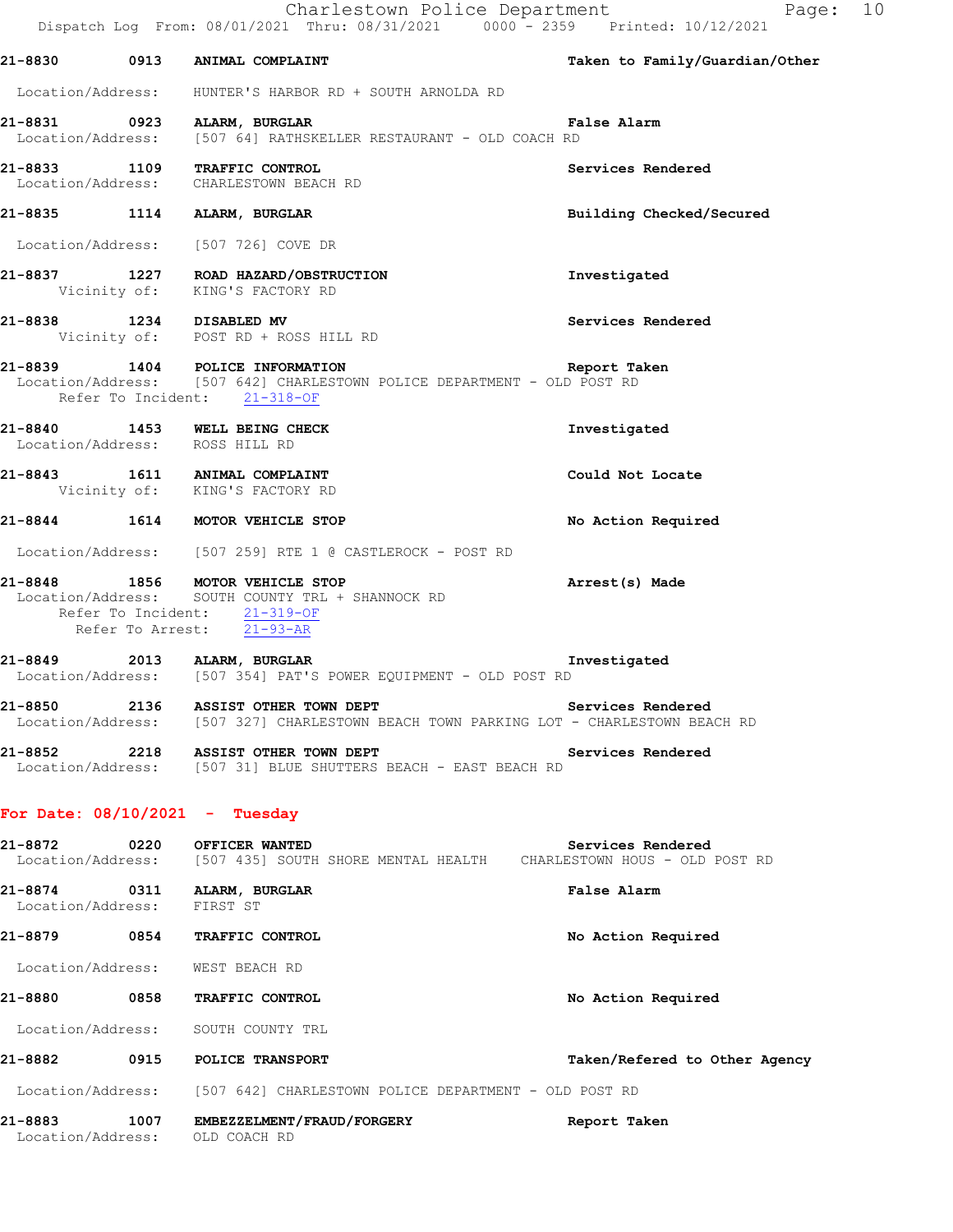|                                                                                          | Dispatch Log From: 08/01/2021 Thru: 08/31/2021 0000 - 2359 Printed: 10/12/2021                                                                    |                    |
|------------------------------------------------------------------------------------------|---------------------------------------------------------------------------------------------------------------------------------------------------|--------------------|
| Refer To Incident: 21-321-OF                                                             |                                                                                                                                                   |                    |
| 21-8887 1444 MOTOR VEHICLE STOP                                                          | Vicinity of: SAND PLAIN RD + SOUTH COUNTY TRL                                                                                                     | Warning Issued     |
| 21-8888 1502 COMPLAINT<br>Location/Address: DRIFTWOOD DR<br>Refer To Incident: 21-322-OF |                                                                                                                                                   | Report Taken       |
|                                                                                          | 21-8891 1543 SUSPICIOUS ACTIVITY/VEHICLE Services Rendered Location/Address: BUCKEYE BROOK RD                                                     |                    |
|                                                                                          | 21-8893 1639 MOTOR VEHICLE STOP<br>Location/Address: POST RD + PROSSER TRL                                                                        | Investigated       |
|                                                                                          | 21-8894 1657 MOTOR VEHICLE STOP<br>Vicinity of: [507 243] KRYSTAL PENQUIN MOTEL - POST RD                                                         | Warning Issued     |
|                                                                                          | 21-8896 1713 MOTOR VEHICLE STOP<br>Location/Address: POST RD + FALCONE LN                                                                         | Warning Issued     |
|                                                                                          | 21-8898 1735 ALARM, FIRE<br>Location/Address: [507 354] PAT'S POWER EQUIPMENT - OLD POST RD                                                       | Investigated       |
|                                                                                          | 21-8903 1854 ASSIST OTHER TOWN DEPT                                                                                                               | No Action Required |
|                                                                                          | Location/Address: [507 19] CHARLESTOWN ELEMENTARY SCHOOL - CAROLINA BACK RD                                                                       |                    |
| Location/Address: LAKESIDE DR                                                            | 21-8904 1900 SUSPICIOUS ACTIVITY/VEHICLE Could Not Locate                                                                                         |                    |
|                                                                                          | 21-8905 1910 DISABLED MV<br>Location/Address: [507 266] RTE 1 @ WILLOWS - POST RD                                                                 | Investigated       |
| Refer To Incident: 21-323-OF                                                             | 21-8906 2033 ASSIST OTHER POLICE DEPT<br>Location/Address: [507 72] CUMBERLAND FARMS - OLD POST RD                                                | Report Taken       |
|                                                                                          | Services Rendered<br>21-8907 2058 ASSIST OTHER TOWN DEPT<br>Location/Address: [507 31] BLUE SHUTTERS BEACH - EAST BEACH RD                        |                    |
|                                                                                          | 21-8908 2113 MOTOR VEHICLE COMPLAINT<br>Location/Address: [507 266] RTE 1 @ WILLOWS - POST RD                                                     | Could Not Locate   |
|                                                                                          | 21-8909 2127 MOTOR VEHICLE STOP<br>Location/Address: WEST BEACH RD + POST RD                                                                      | Warning Issued     |
| 21-8910 2136 ASSIST OTHER AGENCY                                                         | Location/Address: [507 21] BURLINGAME STATE PARK - CAMPING AREA - BURLINGAME STATE PARK RD                                                        | Services Rendered  |
|                                                                                          | 21-8911 2154 ASSIST OTHER TOWN DEPT<br>Location/Address: [507 327] CHARLESTOWN BEACH TOWN PARKING LOT - CHARLESTOWN BEACH RD                      | Services Rendered  |
| For Date: $08/11/2021$ - Wednesday                                                       |                                                                                                                                                   |                    |
|                                                                                          | 21-8918     0116   SUSPICIOUS ACTIVITY/VEHICLE          Investigated<br>Vicinity of: [507 257] DUNNS CORNERS FIRE STATION (STATION TWO) - POST RD |                    |
|                                                                                          | 21-8923 0622 DISTURBANCE/Music/Noise                                                                                                              | No Action Required |
| Vicinity of: MORLEY ST                                                                   |                                                                                                                                                   |                    |
| 21-8924 0708 TRAFFIC CONTROL                                                             |                                                                                                                                                   | No Action Required |
|                                                                                          | Location/Address: [507 31] BLUE SHUTTERS BEACH - EAST BEACH RD                                                                                    |                    |
| 0955 DISABLED MV<br>21-8926<br>Location/Address: POST RD + NARROW LN                     |                                                                                                                                                   | Services Rendered  |

**21-8927 1001 TRAFFIC CONTROL No Action Required** 

Charlestown Police Department Fage: 11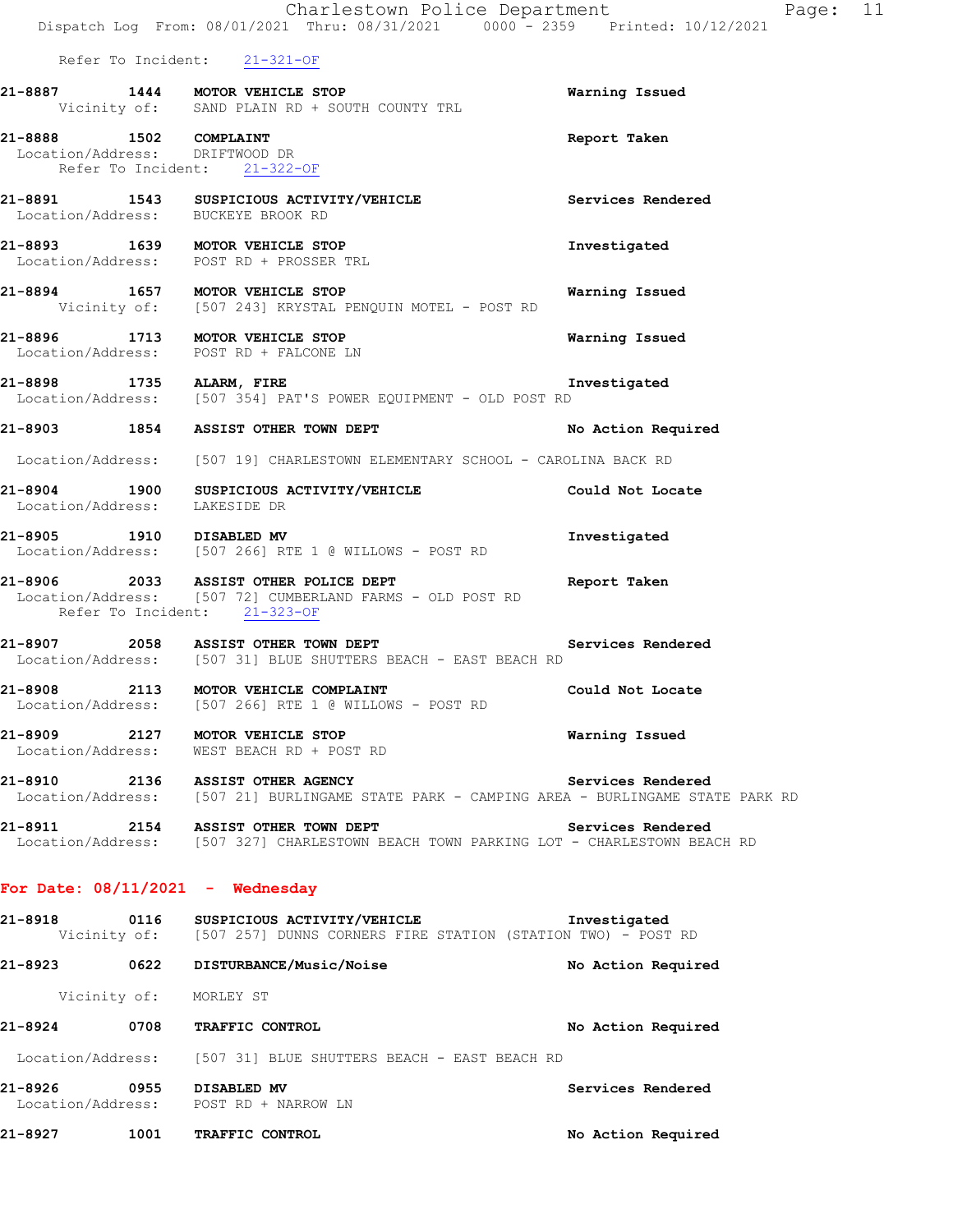|                                                 | Charlestown Police Department<br>Dispatch Log From: 08/01/2021 Thru: 08/31/2021 0000 <sup>-</sup> 2359 Printed: 10/12/2021                                                 | Page: 12              |
|-------------------------------------------------|----------------------------------------------------------------------------------------------------------------------------------------------------------------------------|-----------------------|
|                                                 |                                                                                                                                                                            |                       |
|                                                 | Location/Address: [507 31] BLUE SHUTTERS BEACH - EAST BEACH RD                                                                                                             |                       |
|                                                 | 21-8928 1007 TRAFFIC CONTROL<br>Location/Address: WEST BEACH RD + SEA BREEZE AVE                                                                                           | Warning Issued        |
|                                                 | 21-8929 1021 MOTOR VEHICLE STOP<br>Location/Address: [507 276] RTE 2 @ RICHMOND LINE - SOUTH COUNTY TRL                                                                    | <b>Warning Issued</b> |
|                                                 | 21-8930 1046 TRAFFIC CONTROL                                                                                                                                               | No Action Required    |
|                                                 | Location/Address: BUCKEYE BROOK RD                                                                                                                                         |                       |
|                                                 | 21-8932 1106 FOLLOW-UP INVESTIGATION 1990 Services Rendered<br>Location/Address: [507 372] SOUTH SHORE MENTAL HEALTH - OLD POST RD<br>Refer To Incident: 21-320-OF         |                       |
|                                                 | 21-8933 1150 FOUND/LOST PROPERTY<br>Location/Address: [507 20] NINIGRET PARK - PARK LN<br>Refer To Incident: 21-324-OF                                                     | Report Taken          |
| Location/Address: WEST BEACH RD                 | 21-8934 1155 SUSPICIOUS ACTIVITY/VEHICLE<br>Refer To Incident: 21-325-OF                                                                                                   | Report Taken          |
| 21-8935 1225 DISABLED MV                        |                                                                                                                                                                            | No Action Required    |
|                                                 | Location/Address: [507 88] EAST WEST MARKET - POST RD                                                                                                                      |                       |
|                                                 | 21-8936 1231 FOLLOW-UP INVESTIGATION<br>Location/Address: [507 72] CUMBERLAND FARMS - OLD POST RD                                                                          | Investigated          |
|                                                 | 21-8937 1352 POLICE INFORMATION<br>Location/Address: [507 642] CHARLESTOWN POLICE DEPARTMENT - OLD POST RD<br>Refer To Incident: 21-319-OF<br>Refer To Incident: 21-326-OF | Services Rendered     |
| Location/Address: OLD POST RD                   | 21-8938 1410 PSYCHOLOGICAL EMERGENCY<br>Refer To Incident: 21-327-OF                                                                                                       | Report Taken          |
| 21-8940<br>1626<br>Location/Address: PASTURE LN | ANIMAL COMPLAINT                                                                                                                                                           | Investigated          |
|                                                 | 21-8948 1709 PSYCHOLOGICAL EMERGENCY<br>Location/Address: WHIPPLE DR                                                                                                       | Services Rendered     |
|                                                 | 21-8949 1741 MOTOR VEHICLE STOP Cita<br>Vicinity of: [507 1] CHARLESTOWN TOWN HALL - SOUTH COUNTY TRL                                                                      | Citation Issued       |
|                                                 | 21-8950 1758 DISABLED MV<br>Location/Address: SOUTH COUNTY TRL                                                                                                             | Investigated          |
|                                                 | 21-8953 1946 MOTOR VEHICLE STOP<br>Location/Address: POST RD + SCHOOLHOUSE POND RD                                                                                         | Warning Issued        |
|                                                 | 21-8954 2035 DISABLED MV<br>Location/Address: POST RD + PROSSER TRL                                                                                                        | Services Rendered     |
|                                                 | 21-8955 2115 ASSIST OTHER TOWN DEPT SERVICES Rendered<br>Location/Address: [507 327] CHARLESTOWN BEACH TOWN PARKING LOT - CHARLESTOWN BEACH RD                             |                       |
|                                                 | 21-8956 2147 ASSIST OTHER TOWN DEPT<br>Location/Address: [507 31] BLUE SHUTTERS BEACH - EAST BEACH RD                                                                      | Services Rendered     |
| For Date: $08/12/2021$ - Thursday               |                                                                                                                                                                            |                       |
| 21-8961                                         | 0042 MOTOR VEHICLE STOP                                                                                                                                                    | No Action Required    |

Vicinity of: POST RD + WILDFLOWER RD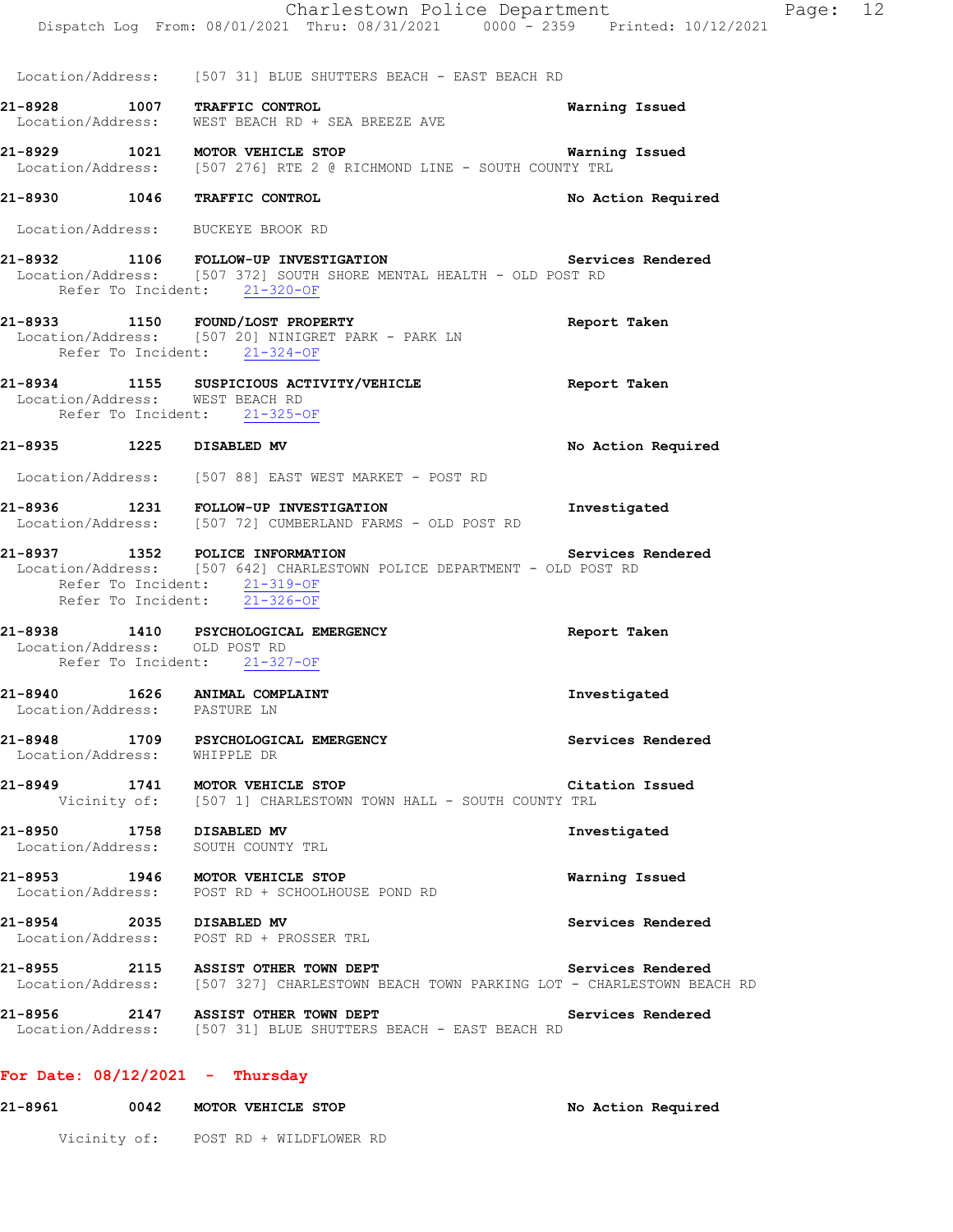|                             | 21-8963 0750 TRAFFIC CONTROL<br>Location/Address: [507 31] BLUE SHUTTERS BEACH - EAST BEACH RD                               | Services Rendered  |
|-----------------------------|------------------------------------------------------------------------------------------------------------------------------|--------------------|
|                             | 21-8965 1011 TRAFFIC CONTROL<br>Location/Address: CHARLESTOWN BEACH RD                                                       | Services Rendered  |
|                             | 21-8966 1047 TRAFFIC CONTROL<br>Location/Address: MATUNUCK SCHOOLHOUSE RD                                                    | Warning Issued     |
|                             | 21-8967 1107 TRAFFIC CONTROL                                                                                                 | No Action Required |
| Location/Address: NARROW LN |                                                                                                                              |                    |
|                             | 21-8972 1207 TRAFFIC CONTROL                                                                                                 | No Action Required |
|                             | Location/Address: EAST BEACH RD                                                                                              |                    |
|                             | 21-8973 1217 TRAFFIC CONTROL<br>Location/Address: WEST BEACH RD + SUNSET DR                                                  | Warning Issued     |
|                             | 21-8975 1315 FOUND/LOST PROPERTY<br>Location/Address: ARCHES RD + CHARLESTOWN BEACH RD                                       | Services Rendered  |
|                             | 21-8976 1405 ROAD HAZARD/OBSTRUCTION<br>Location/Address: MATUNUCK SCHOOLHOUSE RD + NARROW LN                                | Removed Hazard     |
|                             | 21-8979 1521 FIRE, STRUCTURE<br>Location/Address: CHEROKEE BND<br>Refer To Incident: 21-328-OF                               | Extinquished       |
|                             | 21-8980 1533 MVA - Minor<br>Location/Address: [507 283] RTE 2 @ GIFT BARN - SOUTH COUNTY TRL<br>Refer To Accident: 21-104-AC | Report Taken       |
|                             | 21-8984 1755 FIRE, STRUCTURE<br>Location/Address: [507 680] MOHAWK TRL                                                       | Unfounded          |
|                             | 21-8986 2108 ASSIST OTHER TOWN DEPT<br>Location/Address: [507 31] BLUE SHUTTERS BEACH - EAST BEACH RD                        | Citation Issued    |
|                             | 21-8987 2207 MOTOR VEHICLE COMPLAINT<br>Location/Address: SOUTH COUNTY TRL                                                   | Unfounded          |
|                             | 21-8988 2212 POLICE INFORMATION                                                                                              | No Action Required |
|                             | Location/Address: [507 435] SOUTH SHORE MENTAL HEALTH CHARLESTOWN HOUS - OLD POST RD                                         |                    |

# **For Date: 08/13/2021 - Friday**

| 21-8989                      | 0009 | ANIMAL COMPLAINT<br>Location/Address: EAST BEACH RD                                      | Services Rendered  |
|------------------------------|------|------------------------------------------------------------------------------------------|--------------------|
| 21-9000<br>Location/Address: | 0207 | SUSPICIOUS ACTIVITY/VEHICLE<br>BUCKEYE BROOK RD                                          | Could Not Locate   |
| 21-9001                      | 0228 | DISTURBANCE/Music/Noise                                                                  | No Action Required |
|                              |      | Location/Address: SOUTH ARNOLDA RD                                                       |                    |
| 21-9002                      |      | 0744 OFFICER WANTED<br>Vicinity of: CHARLESTOWN BEACH RD<br>Refer To Incident: 21-329-OF | Report Taken       |
| 21-9003                      | 0747 | TRAFFIC CONTROL<br>Location/Address: [507 31] BLUE SHUTTERS BEACH - EAST BEACH RD        | Services Rendered  |
| 21-9005<br>Location/Address: | 1058 | WELL BEING CHECK<br>LAURI DR                                                             | Services Rendered  |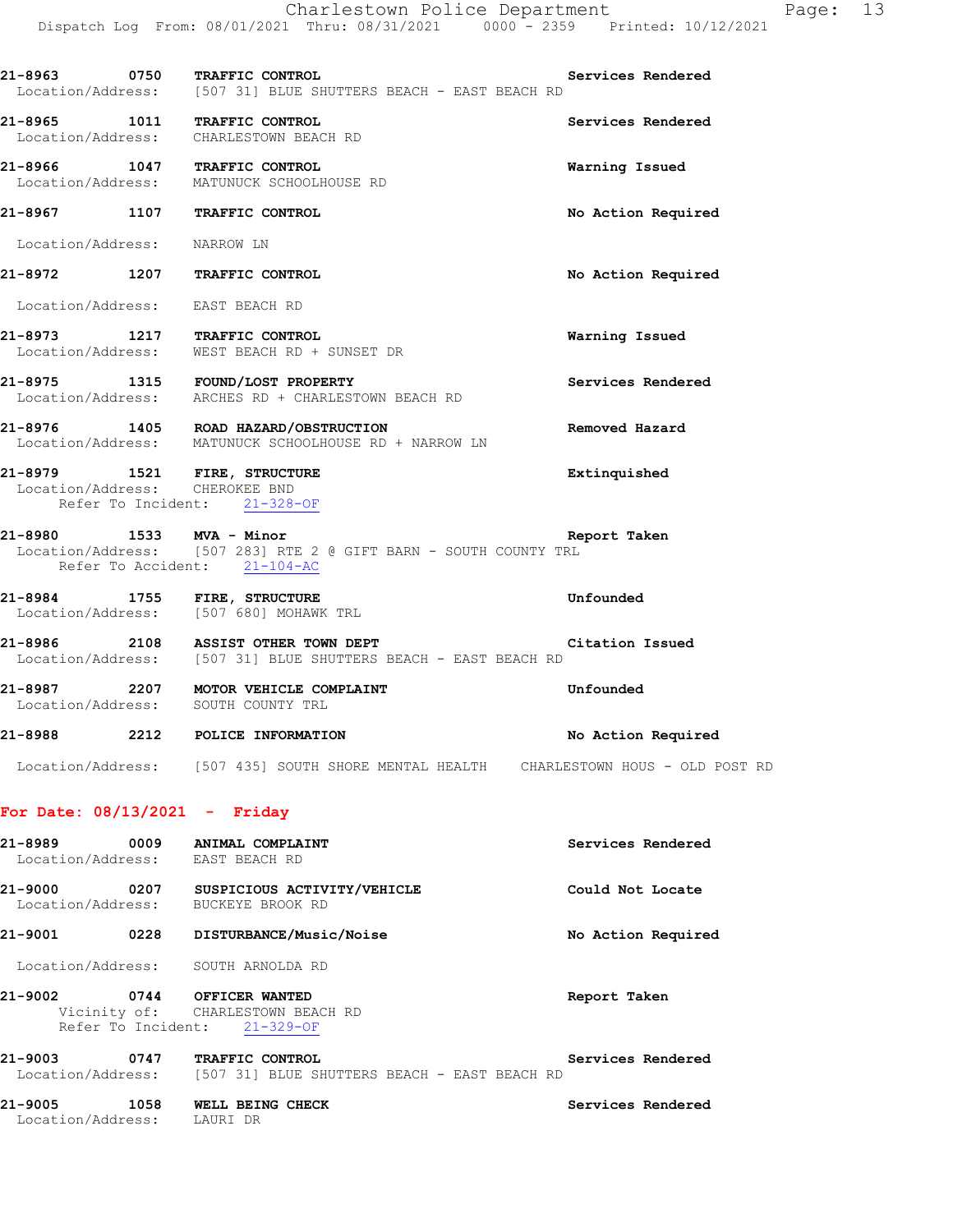|                                 | Dispatch Log From: 08/01/2021 Thru: 08/31/2021 0000 - 2359 Printed: 10/12/2021                |                                |
|---------------------------------|-----------------------------------------------------------------------------------------------|--------------------------------|
|                                 | 21-9006 1102 TRAFFIC CONTROL<br>Location/Address: CHARLESTOWN BEACH RD                        | Services Rendered              |
|                                 | 21-9009 1200 TRAFFIC CONTROL                                                                  | No Action Required             |
|                                 | Location/Address: WEST BEACH RD + SEA BREEZE AVE                                              |                                |
|                                 | 21-9011 1322 TRAFFIC CONTROL                                                                  | No Action Required             |
| Location/Address: EAST BEACH RD |                                                                                               |                                |
|                                 | 21-9012 1340 MOTOR VEHICLE STOP<br>Location/Address: [507 604] BESTWAY GAS STATION - POST RD  | Warning Issued                 |
|                                 | 21-9013 1351 OFFICER WANTED<br>Location/Address: [507 419] WEST BEACH RD                      | Peace Restored                 |
| Location/Address: BOTKA DR      | 21-9015 1509 POLICE INFORMATION                                                               | Services Rendered              |
|                                 | 21-9016 1515 TRAFFIC CONTROL<br>Location/Address: CHARLESTOWN BEACH RD                        | Services Rendered              |
| Location/Address: DUHAMEL AVE   | 21-9018 1555 WELL BEING CHECK                                                                 | Investigated                   |
|                                 | 21-9020 1729 FIRE, OTHER<br>Location/Address: NORTH NIANTIC DR                                | Services Rendered              |
| Location/Address: KLONDIKE RD   | 21-9021 1801 SUSPICIOUS ACTIVITY/VEHICLE                                                      | Investigated                   |
|                                 | 21-9022 1809 ANIMAL COMPLAINT                                                                 | Taken to Family/Guardian/Other |
|                                 | Location/Address: [507 642] CHARLESTOWN POLICE DEPARTMENT - OLD POST RD                       |                                |
|                                 | 21-9024 2047 ASSIST CITIZEN<br>Location/Address: [507 31] BLUE SHUTTERS BEACH - EAST BEACH RD | Services Rendered              |
|                                 | 21-9025 2225 POLICE INFORMATION                                                               | No Action Required             |
| Location/Address:               | [507 725] SHANNOCK RD                                                                         |                                |

**21-9026 2340 ASSIST OTHER TOWN DEPT Services Rendered**  Location/Address: [507 327] CHARLESTOWN BEACH TOWN PARKING LOT - CHARLESTOWN BEACH RD

#### **For Date: 08/14/2021 - Saturday**

| 21-9029                      | 0044 | Services Rendered<br>ASSIST OTHER TOWN DEPT<br>Location/Address: [507 31] BLUE SHUTTERS BEACH - EAST BEACH RD |  |
|------------------------------|------|---------------------------------------------------------------------------------------------------------------|--|
| 21-9032                      | 0752 | Services Rendered<br><b>TRAFFIC CONTROL</b><br>Location/Address: [507 31] BLUE SHUTTERS BEACH - EAST BEACH RD |  |
| 21-9033<br>Location/Address: | 0818 | Warning Issued<br>PARKING VIOLATIONS<br>PARADISE LN                                                           |  |

**21-9034 0825 MOTOR VEHICLE STOP Citation Issued**  Location/Address: MATUNUCK SCHOOLHOUSE RD + CHARLESTOWN BEACH RD

**21-9035 0835 TRAFFIC CONTROL Services Rendered**  Location/Address: CHARLESTOWN BEACH RD

**21-9036 0921 OFFICER WANTED Report Taken**  Location/Address: CHARLES AVE + BUCKEYE BROOK RD Refer To Incident: 21-330-OF

**21-9038 0953 FOLLOW-UP INVESTIGATION Investigated**  Location/Address: [507 642] CHARLESTOWN POLICE DEPARTMENT - OLD POST RD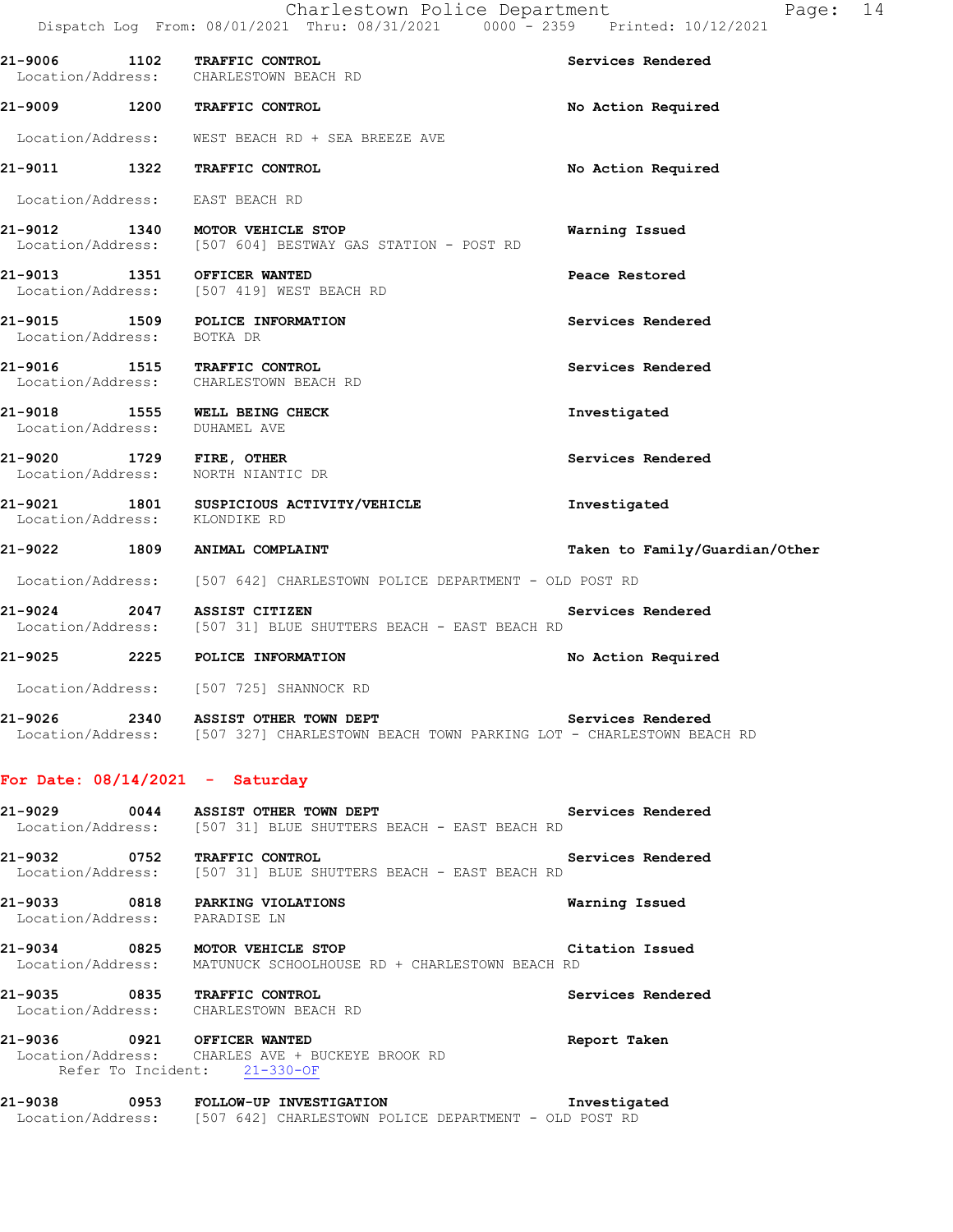|                                                       |      | Charlestown Police Department<br>Dispatch Log From: 08/01/2021 Thru: 08/31/2021 0000 <sup>-</sup> 2359 Printed: 10/12/2021                       |                               | Page: 15 |  |
|-------------------------------------------------------|------|--------------------------------------------------------------------------------------------------------------------------------------------------|-------------------------------|----------|--|
|                                                       |      | 21-9039 1007 PARKING VIOLATIONS<br>Location/Address: CHARLESTOWN BEACH RD                                                                        | Warning Issued                |          |  |
|                                                       |      | 21-9046 1250 SUSPICIOUS ACTIVITY/VEHICLE<br>Location/Address: CHARLESTOWN BEACH RD                                                               | Unfounded                     |          |  |
|                                                       |      | 21-9050 1356 MOTOR VEHICLE COMPLAINT<br>Location/Address: CAROLINA BACK RD + OLD SHANNOCK RD                                                     | Warning Issued                |          |  |
|                                                       |      | 21-9052 1630 POLICE INFORMATION                                                                                                                  | No Action Required            |          |  |
| Location/Address: AUBURN DR                           |      |                                                                                                                                                  |                               |          |  |
|                                                       |      | 21-9065 2046 MOTOR VEHICLE COMPLAINT THE SECOND Could Not Locate<br>Location/Address: [507 258] RTE 1 @ SOUTH KINGSTOWN LINE (MM 11.4) - POST RD |                               |          |  |
|                                                       |      | 21-9066 2103 ASSIST OTHER TOWN DEPT<br>Location/Address: [507 31] BLUE SHUTTERS BEACH - EAST BEACH RD                                            | Services Rendered             |          |  |
|                                                       |      | 21-9067 2219 ASSIST OTHER TOWN DEPT<br>Location/Address: [507 327] CHARLESTOWN BEACH TOWN PARKING LOT - CHARLESTOWN BEACH RD                     | Services Rendered             |          |  |
|                                                       |      | 21-9068 2227 OFFICER WANTED<br>Location/Address: [507 21] BURLINGAME STATE PARK - CAMPING AREA - BURLINGAME STATE PARK RD                        | Peace Restored                |          |  |
|                                                       |      | 21-9069 2244 MVA - W/Injury/Fluid/Hazard                                                                                                         | Transported to Hospital       |          |  |
| Location/Address: ROSS HILL RD                        |      | Refer To Accident: 21-105-AC                                                                                                                     |                               |          |  |
| 21-9070 2304 MVA - Minor<br>Vicinity of: ROSS HILL RD |      |                                                                                                                                                  | Services Rendered             |          |  |
|                                                       |      | 21-9071 2314 OFFICER WANTED<br>Location/Address: [507 21] BURLINGAME STATE PARK - CAMPING AREA - BURLINGAME STATE PARK RD                        | Services Rendered             |          |  |
| Location/Address: ROSS HILL RD                        |      | 21-9072 2337 WELL BEING CHECK                                                                                                                    | Services Rendered             |          |  |
| For Date: 08/15/2021 - Sunday                         |      |                                                                                                                                                  |                               |          |  |
| 21-9080                                               | 0057 | POLICE INFORMATION                                                                                                                               | No Action Required            |          |  |
|                                                       |      | Location/Address: POST RD + WEST BEACH RD                                                                                                        |                               |          |  |
| 21-9086 0737                                          |      | ALARM, BURGLAR                                                                                                                                   | Building Checked/Secured      |          |  |
|                                                       |      | Location/Address: [507 46] WASHINGTON TRUST COMPANY - OLD POST RD                                                                                |                               |          |  |
| 21-9087<br>Location/Address:                          | 0749 | TRAFFIC CONTROL<br>CHARLESTOWN BEACH RD                                                                                                          | Services Rendered             |          |  |
|                                                       |      | 21-9088 0755 TRAFFIC CONTROL                                                                                                                     | No Action Required            |          |  |
| Location/Address:                                     |      | EAST BEACH RD                                                                                                                                    |                               |          |  |
| Location/Address:                                     |      | 21-9089 1020 TRAFFIC CONTROL<br>MATUNUCK SCHOOLHOUSE RD                                                                                          | Services Rendered             |          |  |
| Location/Address: WEST BEACH RD                       |      | 21-9091 1251 OFFICER WANTED                                                                                                                      | Peace Restored                |          |  |
|                                                       |      | 21-9092 1504 FOUND/LOST PROPERTY                                                                                                                 | Taken/Refered to Other Agency |          |  |
|                                                       |      | Vicinity of: [507 327] CHARLESTOWN BEACH TOWN PARKING LOT - CHARLESTOWN BEACH RD                                                                 |                               |          |  |
| 21-9095                                               |      | 1632 MVA - Minor<br>Location/Address: [507 202] WALLENDER REALTY LTD - CHARLESTOWN BEACH RD<br>Refer To Accident: 21-106-AC                      | Report Taken                  |          |  |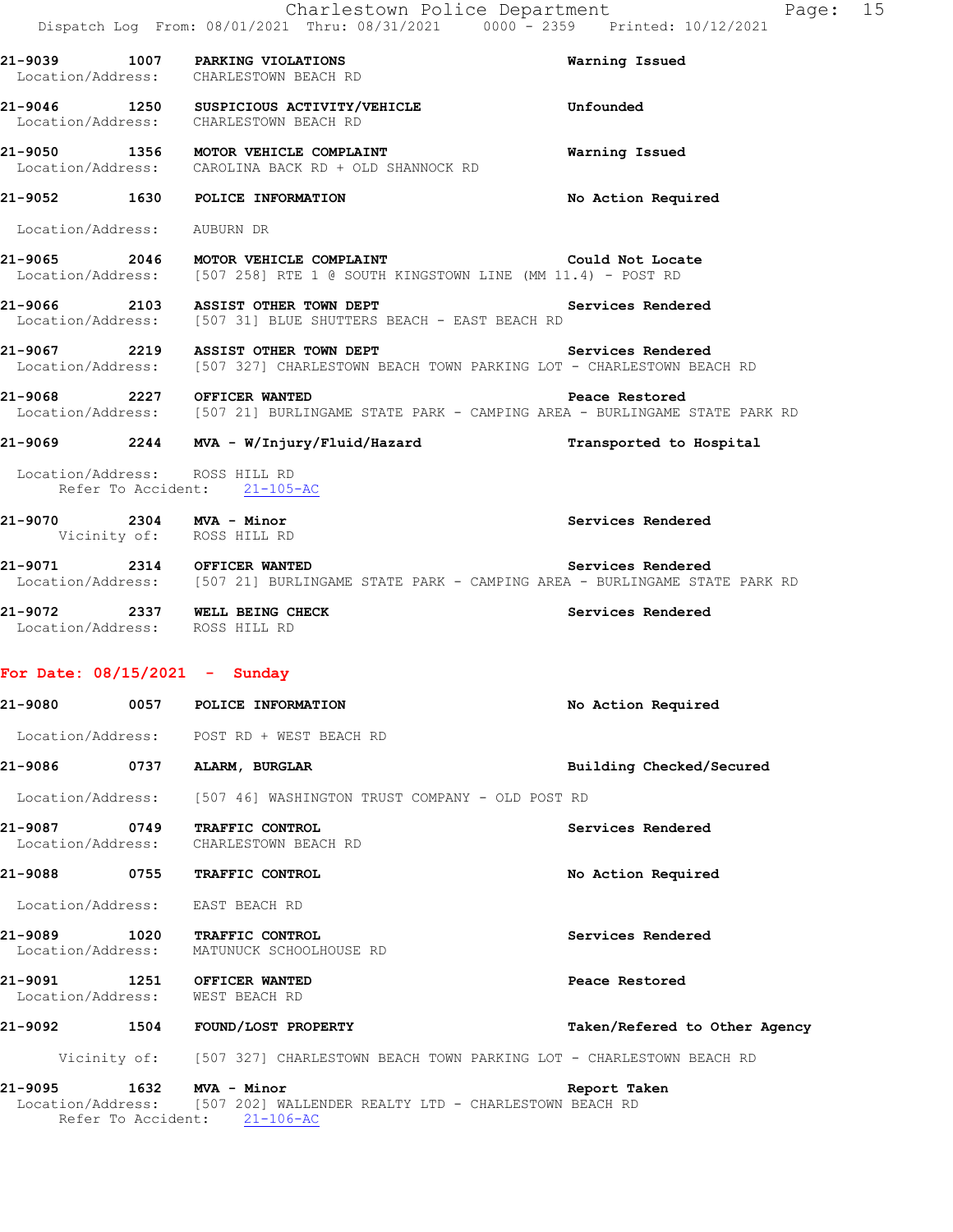| 21-9099 1701 OFFICER WANTED<br>Location/Address: KLONDIKE RD | Refer To Incident: 21-331-OF                                                                                                      | Report Taken             |
|--------------------------------------------------------------|-----------------------------------------------------------------------------------------------------------------------------------|--------------------------|
| 21-9101 1724 CIVIL MATTER                                    | Location/Address: GENERAL STANTON LN<br>Refer To Incident: 21-332-OF                                                              | Services Rendered        |
| Location/Address: BLUE RIDGE DR                              | 21-9104 2008 SUSPICIOUS ACTIVITY/VEHICLE                                                                                          | Could Not Locate         |
|                                                              | 21-9105 2011 ASSIST OTHER AGENCY                                                                                                  | No Action Required       |
| Location/Address: SEA BREEZE AVE                             |                                                                                                                                   |                          |
|                                                              | Se<br>2054 DISABLED MV DOCation/Address: MATUNUCK SCHOOLHOUSE RD + CHARLESTOWN BEACH RD                                           | Services Rendered        |
|                                                              | 21-9107 2327 POLICE INFORMATION                                                                                                   | No Action Required       |
|                                                              | Location/Address: [507 642] CHARLESTOWN POLICE DEPARTMENT - OLD POST RD                                                           |                          |
| For Date: $08/16/2021$ - Monday                              |                                                                                                                                   |                          |
|                                                              | 21-9108 0001 ASSIST OTHER TOWN DEPT                                                                                               | No Action Required       |
|                                                              | Location/Address: [507 31] BLUE SHUTTERS BEACH - EAST BEACH RD                                                                    |                          |
| 21-9122 0841 ASSIST CITIZEN<br>Location/Address: ELLEN DR    |                                                                                                                                   | Services Rendered        |
|                                                              | <b>21-9123 0843 MOTOR VEHICLE STOP MARKER 8.0) - POST RD</b><br>Vicinity of: [507 100] RTE 1 @ FIORES (MILE MARKER 8.0) - POST RD | Warning Issued           |
| 21-9128 1044 ALARM, BURGLAR                                  |                                                                                                                                   | Building Checked/Secured |
| Location/Address: OCEAN VIEW AVE                             |                                                                                                                                   |                          |
|                                                              | 21-9129 1132 MOTOR VEHICLE STOP<br>Vicinity of: POST RD + KING'S FACTORY RD                                                       | Warning Issued           |
|                                                              | 21-9130 1137 MOTOR VEHICLE STOP<br>Vicinity of: POST RD + TAMANACO DR                                                             | Warning Issued           |
| 21-9131<br>Location/Address: DRIFTWOOD DR                    | 1207 POLICE INFORMATION<br>Refer To Incident: 21-335-OF                                                                           | Services Rendered        |
|                                                              | 21-9133 1310 PARKING VIOLATIONS<br>Location/Address: [507 556] QUONNY FARM HOUSE, LLC - WEST BEACH RD                             | Could Not Locate         |
| 21-9134 1316 TRAFFIC CONTROL                                 |                                                                                                                                   | No Action Required       |
|                                                              | Location/Address: CHARLESTOWN BEACH RD                                                                                            |                          |
|                                                              | 21-9135 1320 SUSPICIOUS ACTIVITY/VEHICLE                                                                                          | No Action Required       |
|                                                              | Location/Address: OLD MILL RD + SOUTH COUNTY TRL                                                                                  |                          |
|                                                              | 21-9136 1328 ASSIST OTHER AGENCY<br>Location/Address: ROSS HILL RD                                                                | Services Rendered        |
| 21-9137 1341 ASSIST CITIZEN                                  | Location/Address: CHARLESTOWN BEACH RD                                                                                            | Services Rendered        |
|                                                              | 21-9139 1417 MOTOR VEHICLE COMPLAINT<br>Vicinity of: [507 263] RTE 1 @ TOURIST INFO (MILE MARKER 7.6) - POST RD                   | Could Not Locate         |
| 21-9141 1452 FIRE, OTHER<br>Location/Address: CLEARVIEW RD   |                                                                                                                                   | Investigated             |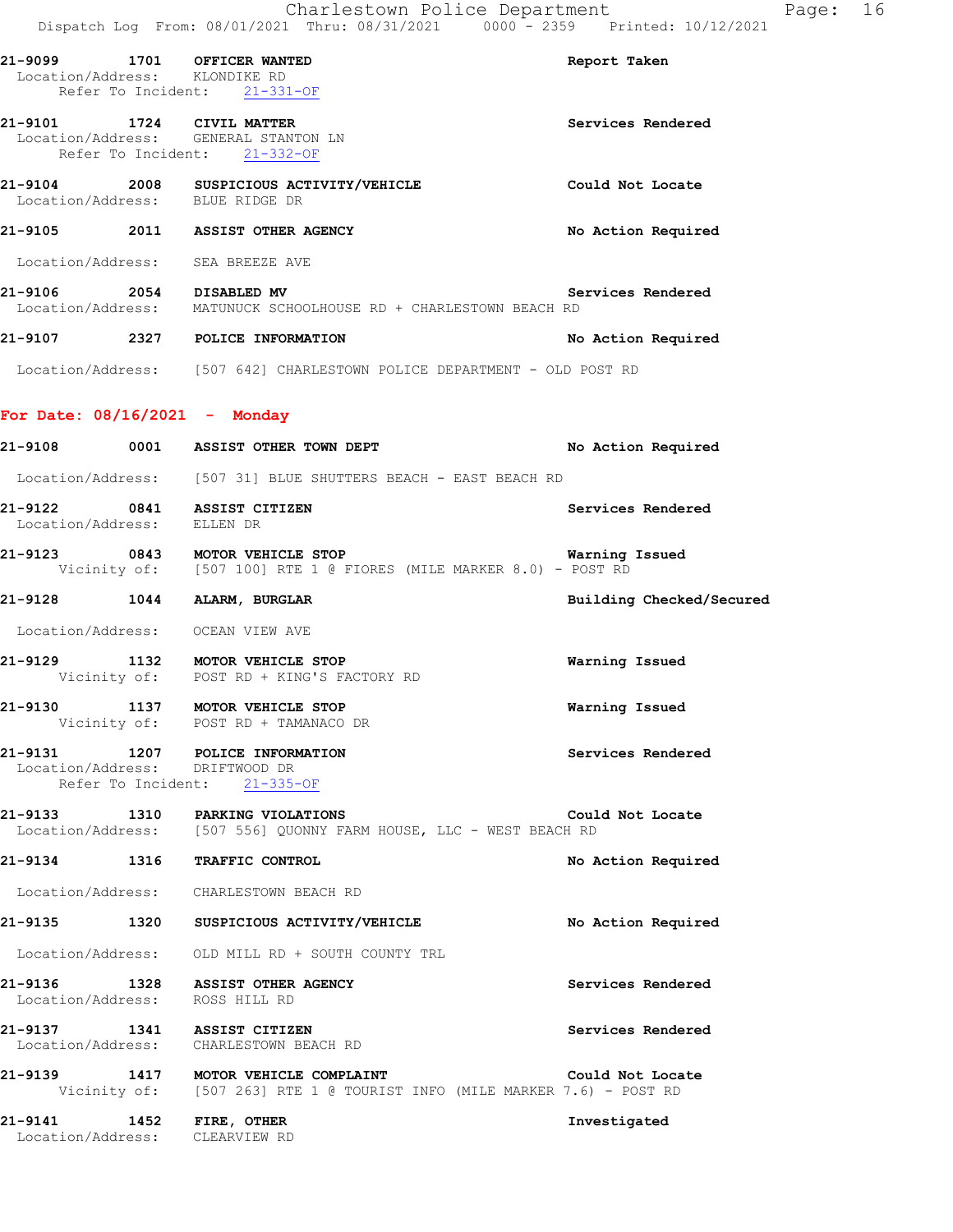**21-9143 1624 MOTOR VEHICLE COMPLAINT Could Not Locate** 

**21-9146 1735 MOTOR VEHICLE STOP Warning Issued** 

**21-9147 1735 DISABLED MV Could Not Locate** 

Location/Address: SOUTH COUNTY TRL + LAURI DR

Location/Address: [507 266] RTE 1 @ WILLOWS - POST RD

 Location/Address: POST RD + SOUTH COUNTY TRL **21-9148 1746 POLICE INFORMATION Report Taken**  Location/Address: [507 642] CHARLESTOWN POLICE DEPARTMENT - OLD POST RD Refer To Incident: 21-333-OF **21-9149 1750 VANDALISM Investigated**  Location/Address: LAURI DR Refer To Incident: 21-270-OF **21-9150 1850 ALARM, FIRE Investigated**  Location/Address: ARNOLDA ROUND RD **21-9155 2106 ASSIST OTHER TOWN DEPT Services Rendered Services Rendered Integral Conducts:** (507 31) BLUE SHUTTERS BEACH - EAST BEACH RD [507 31] BLUE SHUTTERS BEACH - EAST BEACH RD **21-9156 2147 ASSIST OTHER TOWN DEPT Services Rendered**  Location/Address: [507 327] CHARLESTOWN BEACH TOWN PARKING LOT - CHARLESTOWN BEACH RD **For Date: 08/17/2021 - Tuesday 21-9157 0028 ASSIST OTHER TOWN DEPT Services Rendered**  Location/Address: [507 19] CHARLESTOWN ELEMENTARY SCHOOL - CAROLINA BACK RD **21-9159 0053 SUSPICIOUS ACTIVITY/VEHICLE Investigated**  Vicinity of: CAROLINA BACK RD **21-9161 0121 ASSIST OTHER TOWN DEPT Services Rendered**  Location/Address: NARRAGANSETT TRL **21-9168 0810 OFFICER WANTED Investigated**  Location/Address: BUTTER LN **21-9171 1051 ROAD HAZARD/OBSTRUCTION Investigated**  Location/Address: W BEACH RD + POST RD **21-9175 1130 FOLLOW-UP INVESTIGATION Investigated**  Location/Address: [507 72] CUMBERLAND FARMS - OLD POST RD **21-9176 1148 ASSIST CITIZEN Report Taken**  Location/Address: INDIAN CEDAR DR Refer To Incident: 21-334-OF **21-9177 1301 FOUND/LOST PROPERTY Investigated**  Location/Address: SAND HILL RD **21-9178 1354 VANDALISM Investigated**  Location/Address: POND SHORE DR **21-9179 1442 WELL BEING CHECK Could Not Locate**  Location/Address: NORTH CASTLE WAY **21-9182 1541 PARKING VIOLATIONS Services Rendered**  Location/Address: WEST BEACH RD **21-9183** 1608 MOTOR VEHICLE STOP Citation Issued<br>
Location/Address: [507 269] RTE 1 @ DRIVING RANGE - POST RD [507 269] RTE 1 @ DRIVING RANGE - POST RD **21-9190 1959 MOTOR VEHICLE STOP Warning Issued**  Location/Address: POST RD + BEND RD **21-9191 2129 ASSIST OTHER TOWN DEPT Services Rendered**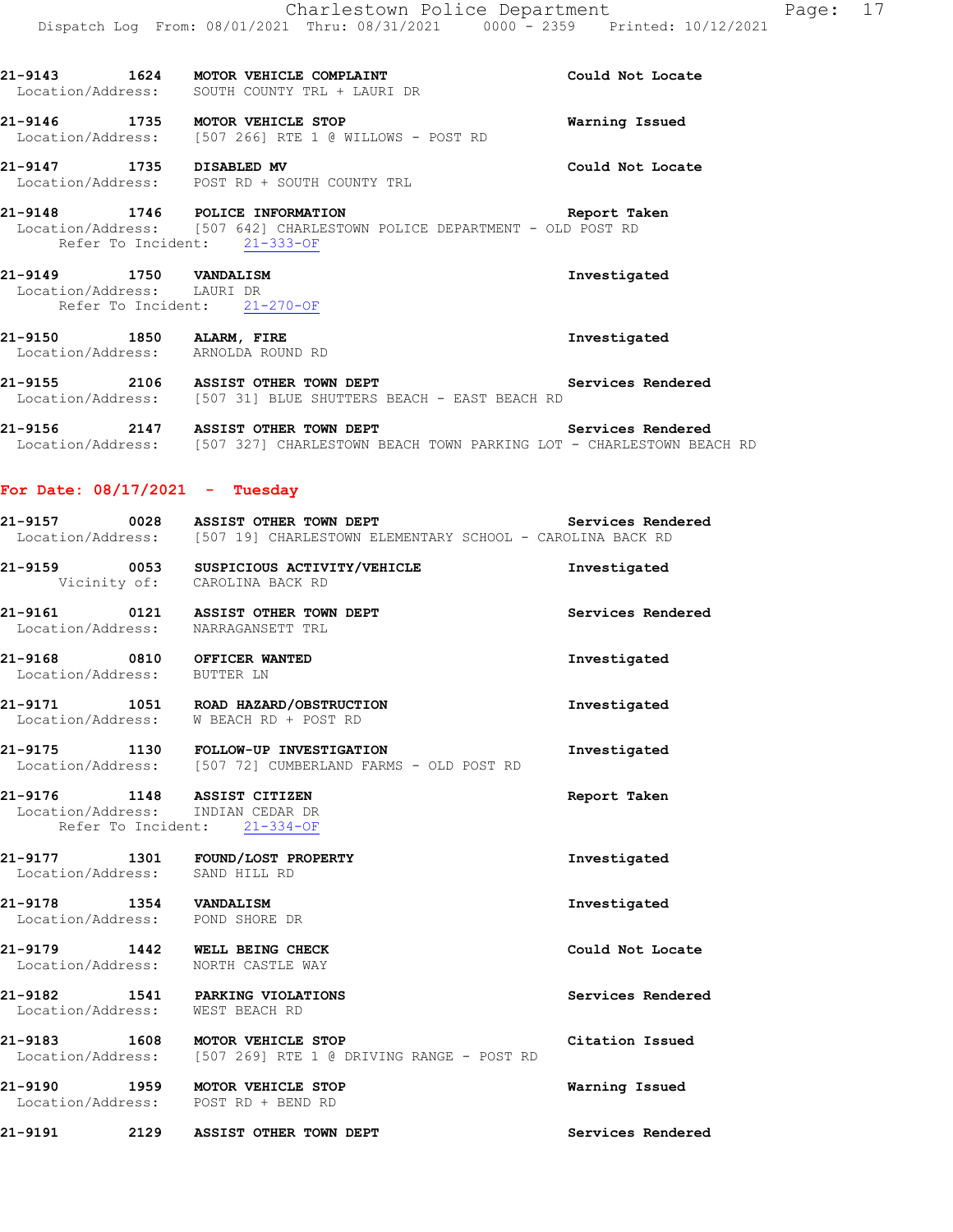|                                      | Charlestown Police Department                                             | Dispatch Log From: 08/01/2021 Thru: 08/31/2021 0000 - 2359 Printed: 10/12/2021                             | Page: | 18 |
|--------------------------------------|---------------------------------------------------------------------------|------------------------------------------------------------------------------------------------------------|-------|----|
|                                      | Location/Address: [507 31] BLUE SHUTTERS BEACH - EAST BEACH RD            |                                                                                                            |       |    |
| 21-9192<br>2220                      | ASSIST OTHER TOWN DEPT                                                    | Services Rendered<br>Location/Address: [507 327] CHARLESTOWN BEACH TOWN PARKING LOT - CHARLESTOWN BEACH RD |       |    |
| 21-9194<br>2239<br>Location:         | <b>VANDALISM</b><br>[507 883] OUONOCHONTAUG EAST BEACH ASSOCIATION (OEBA) | Investigated                                                                                               |       |    |
| 21-9195<br>2247                      | ASSIST CITIZEN                                                            | Services Rendered<br>Location/Address: [507 327] CHARLESTOWN BEACH TOWN PARKING LOT - CHARLESTOWN BEACH RD |       |    |
| 21-9200<br>2359<br>Location/Address: | ALARM, FIRE<br>FOURTH ST                                                  | False Alarm                                                                                                |       |    |

#### **For Date: 08/18/2021 - Wednesday**

| 21-9203           | 0719 | ALARM, BURGLAR |  |  |                                                      | <b>False Alarm</b> |  |
|-------------------|------|----------------|--|--|------------------------------------------------------|--------------------|--|
| Location/Address: |      |                |  |  | [507 219] SHELTER COVE MARINA - CHARLESTOWN BEACH RD |                    |  |

**21-9204 0826 TRAFFIC CONTROL Services Rendered**  Location/Address: [507 604] BESTWAY GAS STATION - POST RD

**21-9205 0851 TRAFFIC CONTROL Warning Issued**  Location/Address:

**21-9208 0927 MOTOR VEHICLE STOP Citation Issued**  Location/Address: [507 100] RTE 1 @ FIORES (MILE MARKER 8.0) - POST RD

**21-9210 0948 MOTOR VEHICLE STOP Warning Issued**  Location/Address: MATUNUCK SCHOOLHOUSE RD + CHARLESTOWN BEACH RD

**21-9211 1023 TRAFFIC CONTROL Services Rendered**  Location/Address: CHARLESTOWN BEACH RD

**21-9212 1033 MOTOR VEHICLE STOP Warning Issued**  Location/Address: POST RD + SCHOOLHOUSE POND RD

**21-9213 1044 MOTOR VEHICLE STOP Warning Issued** Location/Address: OLD POST RD + NARROW LN OLD POST RD + NARROW LN

**21-9214 1051 MOTOR VEHICLE STOP Warning Issued**  Location/Address: OLD POST RD + KENDALL CT

**21-9215 1250 DIS CONDUCT / FIGHT Investigated**  Location/Address: [507 72] CUMBERLAND FARMS - OLD POST RD

**21-9216 1258 PARKING VIOLATIONS Citation Issued**  Location/Address: CHARLESTOWN BEACH RD

**21-9217 1314 MOTOR VEHICLE STOP Citation Issued**  Vicinity of: CHARLESTOWN BEACH RD

**21-9218 1342 ROAD HAZARD/OBSTRUCTION Removed Hazard**  Location/Address: SOUTH COUNTY TRL + CAROLINA BACK RD

**21-9219 1349 MOTOR VEHICLE COMPLAINT Could Not Locate**  Location/Address: ARNOLDA RD

**21-9223 1638 DISABLED MV Investigated**  Location/Address: BUCKEYE BROOK RD + SHUMANKANUC HILL RD

**21-9224 1657 ASSIST OTHER POLICE DEPT Could Not Locate**  Location/Address: ALTON CAROLINA RD + CAROLINA BACK RD

**21-9226 2015 MOTOR VEHICLE STOP No Action Required** 

Location/Address: [507 100] RTE 1 @ FIORES (MILE MARKER 8.0) - POST RD

**21-9227 2056 ASSIST OTHER TOWN DEPT Services Rendered**  Location/Address: [507 31] BLUE SHUTTERS BEACH - EAST BEACH RD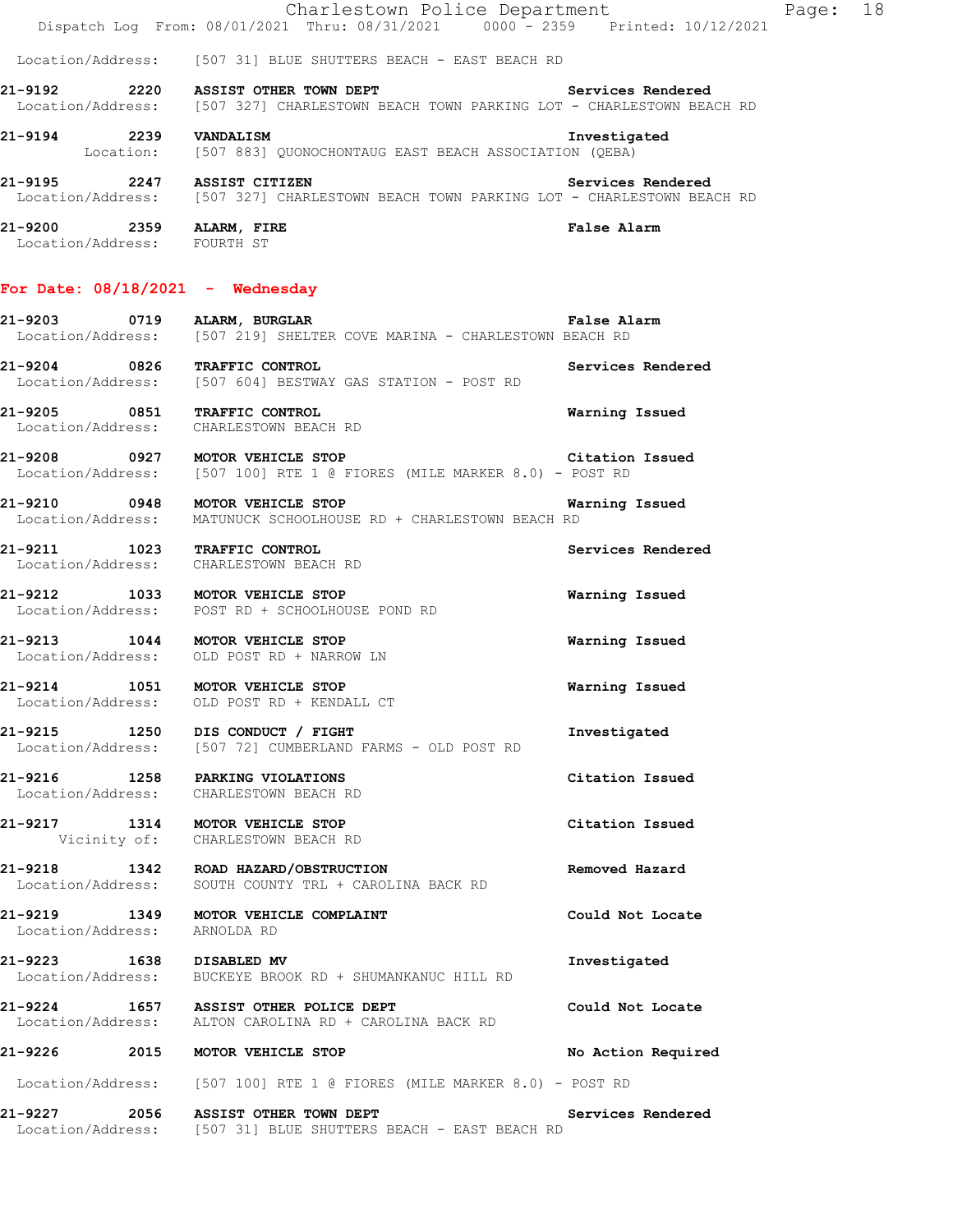**21-9228 2121 PARKING VIOLATIONS Citation Issued**  Location/Address: [507 327] CHARLESTOWN BEACH TOWN PARKING LOT - CHARLESTOWN BEACH RD **21-9229 2223 ASSIST OTHER TOWN DEPT Services Rendered**  Location/Address: [507 327] CHARLESTOWN BEACH TOWN PARKING LOT - CHARLESTOWN BEACH RD **For Date: 08/19/2021 - Thursday 21-9234 0140 ASSIST OTHER TOWN DEPT Services Rendered**  Location: WEST BUS 6 ROUTE **21-9240 0416 ASSIST OTHER AGENCY Services Rendered**  Location: BUS ROUTE CHECKS **21-9241 0447 ASSIST OTHER AGENCY Services Rendered**  Location: BUS ROUTE CHECKS **21-9243 0506 ASSIST OTHER AGENCY 121-9243 120-ademy Services Rendered 121-9243 120-ademy Services Rendered** BUS ROUTE CHECKS **21-9244 0532 ALARM, BURGLAR Building Checked/Secured**  Location/Address: [507 219] SHELTER COVE MARINA - CHARLESTOWN BEACH RD **21-9246 0953 MOTOR VEHICLE COMPLAINT Investigated**  Location/Address: [507 28] SIMPLE PEASURES - SOUTH COUNTY TRL Refer To Incident: 21-336-OF **21-9247 1019 ROAD HAZARD/OBSTRUCTION Services Rendered**  Vicinity of: KING'S FACTORY RD **21-9248 1050 PARKING VIOLATIONS No Action Required**  Location/Address: [507 321] CHARLESTOWN BEACH - CHARLESTOWN BEACH RD **21-9249 1211 ALARM, BURGLAR Building Checked/Secured**  Location/Address: TOCKWOTTEN COVE RD **21-9252 1400 MOTOR VEHICLE STOP Citation Issued**<br>Location/Address: [507 258] RTE 1 @ SOUTH KINGSTOWN LINE (MM 11.4) - POST RD [507 258] RTE 1 @ SOUTH KINGSTOWN LINE (MM 11.4) - POST RD **21-9253 1418 ANIMAL COMPLAINT Investigated**  Location/Address: [507 263] RTE 1 @ TOURIST INFO (MILE MARKER 7.6) - POST RD **21-9254 1431 DISABLED MV Investigated**  Location/Address: [507 258] RTE 1 @ SOUTH KINGSTOWN LINE (MM 11.4) - POST RD **21-9255 1450 MOTOR VEHICLE COMPLAINT Warning Issued**  Vicinity of: SEA LEA AVE + CHARLESTOWN BEACH RD **21-9258 1615 DISABLED MV Services Rendered**  Location/Address: POST RD + ROSS HILL RD **21-9259 1638 MOTOR VEHICLE STOP Warning Issued**  Location/Address: SOUTH COUNTY TRL + HONEY LOCUST DR **21-9260 1649 OFFICER WANTED Investigated**  Location/Address: OLD POST RD **21-9262 1734 TRAFFIC CONTROL Services Rendered**  Location/Address: MATUNUCK SCHOOLHOUSE RD + RAM ISLAND RD

**21-9263 1752 ALARM, BURGLAR No Action Required** 

Location/Address: POWAGET AVE

**21-9265 1920 OFFICER WANTED Services Rendered**  Location/Address: [507 841] BREACHWAY GRILL - CHARLESTOWN BEACH RD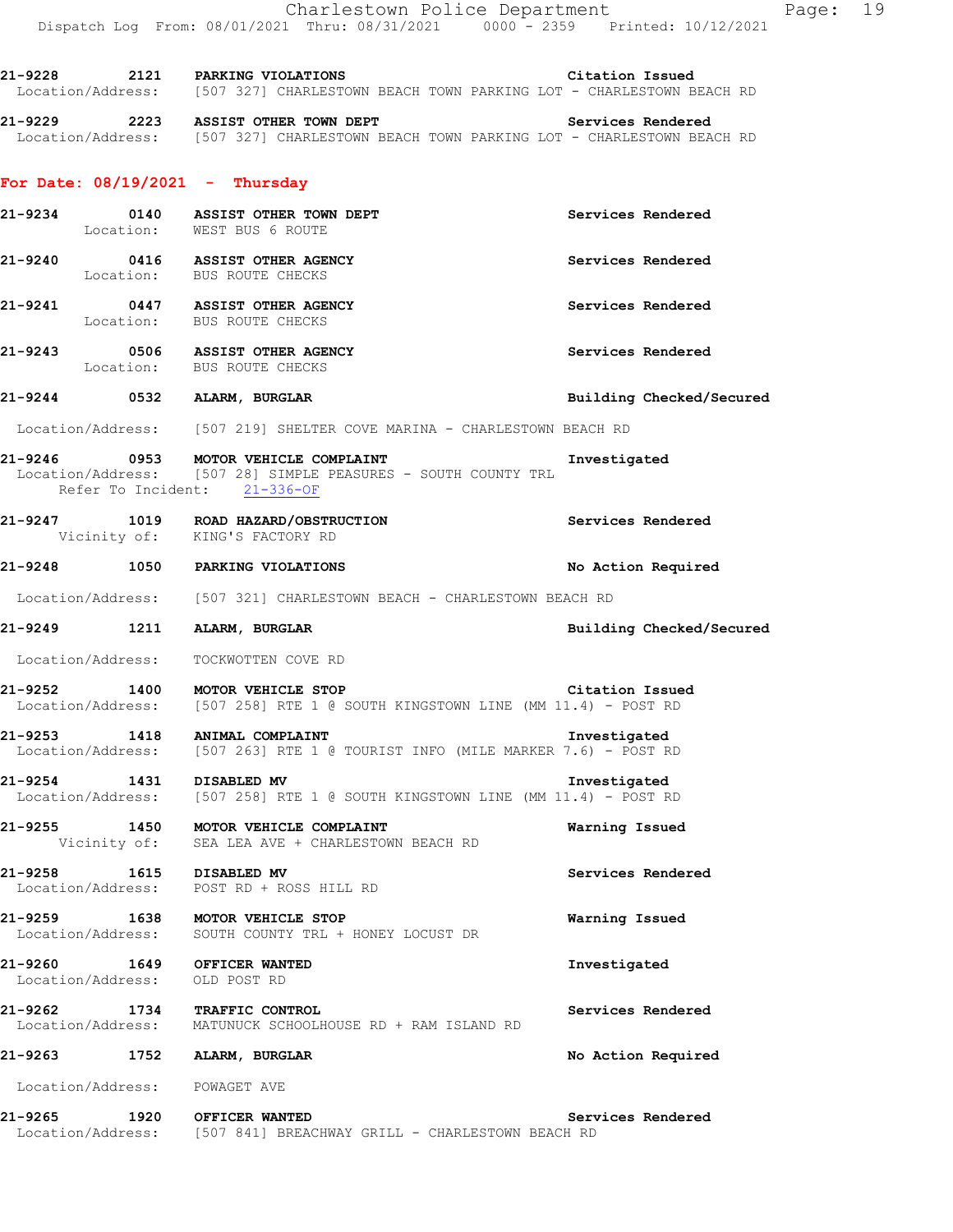**21-9268 2139 ASSIST OTHER TOWN DEPT Services Rendered**  Location/Address: [507 31] BLUE SHUTTERS BEACH - EAST BEACH RD

# **21-9269 2209 ALARM, BURGLAR Building Checked/Secured**

Location/Address: [507 254] GALAPAGOS COLLECTION/ DAVE'S COFFEE - OLD POST RD

| 21-9270           | 2354 | DISABLED MV         | Services Rendered |
|-------------------|------|---------------------|-------------------|
| Location/Address: |      | POST RD + MEADOW LN |                   |

## **For Date: 08/20/2021 - Friday**

|         |                           | 21-9274 0112 ASSIST OTHER TOWN DEPT                                                                                                                             | No Action Required |
|---------|---------------------------|-----------------------------------------------------------------------------------------------------------------------------------------------------------------|--------------------|
|         |                           | Location: NORTH EAST BUS 5 ROUTE                                                                                                                                |                    |
|         |                           | 21-9278 0132 ASSIST OTHER TOWN DEPT<br>Location: CHA01AM1                                                                                                       | Services Rendered  |
|         |                           | 21-9279 0142 ASSIST OTHER TOWN DEPT<br>Location: NOTH EAST BUS 2 ROUTE                                                                                          | Services Rendered  |
|         |                           | 21-9281 0159 ASSIST OTHER TOWN DEPT<br>Location: CES06AM06                                                                                                      | Services Rendered  |
|         |                           | 21-9287 0728 TRAFFIC CONTROL<br>Location/Address: CHARLESTOWN BEACH RD                                                                                          | Services Rendered  |
|         |                           | 21-9288 0808 ROAD HAZARD/OBSTRUCTION<br>Location/Address: EAST BEACH RD                                                                                         | Services Rendered  |
|         |                           | 21-9289 0832 TRAFFIC CONTROL<br>Location/Address: EAST BEACH RD                                                                                                 | Services Rendered  |
|         |                           | 21-9290 1024 PARKING VIOLATIONS<br>Location/Address: CHARLESTOWN BEACH RD + ARCHES RD                                                                           | Services Rendered  |
|         |                           | 21-9291 1035 ROAD HAZARD/OBSTRUCTION<br>Location/Address: PROSSER TRL + EAST QUAIL RUN                                                                          | Services Rendered  |
|         |                           | 21-9292 1047 MOTOR VEHICLE STOP<br>Location/Address: CHARLESTOWN BEACH RD                                                                                       | Citation Issued    |
|         |                           | 21-9294 1117 MOTOR VEHICLE STOP<br>Location/Address: [507 258] RTE 1 @ SOUTH KINGSTOWN LINE (MM 11.4) - POST RD                                                 | Warning Issued     |
|         |                           | 21-9296 1122 LOST/STOLEN LICENSE PLATES Report Taken<br>Location/Address: [507 642] CHARLESTOWN POLICE DEPARTMENT - OLD POST RD<br>Refer To Incident: 21-337-OF |                    |
|         |                           | 21-9295 1126 MOTOR VEHICLE STOP<br>Location/Address: NARROW LN + KNUDSEN DR                                                                                     | Warning Issued     |
|         |                           | 21-9297 1202 MOTOR VEHICLE STOP<br>Location/Address: POST RD + SCHOOLHOUSE POND RD                                                                              | Warning Issued     |
|         |                           | 21-9298 1248 ASSIST ELDERLY<br>Location/Address: NORTH CASTLE WAY<br>Refer To Incident: 21-338-OF                                                               | Report Taken       |
| 21-9300 | 1339<br>Location/Address: | FIREWORKS/Possession/Use/Other<br>COLUMBIA HEIGHTS RD                                                                                                           | Unfounded          |
| 21-9302 |                           | 1531 EMBEZZELMENT/FRAUD/FORGERY<br>Location/Address: [507 45] RIPPY'S LIQUOR MART - SOUTH COUNTY TRL<br>Refer To Incident: 21-339-OF                            | Report Taken       |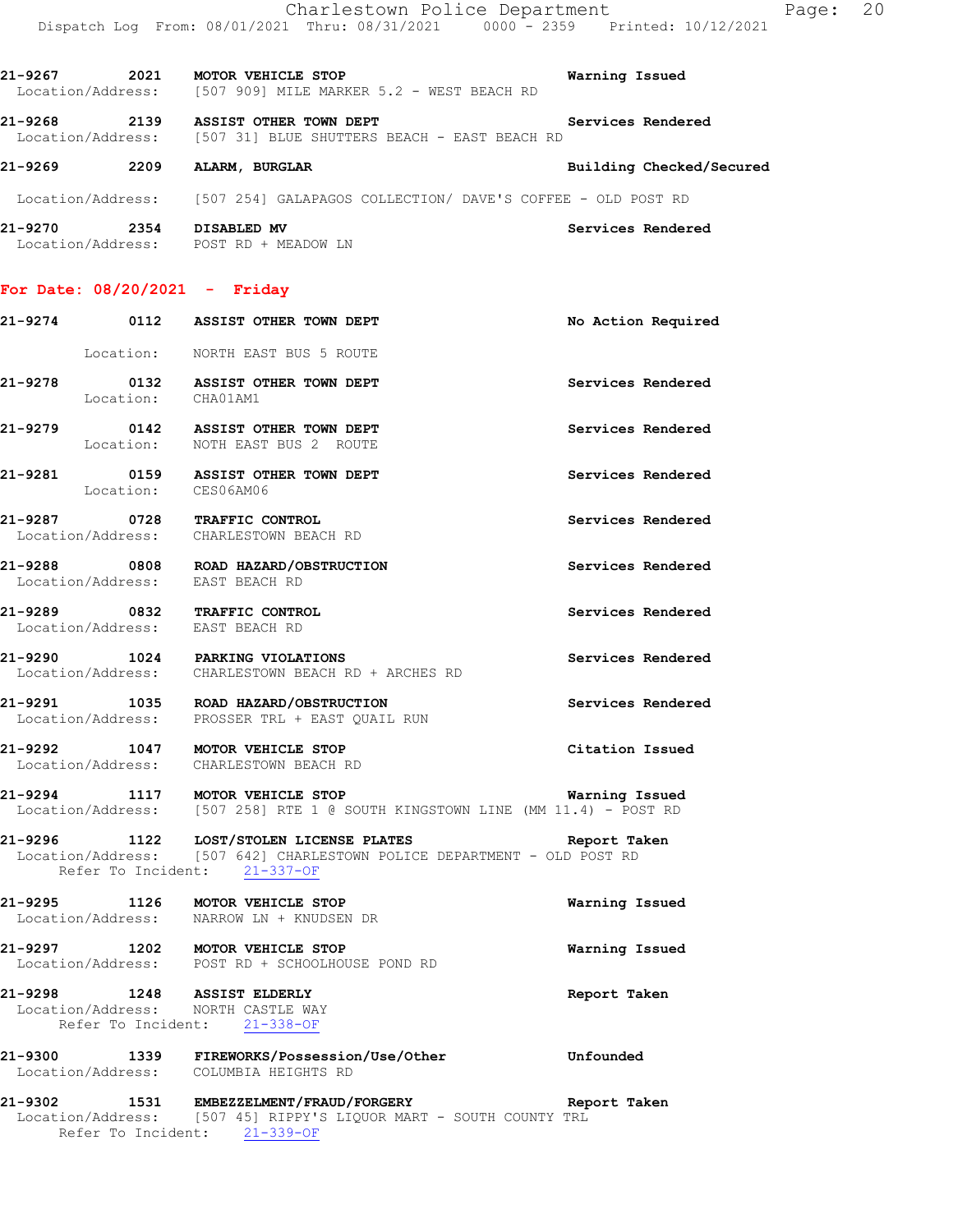| 21-9304 1553 MVA - Minor                            |      | Location/Address: [507 72] CUMBERLAND FARMS - OLD POST RD<br>Refer To Accident: 21-107-AC                                                      | Report Taken       |
|-----------------------------------------------------|------|------------------------------------------------------------------------------------------------------------------------------------------------|--------------------|
|                                                     |      | 21-9305 1557 ASSIST CITIZEN<br>Location/Address: [507 814] SHUMANKANUC HILL RD                                                                 | Services Rendered  |
|                                                     |      | 21-9306 1635 FOLLOW-UP INVESTIGATION Investigated Location/Address: [507 901] GROUP HOME (BY WHIPPLE DRIVE) - SOUTH COUNTY TRL                 |                    |
| 21-9308 1645 ASSAULT<br>Location/Address: WILLOW RD |      | Refer To Incident: $\frac{21-340-OF}{21-94-AR}$                                                                                                | Arrest(s) Made     |
|                                                     |      | 21-9310 1747 FOLLOW-UP INVESTIGATION<br>Location/Address: WILLOW RD                                                                            | Investigated       |
|                                                     |      | 21-9311 1752 FOLLOW-UP INVESTIGATION<br>Location/Address: WILLOW RD                                                                            | Investigated       |
|                                                     |      | 21-9314 2127 ASSIST OTHER TOWN DEPT Services Rendered<br>Location/Address: [507 327] CHARLESTOWN BEACH TOWN PARKING LOT - CHARLESTOWN BEACH RD |                    |
|                                                     |      | 21-9315 2143 ASSIST OTHER TOWN DEPT Services Rendered Location/Address: [507 31] BLUE SHUTTERS BEACH - EAST BEACH RD                           |                    |
| 21-9317 2308 DISABLED MV                            |      |                                                                                                                                                | No Action Required |
| Vicinity of: POST RD                                |      |                                                                                                                                                |                    |
| Location/Address: RAM ISLAND RD                     |      | 21-9319 2318 DISTURBANCE/Music/Noise                                                                                                           | Peace Restored     |
| For Date: $08/21/2021$ - Saturday                   |      |                                                                                                                                                |                    |
|                                                     |      | 21-9324 0000 DISTURBANCE/Music/Noise<br>Location/Address: [507 243] KRYSTAL PENQUIN MOTEL - POST RD                                            | Services Rendered  |
|                                                     |      | 21-9326 0013 ASSIST OTHER TOWN DEPT<br>Location: CHA02AM02                                                                                     | Services Rendered  |
| 21-9333                                             | 0227 | WELL BEING CHECK<br>Location/Address: [507 72] CUMBERLAND FARMS - OLD POST RD                                                                  | Services Rendered  |
| 21-9334                                             | 0538 | MOTOR VEHICLE STOP<br>Location/Address: POST RD + MEADOW LN                                                                                    | Warning Issued     |
| 21-9336                                             |      | 0859 ALARM, BURGLAR<br>Location/Address: [507 712] EAST BEACH RD                                                                               | Investigated       |
| 21-9337 0912                                        |      | COMPLAINT                                                                                                                                      | No Action Required |
|                                                     |      | Location/Address: [507 72] CUMBERLAND FARMS - OLD POST RD                                                                                      |                    |
| 21-9339                                             | 1002 | MOTOR VEHICLE STOP<br>Vicinity of: [507 19] CHARLESTOWN ELEMENTARY SCHOOL - CAROLINA BACK RD                                                   | Warning Issued     |
| 21-9343                                             | 1045 | <b>TRESPASSING</b>                                                                                                                             | Investigated       |

Location/Address: [507 865] ARNOLD FAMILY CABIN - KING'S FACTORY RD

**21-9342 1057 TRAFFIC CONTROL Services Rendered**  Location/Address: CHARLESTOWN BEACH RD

**21-9345 1331 PARKING VIOLATIONS Services Rendered**  Location/Address: CHARLESTOWN BEACH RD + HENLEY ST

**21-9346 1349 MOTOR VEHICLE STOP Citation Issued**  Location/Address: POST RD + SCHOOLHOUSE POND RD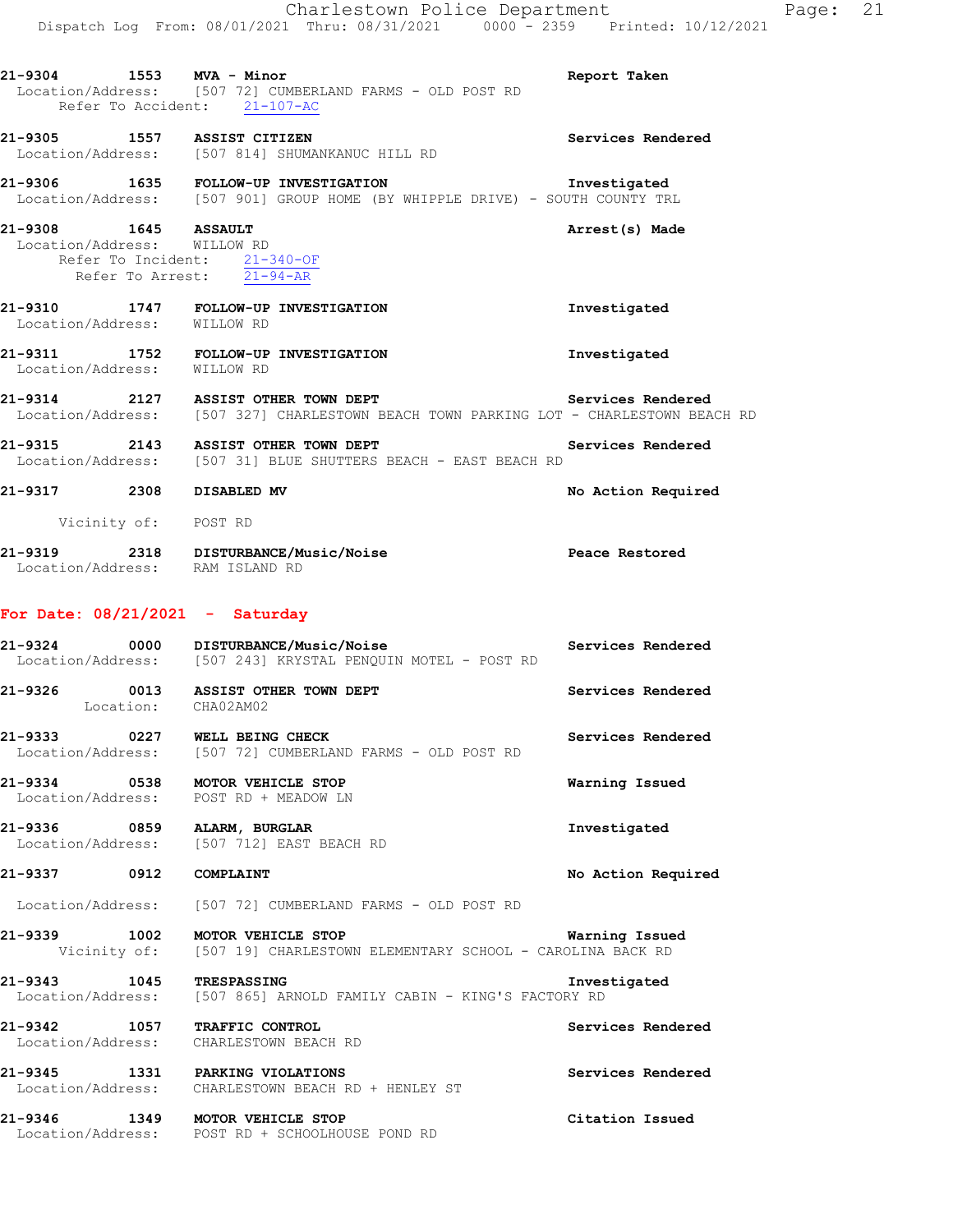**21-9348 1513 OFFICER WANTED Investigated** 

Location/Address: [507 657] COUNTRY FOOD MART, LLC - SOUTH COUNTY TRL

**21-9353 1618 SUSPICIOUS ACTIVITY/VEHICLE Investigated**  Location/Address: CAROLINA BACK RD

## **21-9356 1714 ROAD HAZARD/OBSTRUCTION Report Taken**  Location/Address: [507 261] RTE 1 @ STATE GARAGE (MILE MARKER 9.6) - POST RD Refer To Incident: 21-341-OF

**21-9357 1720 LARCENY Services Rendered**  Location/Address: [507 228] PHIL & ANN'S SUNSET MOTEL - OLD POST RD

**21-9363 1922 MOTOR VEHICLE COMPLAINT Could Not Locate**  Vicinity of: [507 275] RTE 1 @ WESTERLY LINE - POST RD

# **21-9364 1931 PSYCHOLOGICAL EMERGENCY Transported to Hospital**

 Location/Address: CARMICHAEL LN Refer To Incident: 21-342-OF

## **21-9366 2000 ASSIST OTHER TOWN DEPT Services Rendered**  Location/Address: [507 31] BLUE SHUTTERS BEACH - EAST BEACH RD

21-9367 2010 POLICE INFORMATION **1200 Services Rendered Services Rendered** Location/Address:

**21-9368 2020 POLICE INFORMATION Services Rendered**  [507 327] CHARLESTOWN BEACH TOWN PARKING LOT - CHARLESTOWN BEACH RD

21-9369 2039 ASSIST OTHER TOWN DEPT **1989 Services Rendered** Location/Address: [507 31] BLUE SHUTTERS BEACH - EAST BEACH RD

**21-9372 2343 ALARM, BURGLAR Building Checked/Secured** 

Location/Address: [507 422] STARRETT DR

# **For Date: 08/22/2021 - Sunday**

**21-9374 0010 OFFICER WANTED Services Rendered Services Rendered Location/Address:** [507 64] RATHSKELLER RESTAURANT - OLD COACH RD [507 64] RATHSKELLER RESTAURANT - OLD COACH RD

**21-9384 0626 ALARM, BURGLAR Investigated**  Location/Address: STARRETT DR

**21-9387 0922 PARKING VIOLATIONS Services Rendered**  Location/Address: [507 31] BLUE SHUTTERS BEACH - EAST BEACH RD

**21-9388 0953 ROAD HAZARD/OBSTRUCTION Services Rendered**  Location/Address: BUCKEYE BROOK RD

**21-9391 1029 FIRE, OTHER Investigated**  Location/Address: NORTH NIANTIC DR

**21-9392 1031 POLICE INFORMATION Services Rendered**  Location/Address: SURFSIDE AVE

**21-9393 1037 COMPLAINT Investigated**  Location/Address: DOGWOOD DR

**21-9394 1038 ALARM, FIRE Investigated** 

Location/Address: OLD COACH RD

**21-9395 1040 ROAD HAZARD/OBSTRUCTION Investigated**  Location/Address: SHANNOCK RD

Location/Address: KLONDIKE RD

**21-9396 1046 ROAD HAZARD/OBSTRUCTION Services Rendered**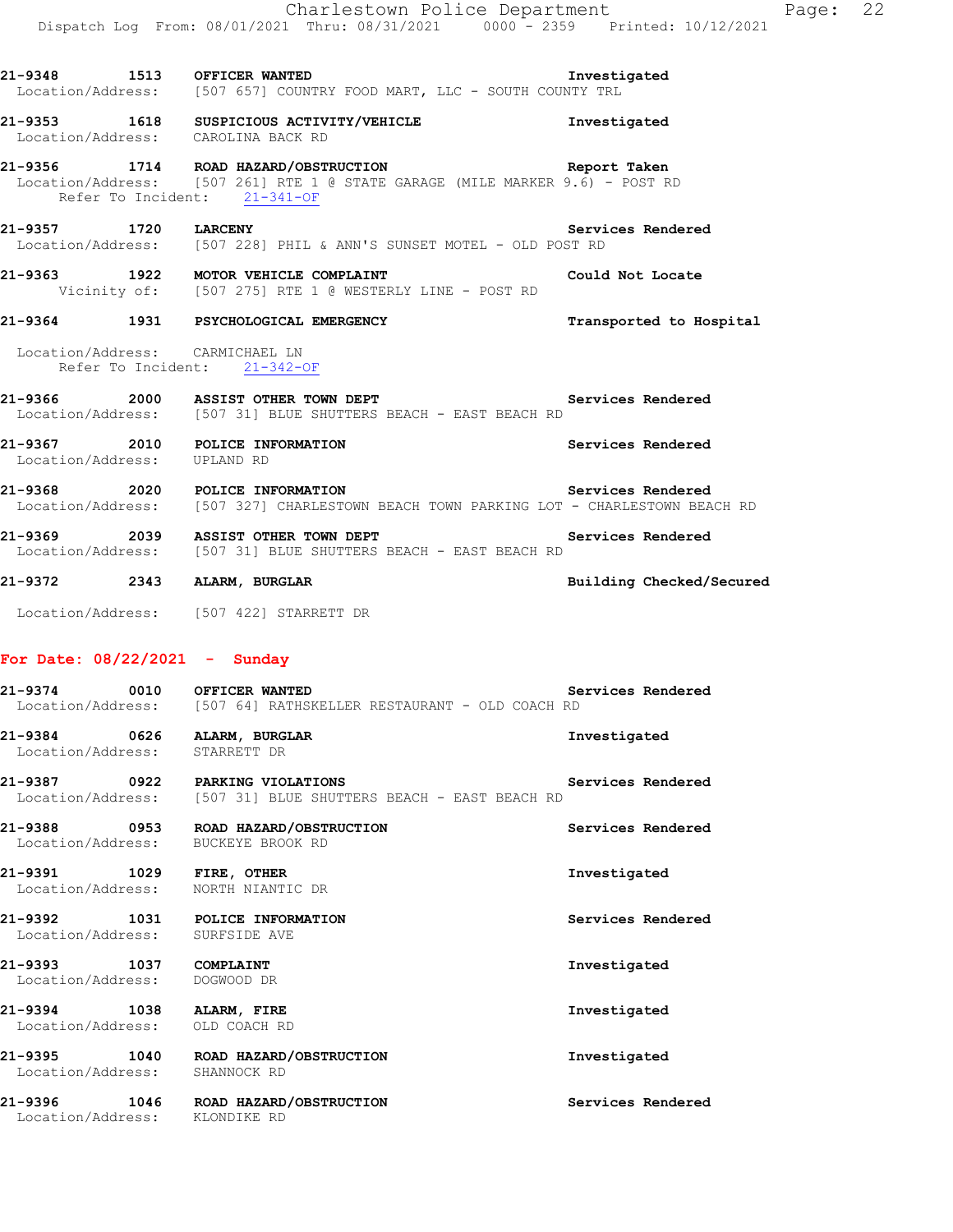| 21-9397 1054 FIRE, OTHER<br>Location/Address: OLD POST RD |      |                                                                                 | Investigated                  |
|-----------------------------------------------------------|------|---------------------------------------------------------------------------------|-------------------------------|
|                                                           |      | 21-9398 1056 ROAD HAZARD/OBSTRUCTION<br>Location/Address: [507 752] SHANNOCK RD | Investigated                  |
| Location/Address:                                         |      | 21-9399 1105 ROAD HAZARD/OBSTRUCTION<br>OLD MILL RD                             | Investigated                  |
| 21-9400 1125                                              |      | ROAD HAZARD/OBSTRUCTION                                                         | Taken/Refered to Other Agency |
|                                                           |      | Location/Address: SOUTH COUNTY TRL                                              |                               |
|                                                           |      | 21-9401 1137 POLICE INFORMATION                                                 | No Action Required            |
| Location/Address: OLD MILL RD                             |      |                                                                                 |                               |
|                                                           |      | 21-9402 1146 ROAD HAZARD/OBSTRUCTION                                            | Taken/Refered to Other Agency |
|                                                           |      | Vicinity of: [507 424] TALL PINES DR                                            |                               |
| 21-9403 1149                                              |      | ROAD HAZARD/OBSTRUCTION                                                         | Taken/Refered to Other Agency |
|                                                           |      | Vicinity of: QUAIL LN + KING'S FACTORY RD                                       |                               |
|                                                           |      | 21-9404 1150 ROAD HAZARD/OBSTRUCTION                                            | Taken/Refered to Other Agency |
|                                                           |      | Vicinity of: SCAPA FLOW RD                                                      |                               |
|                                                           |      | 21-9405 1152 ROAD HAZARD/OBSTRUCTION                                            | Taken/Refered to Other Agency |
|                                                           |      | Vicinity of: KING'S FACTORY RD                                                  |                               |
|                                                           |      | 21-9406 1154 ROAD HAZARD/OBSTRUCTION                                            | Taken/Refered to Other Agency |
| Location/Address:                                         |      | POST RD + SOUTH COUNTY TRL                                                      |                               |
| 21-9407 1158                                              |      | ROAD HAZARD/OBSTRUCTION                                                         | Taken/Refered to Other Agency |
| Location/Address: MOULTON PL                              |      |                                                                                 |                               |
| 21-9408<br>Location/Address:                              |      | 1159 ROAD HAZARD/OBSTRUCTION<br>EAST BEACH RD                                   | Investigated                  |
| 21-9409<br>Location/Address:                              | 1206 | ROAD HAZARD/OBSTRUCTION<br>LAUREL RD                                            | Investigated                  |
| 21-9410<br>Location/Address:                              | 1209 | ROAD HAZARD/OBSTRUCTION<br>KLONDIKE RD                                          | Investigated                  |
| 21-9411<br>Location/Address:                              | 1211 | ROAD HAZARD/OBSTRUCTION<br>WHIPPLE DR                                           | Investigated                  |
| 21-9412<br>Location/Address:                              | 1212 | ROAD HAZARD/OBSTRUCTION<br>BAXTER ST                                            | Investigated                  |
| 21-9413<br>Location/Address:                              | 1217 | ROAD HAZARD/OBSTRUCTION<br>KLONDIKE RD                                          | Investigated                  |
| 21-9414<br>Location/Address:                              | 1219 | ROAD HAZARD/OBSTRUCTION<br>TOWN DOCK RD                                         | Investigated                  |
| 21-9415                                                   | 1220 | ROAD HAZARD/OBSTRUCTION                                                         | Taken/Refered to Other Agency |
| Location/Address:                                         |      | OLD POST RD + RIDGEWOOD RD                                                      |                               |
| 21-9416<br>Location/Address:                              | 1220 | ROAD HAZARD/OBSTRUCTION<br>CAROLINA BACK RD                                     | Investigated                  |
| 21-9417<br>Location/Address:                              | 1224 | ROAD HAZARD/OBSTRUCTION<br>COLUMBIA HEIGHTS RD                                  | Investigated                  |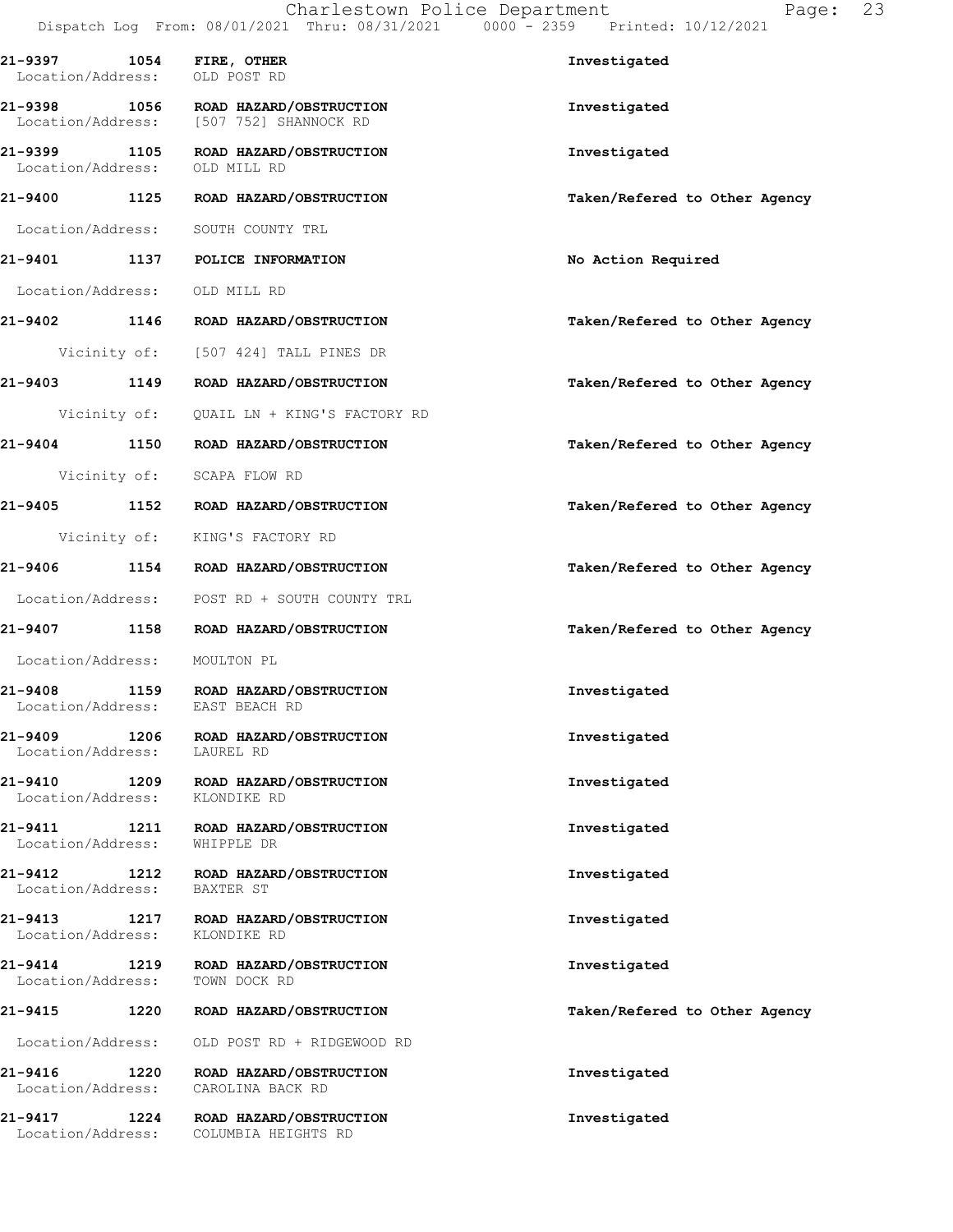|                                                                | 21-9418               1226       ROAD  HAZARD/OBSTRUCTION<br>Location/Address: [507 266] RTE 1 @ WILLOWS - POST RD | Investigated |
|----------------------------------------------------------------|--------------------------------------------------------------------------------------------------------------------|--------------|
| 21-9419 1228<br>Location/Address:                              | ROAD HAZARD/OBSTRUCTION<br>NEW BISCUIT CITY RD + SOUTH COUNTY TRL                                                  | Investigated |
| Location/Address: LAUREL RD                                    | 21-9420 1229 ROAD HAZARD/OBSTRUCTION                                                                               | Investigated |
| Location/Address:                                              | 21-9422 1231 ROAD HAZARD/OBSTRUCTION<br>OLD POST RD + RIDGEWOOD RD                                                 | Investigated |
| 21-9423 1233<br>Location/Address: PASQUISETT TRL               | ROAD HAZARD/OBSTRUCTION                                                                                            | Investigated |
| 21-9424 1237<br>Location/Address:                              | ROAD HAZARD/OBSTRUCTION<br>WOODCOCK TRL                                                                            | Investigated |
| 21-9426 1259 FIRE, OTHER<br>Location/Address: ARNOLDA ROUND RD |                                                                                                                    | Investigated |
| Location/Address: RIDGEWOOD RD                                 | 21-9427 1305 ROAD HAZARD/OBSTRUCTION                                                                               | Investigated |
|                                                                | 21-9428 1305 ROAD HAZARD/OBSTRUCTION<br>Location/Address: [507 447] NORTH NIANTIC DR                               | Investigated |
|                                                                | 21-9429 1307 ROAD HAZARD/OBSTRUCTION<br>Location/Address: SHANNOCK RD                                              | Investigated |
| 21-9430 1308<br>Location/Address:                              | ROAD HAZARD/OBSTRUCTION<br>OLD COACH RD                                                                            | Investigated |
| Location/Address:                                              | 21-9431 1309 ROAD HAZARD/OBSTRUCTION<br>SOUTH ARNOLDA RD                                                           | Investigated |
| 21-9432 1310                                                   | ROAD HAZARD/OBSTRUCTION                                                                                            | Investigated |
| Location/Address:                                              | WORDEN'S POND RD<br>21-9433 1311 ROAD HAZARD/OBSTRUCTION                                                           | Investigated |
| Location/Address: BISCUIT CITY RD                              | 21-9434 1313 ROAD HAZARD/OBSTRUCTION                                                                               | Investigated |
| Location/Address: BISCUIT CITY RD<br>$21 - 9435$<br>1314       | ROAD HAZARD/OBSTRUCTION                                                                                            | Investigated |
| Location/Address:<br>21-9436<br>1315                           | CROSSLAND ST<br>ROAD HAZARD/OBSTRUCTION                                                                            | Investigated |
| Location/Address:<br>21-9437<br>1317                           | BUCKEYE BROOK RD + STILL WATER RD<br>ROAD HAZARD/OBSTRUCTION                                                       | Investigated |
| Location/Address:<br>21-9438<br>1318                           | SHANNOCK RD + HAWKSBILL WAY<br>ROAD HAZARD/OBSTRUCTION                                                             | Investigated |
| Location/Address:<br>21-9439<br>1321                           | BUCKEYE BROOK RD + SHUMANKANUC HILL RD<br>ROAD HAZARD/OBSTRUCTION                                                  | Investigated |
| Location/Address:<br>21-9440<br>1322                           | WOODCOCK TRL<br>ROAD HAZARD/OBSTRUCTION                                                                            | Investigated |
| Location/Address:<br>21-9441<br>1324                           | POND SHORE DR<br>ROAD HAZARD/OBSTRUCTION                                                                           | Investigated |
| Location/Address:<br>21-9442<br>1324                           | ESSEX DR<br>ROAD HAZARD/OBSTRUCTION                                                                                | Investigated |
| Location/Address:                                              | BEND RD                                                                                                            |              |
| 21-9443<br>1325                                                | ROAD HAZARD/OBSTRUCTION                                                                                            | Investigated |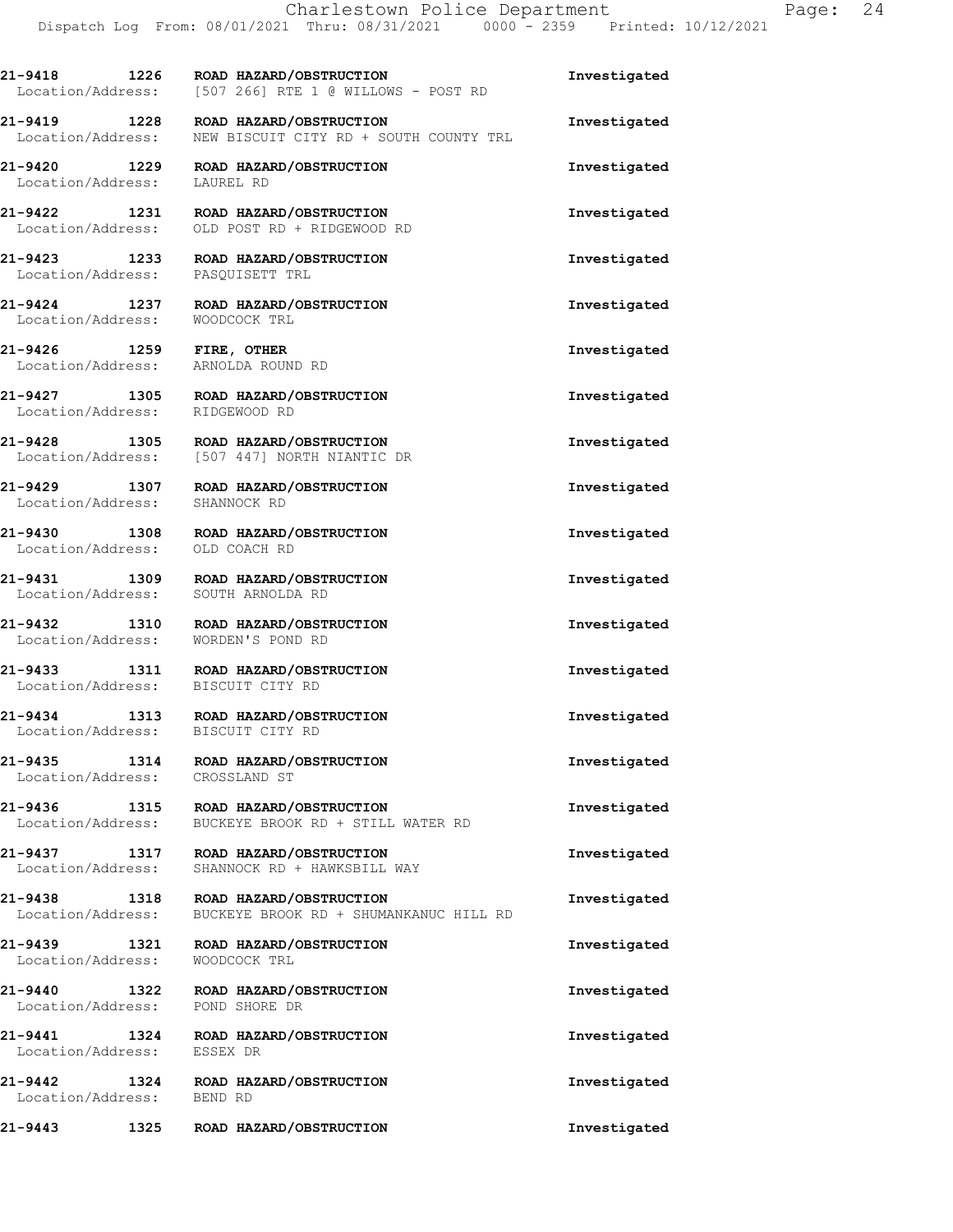Location/Address: CROSSLAND ST

**21-9444 1326 ROAD HAZARD/OBSTRUCTION Investigated**  Location/Address: BURDICKVILLE RD **21-9445 1327 ROAD HAZARD/OBSTRUCTION Investigated**  Location/Address: LADY SLIPPER DR **21-9446 1332 ROAD HAZARD/OBSTRUCTION Investigated**  Location/Address: OLD MILL RD **21-9447 1332 ROAD HAZARD/OBSTRUCTION Investigated**  Location/Address: UPLAND RD + OVERLOOK DR **21-9449 1351 ROAD HAZARD/OBSTRUCTION Investigated**  Location/Address: DRIFTWOOD DR **21-9450 1352 DEATH; Sudden/Unexpected Services Rendered**  Location/Address: BRETON DR **21-9451 1403 FIRE, OTHER Investigated**  Location/Address: [507 490] BISCUIT CITY RD **21-9452 1412 ROAD HAZARD/OBSTRUCTION Investigated**  Location/Address: **21-9453 1412 FIRE, OTHER Extinquished**  Location/Address: TIMBER RIDGE RD + DEEPWOODS DR **21-9454 1420 ROAD HAZARD/OBSTRUCTION Investigated**  Vicinity of: [507 64] RATHSKELLER RESTAURANT - OLD COACH RD **21-9455 1435 ROAD HAZARD/OBSTRUCTION Investigated**  Location/Address: SHUMANKANUC HILL RD **21-9456 1437 PARKING VIOLATIONS Warning Issued**  Location/Address: [507 321] CHARLESTOWN BEACH - CHARLESTOWN BEACH RD **21-9457 1439 PARKING VIOLATIONS Services Rendered**  [507 31] BLUE SHUTTERS BEACH - EAST BEACH RD **21-9460 1449 ROAD HAZARD/OBSTRUCTION Investigated**  Location/Address: OLD MILL RD **21-9461 1452 ROAD HAZARD/OBSTRUCTION Investigated**  Location/Address: BISCUIT CITY RD **21-9462 1456 ALARM, BURGLAR Building Checked/Secured**  Location/Address: [507 19] CHARLESTOWN ELEMENTARY SCHOOL - CAROLINA BACK RD **21-9463 1501 ROAD HAZARD/OBSTRUCTION Investigated**  [507 663] CAROLINA CONSULTANTS - CAROLINA BACK RD **21-9464 1502 ROAD HAZARD/OBSTRUCTION Investigated**  Location/Address: CHARLES AVE **21-9465 1521 POLICE INFORMATION Investigated**  Location/Address: SHUMANKANUC HILL RD **21-9466 1534 ROAD HAZARD/OBSTRUCTION Investigated**  Location/Address: OLD COACH RD **21-9467 1547 ROAD HAZARD/OBSTRUCTION Investigated**  Location/Address: SANCTUARY RD **21-9468 1548 ROAD HAZARD/OBSTRUCTION Investigated**  Location/Address: SENECA TRL + SANCTUARY RD **21-9469 1553 ROAD HAZARD/OBSTRUCTION Investigated**  Location/Address: MONTAUK RD + CAYUGA RD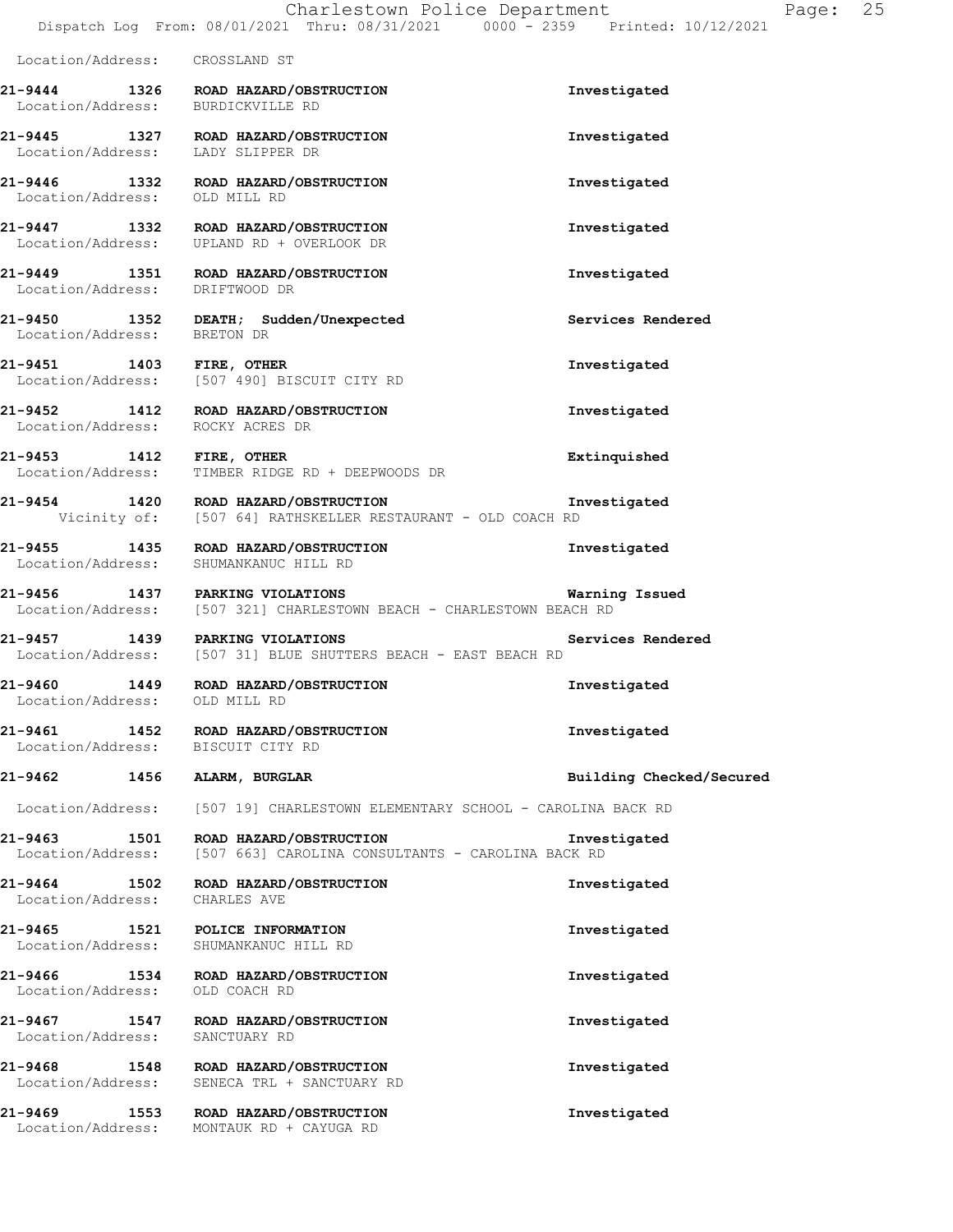|                                |      | Dispatch Log From: 08/01/2021 Thru: 08/31/2021 0000 - 2359 Printed: 10/12/2021                                              |                    |
|--------------------------------|------|-----------------------------------------------------------------------------------------------------------------------------|--------------------|
| 21-9471 1802 ASSAULT           |      | Location/Address: [507 72] CUMBERLAND FARMS - OLD POST RD<br>Refer To Incident: 21-343-OF                                   | Report Taken       |
|                                |      | 21-9472 1835 ROAD HAZARD/OBSTRUCTION                                                                                        | No Action Required |
| Location/Address: COBLEIGH ST  |      |                                                                                                                             |                    |
|                                |      | 21-9473 1915 POLICE INFORMATION                                                                                             | No Action Required |
|                                |      | Location/Address: KING'S FACTORY RD                                                                                         |                    |
|                                |      | 21-9478 1948 ROAD HAZARD/OBSTRUCTION                                                                                        | No Action Required |
| Location/Address: PROSSER TRL  |      |                                                                                                                             |                    |
|                                |      | 21-9483 2127 ALARM, FIRE<br>Location/Address: SOUTH COUNTY TRL                                                              | Services Rendered  |
|                                |      | 21-9486 2333 SUSPICIOUS ACTIVITY/VEHICLE<br>Location/Address: [507 327] CHARLESTOWN TOWN BOAT LAUNCH - CHARLESTOWN BEACH RD | Investigated       |
| For Date: 08/23/2021 - Monday  |      |                                                                                                                             |                    |
|                                |      | 21-9510 0820 POLICE INFORMATION Services<br>Location/Address: [507 642] CHARLESTOWN POLICE DEPARTMENT - OLD POST RD         | Services Rendered  |
|                                |      | 21-9511 0825 ALARM, FIRE<br>Location/Address: CHARLESTOWN BEACH RD                                                          | Investigated       |
| Location/Address: OLD POST RD  |      | 21-9512 0845 WELL BEING CHECK                                                                                               | Services Rendered  |
| 21-9513 0859 MVA - Minor       |      | Vicinity of: [507 72] CUMBERLAND FARMS - OLD POST RD<br>Refer To Accident: 21-108-AC                                        | Report Taken       |
| Location/Address: RIDGEWOOD RD |      | 21-9514 0903 POLICE INFORMATION                                                                                             | Services Rendered  |
| 21-9520<br>Location/Address:   |      | 0945 FIRE, STRUCTURE<br>SOUTH COUNTY TRL                                                                                    | Investigated       |
| 21-9521<br>Location/Address:   | 1029 | FIRE, OTHER<br>CROSSLAND ST                                                                                                 | Investigated       |
| 21-9523<br>Location/Address:   | 1104 | ROAD HAZARD/OBSTRUCTION<br>[507 746] POWAGET AVE                                                                            | Investigated       |
| 21-9526<br>Location/Address:   | 1408 | FIRE, OTHER<br>[507 23] U. S. FISH & WILDLIFE HEADOUARTERS - BEND RD                                                        | Investigated       |
| 21-9527<br>Location/Address:   | 1425 | WELL BEING CHECK<br>JONATHAN DR                                                                                             | Services Rendered  |

**21-9528 1456 ALARM, BURGLAR False Alarm**  Location/Address: [507 428] TAMANACO DR

**21-9530 1549 ALARM, CO DETECTOR Investigated**  Location/Address: [507 439] CEDAR RD

**21-9535 1659 ASSIST OTHER AGENCY Services Rendered**  Location/Address: [507 553] KLONDIKE RD

**21-9537 1802 WELL BEING CHECK Investigated**  Location/Address: [507 814] SHUMANKANUC HILL RD

**21-9538 1819 ALARM, CO DETECTOR Investigated**  Location/Address: LADY SLIPPER DR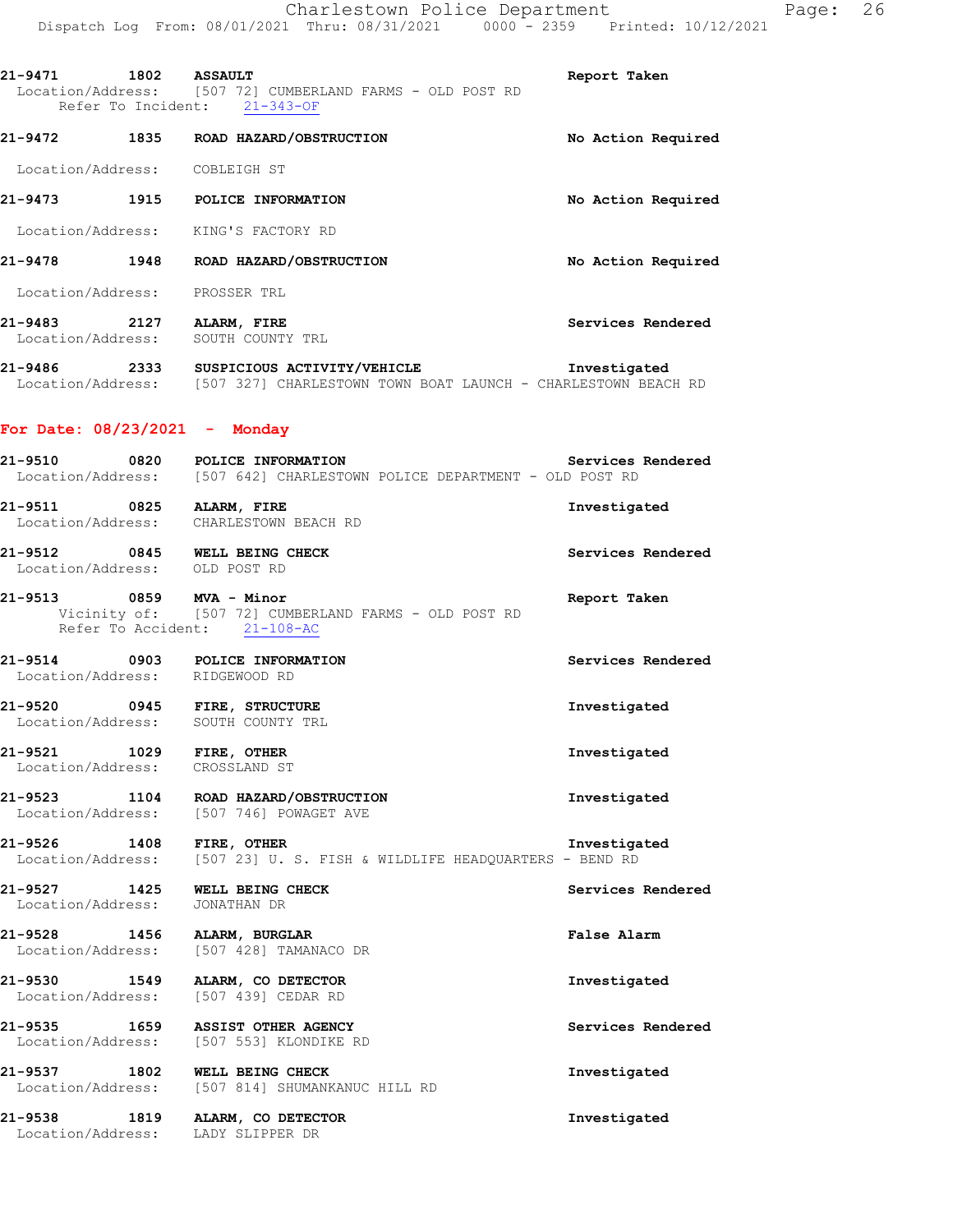|  | 21-9539 1830 FIRE, OTHER                                                                                                                 | Transported to Hospital       |
|--|------------------------------------------------------------------------------------------------------------------------------------------|-------------------------------|
|  | Location/Address: LAKESIDE DR                                                                                                            |                               |
|  | 21-9540 1847 MVA - W/Injury/Fluid/Hazard                                                                                                 | Transported to Hospital       |
|  | Location/Address: CAROLINA BACK RD<br>Refer To Accident: 21-109-AC                                                                       |                               |
|  | 21-9541 2047 DOMESTIC/Assault/Diso/Other<br>Location/Address: [507 653] THE COVE RESTURANT - OLD POST RD<br>Refer To Incident: 21-344-OF | Investigated                  |
|  | 21-9543 2151 ROAD HAZARD/OBSTRUCTION                                                                                                     | Taken/Refered to Other Agency |
|  | Location/Address: SHUMANKANUC HILL RD                                                                                                    |                               |
|  | 21-9544 2217 ASSIST ELDERLY<br>Location/Address: [507 439] CEDAR RD                                                                      | Services Rendered             |
|  | 21-9546 2354 ASSIST OTHER TOWN DEPT<br>Location: CHARIHO HIGHSCHOOL                                                                      | Services Rendered             |
|  | For Date: $08/24/2021$ - Tuesday                                                                                                         |                               |
|  | 21-9547 0016 ASSIST OTHER AGENCY<br>Location: CHARLESTOWN ELEMENTRY SCHOOL                                                               | Services Rendered             |
|  | 21-9550 0109 ASSIST OTHER TOWN DEPT<br>Location/Address: [507 327] CHARLESTOWN BEACH TOWN PARKING LOT - CHARLESTOWN BEACH RD             | Services Rendered             |
|  | 21-9551 0734 ANIMAL COMPLAINT                                                                                                            | Taken/Refered to Other Agency |
|  | Location/Address: [507 424] TALL PINES DR                                                                                                |                               |
|  | 21-9553 0808 MOTOR VEHICLE STOP<br>Location/Address: [507 312] RTE 1A @ MINI SUPER - OLD POST RD                                         | Warning Issued                |
|  | 21-9555 0815 DISABLED MV                                                                                                                 | No Action Required            |
|  | Location/Address: [507 271] RTE 1 @ MICHAEL'S - POST RD                                                                                  |                               |
|  | 21-9557 0820 TRAFFIC CONTROL                                                                                                             | No Action Required            |
|  | Location/Address: POST RD + EAST BEACH RD                                                                                                |                               |
|  | 21-9558 0822 DISABLED MV<br>Location/Address: POST RD + EAST BEACH RD                                                                    | Services Rendered             |
|  | 21-9559 0830 ALARM, CO DETECTOR                                                                                                          | Taken/Refered to Other Agency |
|  | Location/Address: SOUTH BAYBERRY LN                                                                                                      |                               |
|  | 21-9562 0910 DOMESTIC/Assault/Diso/Other<br>Location/Address: BURLINGAME DR<br>Refer To Incident: 21-345-OF                              | Investigated                  |
|  | 21-9563 0920 MVA - Minor<br>Location/Address: POST RD + TAMANACO DR<br>Refer To Accident: 21-110-AC                                      | Report Taken                  |
|  | 21-9564 1118 SERVE SUMMONS<br>Location/Address: ROSS HILL RD                                                                             | Could Not Locate              |
|  | 21-9565 1219 SERVE SUMMONS<br>Location/Address: ROSS HILL RD                                                                             | Services Rendered             |
|  | 21-9566 1454 ASSIST CITIZEN<br>Location/Address: [507 320] QUONOCHONTAUG BREACHWAY - WEST BEACH RD                                       | Investigated                  |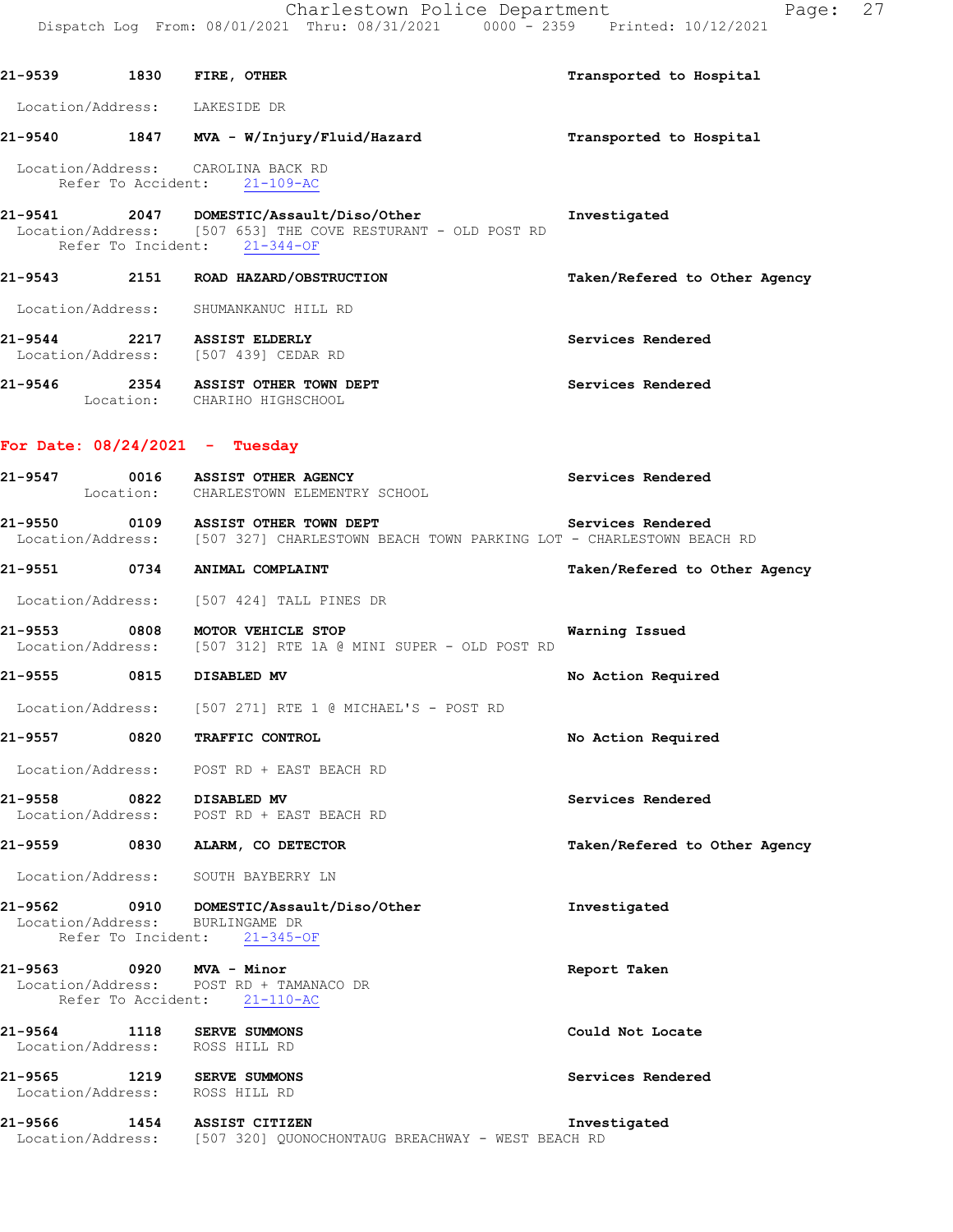|                             |                   | Charlestown Police Department<br>Dispatch Log From: 08/01/2021 Thru: 08/31/2021 0000 <sup>-</sup> 2359 Printed: 10/12/2021                     | Page: 28                      |
|-----------------------------|-------------------|------------------------------------------------------------------------------------------------------------------------------------------------|-------------------------------|
|                             |                   | 21-9567 1546 WELL BEING CHECK<br>Location/Address: [507 644] BJ'S BED AND BREAKFAST - LIISA DR                                                 | Services Rendered             |
|                             |                   | 21-9570 1653 ASSIST OTHER POLICE DEPT                                                                                                          | Services Rendered             |
|                             |                   | Location/Address: BURLINGAME DR                                                                                                                |                               |
|                             |                   | 21-9572 1723 TRAFFIC CONTROL<br>Location/Address: BUCKEYE BROOK RD + STILL WATER RD                                                            | Services Rendered             |
|                             |                   | 21-9574 1929 FIRE, OTHER<br>Vicinity of: CHARLESTOWN BEACH RD                                                                                  | Services Rendered             |
|                             |                   | 21-9575 2043 ASSIST OTHER TOWN DEPT Services Rendered<br>Location/Address: [507 327] CHARLESTOWN BEACH TOWN PARKING LOT - CHARLESTOWN BEACH RD |                               |
|                             |                   | 21-9576 2117 ASSIST OTHER TOWN DEPT Services Rendered                                                                                          |                               |
|                             |                   | Location/Address: [507 31] BLUE SHUTTERS BEACH - EAST BEACH RD                                                                                 |                               |
|                             |                   | 21-9577 2207 ANIMAL COMPLAINT<br>Vicinity of: COBLEIGH ST                                                                                      | Services Rendered             |
|                             |                   | 21-9578 2311 ALARM, CO DETECTOR<br>Location/Address: COBLEIGH ST                                                                               | Services Rendered             |
|                             |                   | For Date: $08/25/2021$ - Wednesday                                                                                                             |                               |
|                             |                   |                                                                                                                                                |                               |
|                             |                   | 21-9580 0006 ASSIST OTHER TOWN DEPT<br>Location: CHARLESTOWN ELEMENTARY SCHOOL                                                                 | Services Rendered             |
|                             |                   | 21-9582 0037 ASSIST OTHER TOWN DEPT<br>Location: CHARLESTOWN ELEMENTARY SCHOOL                                                                 | Services Rendered             |
|                             |                   | 21-9585 0130 MOTOR VEHICLE STOP<br>Location/Address: [507 275] RTE 1 @ WESTERLY LINE - POST RD                                                 | Citation Issued               |
|                             |                   | 21-9587 0144 ASSIST OTHER TOWN DEPT<br>Location: CHARLESTOWN ELEMENTARY SCHOOL                                                                 | Services Rendered             |
|                             |                   | 21-9591 0309 POLICE INFORMATION                                                                                                                | No Action Required            |
| Location/Address:           |                   | FIRST ST                                                                                                                                       |                               |
| 21-9594                     |                   | 0334 ASSIST OTHER AGENCY<br>Location: BUS ROUTES                                                                                               | Services Rendered             |
| 21-9595                     | 0621              | COMPLAINT                                                                                                                                      | No Action Required            |
| Location/Address: BENHAM ST |                   |                                                                                                                                                |                               |
| 21-9598                     | 0813              | DISABLED MV<br>Location/Address: POST RD + WEST BEACH RD                                                                                       | Services Rendered             |
| 21-9600                     |                   | 0849 TRAFFIC CONTROL<br>Location/Address: CHARLESTOWN BEACH RD                                                                                 | Services Rendered             |
| 21-9602                     | Refer To Summons: | <b>1001 WARRANT ARREST</b><br>Location/Address: [507 642] CHARLESTOWN POLICE DEPARTMENT - OLD POST RD<br>$21 - 97 - AR$                        | Arrest(s) Made                |
| 21-9603                     |                   | 1302 ROAD HAZARD/OBSTRUCTION                                                                                                                   | Taken/Refered to Other Agency |
|                             |                   | Location/Address: [507 807] SKAGERRAK RD                                                                                                       |                               |
| 21-9604                     |                   | 1326 TRAFFIC CONTROL                                                                                                                           | No Action Required            |
|                             |                   | Location/Address: CHARLESTOWN BEACH RD                                                                                                         |                               |

**21-9606 1334 DISABLED MV Investigated**  Location/Address: POST RD + KING'S FACTORY RD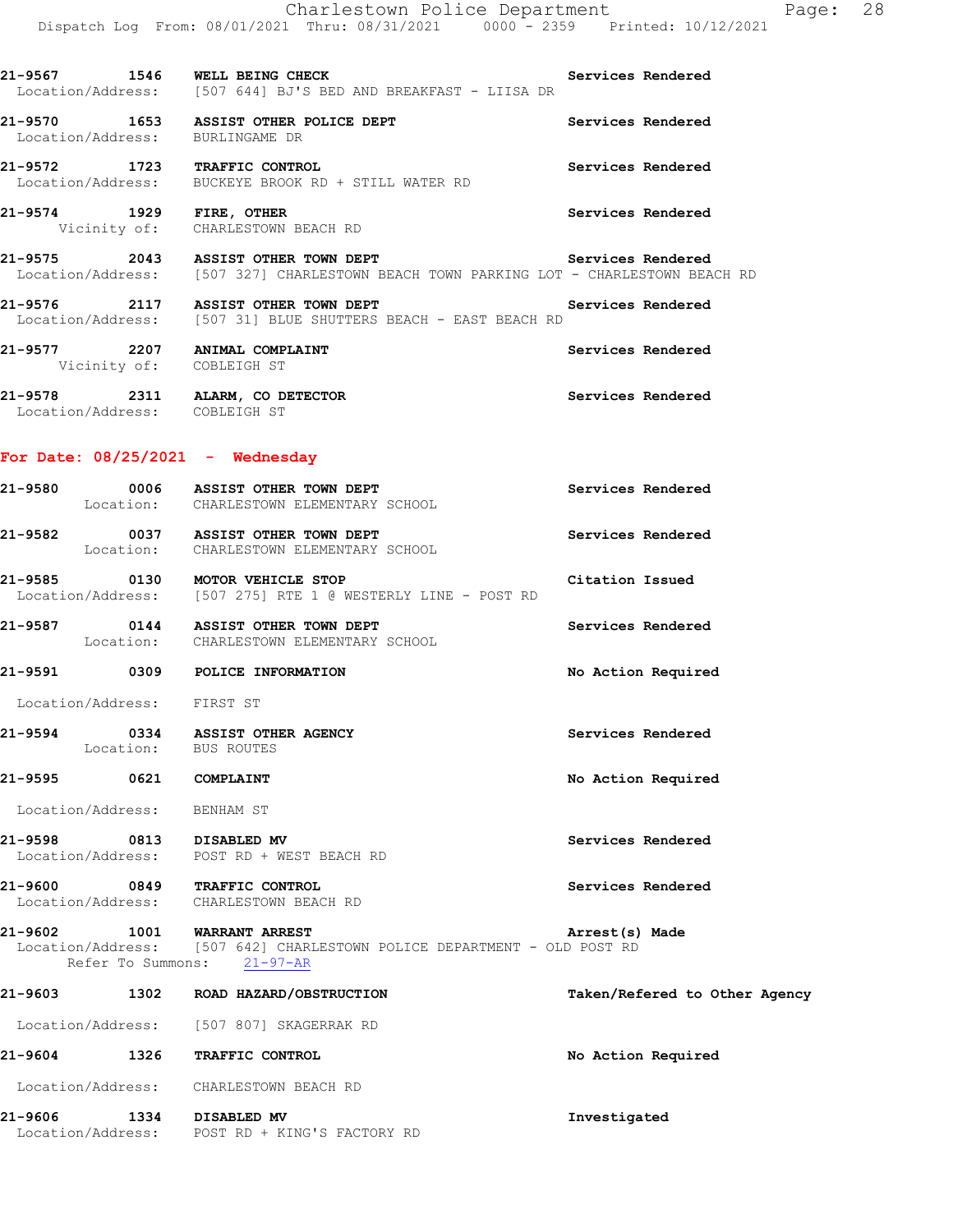|                               | Charlestown Police Department                                                                                                                  | Page: 29                       |
|-------------------------------|------------------------------------------------------------------------------------------------------------------------------------------------|--------------------------------|
|                               | Dispatch Log From: 08/01/2021 Thru: 08/31/2021 0000 - 2359 Printed: 10/12/2021                                                                 |                                |
|                               | 21-9607 1349 MOTOR VEHICLE STOP                                                                                                                | Warning Issued                 |
|                               | Location/Address: [507 302] RTE 1A @ SOUTH SHORE MENTAL HEALTH - OLD POST RD                                                                   |                                |
|                               | 21-9610 1517 OFFICER WANTED<br>Location/Address: [507 37] CHARLESTOWN WINE AND SPIRITS - OLD POST RD<br>Refer To Incident: 21-346-OF           | Report Taken                   |
|                               | 21-9611 1609 DEATH; Sudden/Unexpected<br>Location/Address: BRIARWOOD DR<br>Refer To Incident: 21-347-OF                                        | Report Taken                   |
| Location/Address: ARBUTUS TRL | 21-9612 1623 OFFICER WANTED<br>Refer To Incident: 21-348-OF                                                                                    | Services Rendered              |
|                               | 21-9613 1654 PSYCHOLOGICAL EMERGENCY                                                                                                           | Transported to Hospital        |
| Location/Address: ARBUTUS TRL |                                                                                                                                                |                                |
|                               | 21-9618 2009 OFFICER WANTED                                                                                                                    | Taken to Family/Guardian/Other |
| Location/Address: BOTKA DR    |                                                                                                                                                |                                |
|                               | 21-9620 2054 MOTOR VEHICLE STOP<br>Location/Address: BEND RD + POST RD                                                                         | Citation Issued                |
|                               | 21-9621 2133 ASSIST OTHER TOWN DEPT Services Rendered<br>Location/Address: [507 327] CHARLESTOWN BEACH TOWN PARKING LOT - CHARLESTOWN BEACH RD |                                |
|                               | For Date: $08/26/2021$ - Thursday                                                                                                              |                                |
|                               | 21-9628 0056 ASSIST OTHER TOWN DEPT<br>Location: CHARLESTOWN SCHOOL BUS ROUTE 573                                                              | Services Rendered              |
|                               | 21-9630 0114 ASSIST OTHER TOWN DEPT                                                                                                            | No Action Required             |
|                               | Location/Address: [507 31] BLUE SHUTTERS BEACH - EAST BEACH RD                                                                                 |                                |
|                               | 21-9632 0129 ASSIST OTHER TOWN DEPT                                                                                                            | No Action Required             |
|                               | Location: CHARLESTOWN SCHOOL BUS ROUTE CHA07                                                                                                   |                                |
|                               | 21-9634 0145 ASSIST OTHER TOWN DEPT                                                                                                            | No Action Required             |
|                               |                                                                                                                                                |                                |

Location: CHARELSTOWN SCHOOL BUS ROUTE CES01

**21-9636 0616 ALARM, BURGLAR False Alarm**  Location/Address: [507 88] EAST WEST MARKET - POST RD

**21-9638 0727 ALARM, BURGLAR False Alarm**  Location/Address: [507 530] NARRAGANSETT INDIAN FOUR WINDS COMMUNITY CENT - SOUTH COUNTY TRL

**21-9640 0749 TRAFFIC CONTROL Services Rendered**  Location/Address: [507 31] BLUE SHUTTERS BEACH - EAST BEACH RD

**21-9641 0836 TRAFFIC CONTROL No Action Required** 

Location/Address: [507 31] BLUE SHUTTERS BEACH - EAST BEACH RD

**21-9642 1028 ESCORT Services Rendered**  Location/Address: LAND HARBOR DR **21-9643 1123 FOLLOW-UP INVESTIGATION Investigated**  Location/Address: [507 72] CUMBERLAND FARMS - OLD POST RD

Refer To Incident: 21-343-OF

**21-9644 1151 ANIMAL COMPLAINT Services Rendered**  Location/Address: [507 858] THE PINK PELICAN - OLD POST RD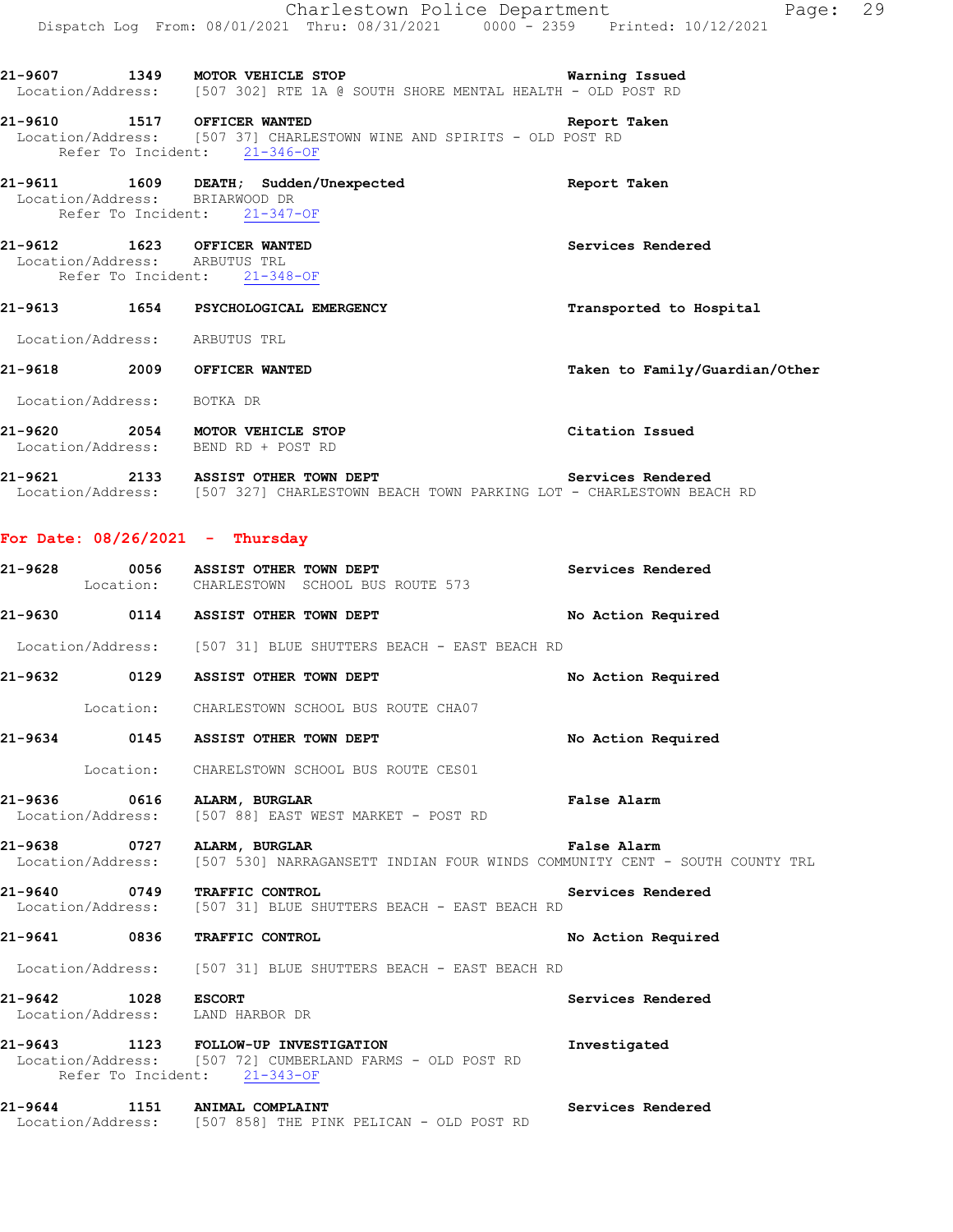|                             | 21-9645 1342 WELL BEING CHECK                                                                 | No Action Required |
|-----------------------------|-----------------------------------------------------------------------------------------------|--------------------|
| Location/Address: NARROW LN |                                                                                               |                    |
| 21-9647 1624 FIRE, OTHER    | Location/Address: SCAPA FLOW RD                                                               | Services Rendered  |
|                             | 21-9651 1811 MOTOR VEHICLE COMPLAINT<br>Location/Address: [507 266] RTE 1 @ WILLOWS - POST RD | Could Not Locate   |
|                             | 21-9653 1837 MOTOR VEHICLE STOP<br>Location/Address: POST RD + SCHOOLHOUSE POND RD            | Warning Issued     |
|                             | 21-9655 1845 ROAD HAZARD/OBSTRUCTION                                                          | No Action Required |
|                             | Location/Address: EAST CHARLES ST + SOUTH COUNTY TRL                                          |                    |
| 21-9656 1856 ALARM, FIRE    | Location/Address: [507 473] NORDIC TRL                                                        | False Alarm        |
|                             | Location/Address: [507 327] CHARLESTOWN BEACH TOWN PARKING LOT - CHARLESTOWN BEACH RD         | Services Rendered  |
| Location/Address:           | 21-9660 2106 ASSIST OTHER TOWN DEPT<br>[507 31] BLUE SHUTTERS BEACH - EAST BEACH RD           | Services Rendered  |

# **For Date: 08/27/2021 - Friday**

|                                                           | 21-9661 0004 ASSIST OTHER TOWN DEPT<br>Location: CHARLESTOWN SCHOOL BUS 573CHAR ROUTE          | Services Rendered  |
|-----------------------------------------------------------|------------------------------------------------------------------------------------------------|--------------------|
|                                                           | 21-9662 0016 ASSIST OTHER TOWN DEPT<br>Location: 570 CHAR CAMPUS BUS 03PM                      | Services Rendered  |
|                                                           | 21-9668 0058 ASSIST OTHER TOWN DEPT<br>Location: CHARLESTOWN SCHOOL BUS ROUTE 597CHAR          | Services Rendered  |
| 21-9671 0208 ALARM, FIRE<br>Location/Address: LAKESIDE DR |                                                                                                | Services Rendered  |
| 21-9673 0441 MVA - Minor                                  | Location/Address: KING'S FACTORY RD<br>Refer To Accident: 21-111-AC                            | Services Rendered  |
| 21-9678 0803 TRAFFIC CONTROL                              |                                                                                                | No Action Required |
|                                                           | Location/Address: [507 31] BLUE SHUTTERS BEACH - EAST BEACH RD                                 |                    |
|                                                           | 21-9679 0956 WELL BEING CHECK<br>Location/Address: [507 894] EAST CHARLES ST                   | Investigated       |
| 21-9680 1044 SHOPLIFTING                                  | Location/Address: [507 254] GALAPAGOS COLLECTION - OLD POST RD<br>Refer To Incident: 21-349-OF | Report Taken       |
| 21-9683 1132 TRAFFIC CONTROL                              | Location/Address: CHARLESTOWN BEACH RD                                                         | Services Rendered  |
| 21-9684 1237 DISABLED MV                                  |                                                                                                | No Action Required |
|                                                           | Vicinity of: [507 260] RTE 1 @ GENERAL STANTON - POST RD                                       |                    |
| 21-9685 1326 OFFICER WANTED                               | Location/Address: PECKHAM HOLLOW RD<br>Refer To Arrest: 21-98-AR                               | Arrest(s) Made     |
|                                                           | 21-9686 1451 OFFICER WANTED<br>Location/Address: [507 31] BLUE SHUTTERS BEACH - EAST BEACH RD  | Investigated       |
|                                                           | 21-9687 1521 MVA - W/Injury/Fluid/Hazard                                                       | Report Taken       |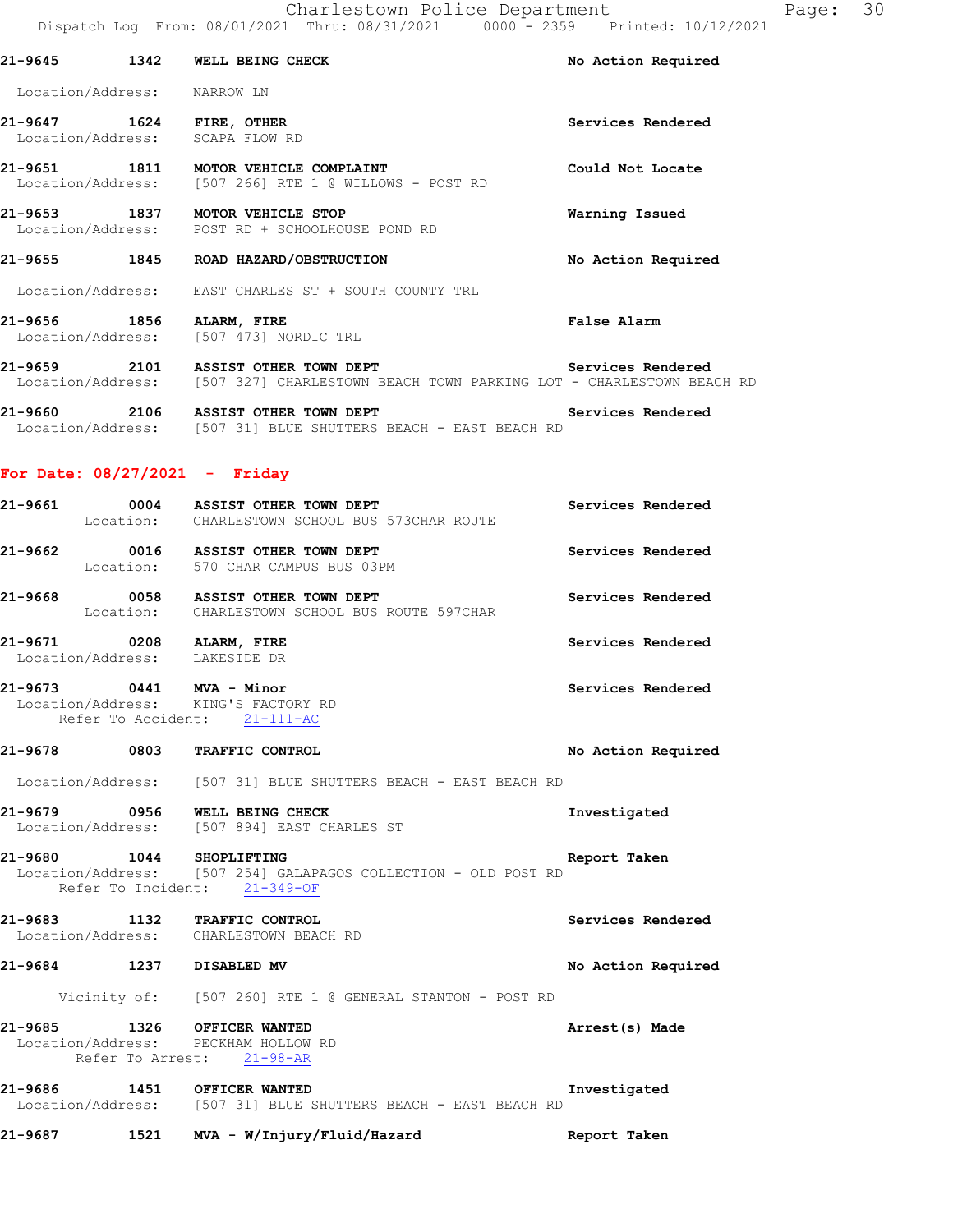Charlestown Police Department Fage: 31 Dispatch Log From: 08/01/2021 Thru: 08/31/2021 0000 - 2359 Printed: 10/12/2021 Location/Address: [507 868] MICHAEL'S GARAGE - POST RD Refer To Accident: 21-112-AC **21-9688 1541 POLICE INFORMATION Taken/Refered to Other Agency** Location/Address: [507 642] CHARLESTOWN POLICE DEPARTMENT - OLD POST RD **21-9689 1615 DISABLED MV Services Rendered**  Vicinity of: POST RD + TAMANACO DR 21-9691 2052 ASSIST OTHER TOWN DEPT **Services Rendered Services Rendered Iodical Location/Address:** [507 327] CHARLESTOWN BEACH TOWN PARKING LOT - CHARLESTOWN BEA [507 327] CHARLESTOWN BEACH TOWN PARKING LOT - CHARLESTOWN BEACH RD **21-9692 2059 ASSIST OTHER TOWN DEPT Services Rendered**  Location/Address: [507 31] BLUE SHUTTERS BEACH - EAST BEACH RD **21-9696 2350 MOTOR VEHICLE STOP Warning Issued**  Location/Address: [507 657] COUNTRY FOOD MART, LLC - SOUTH COUNTY TRL **21-9697 2358 MOTOR VEHICLE STOP Warning Issued**  Location/Address: [507 100] RTE 1 @ FIORES (MILE MARKER 8.0) - POST RD **For Date: 08/28/2021 - Saturday 21-9718 1350 ROAD HAZARD/OBSTRUCTION No Action Required**  Vicinity of: [507 40] BEACHSIDE AUTO - SOUTH COUNTY TRL **21-9720 1400 MOTOR VEHICLE STOP Warning Issued**  Location/Address: POST RD + GENERAL STANTON LN **21-9721 1428 ASSIST ELDERLY Report Taken**  Location/Address: CATALPA CT Refer To Incident: 21-351-OF **21-9728 1650 POLICE INFORMATION Unfounded**  Location/Address: CRESTWOOD LN **21-9729 1720 ASSIST CITIZEN Services Rendered**  Location/Address: [507 415] FRANCIS C CARTER MEMORIAL PRESERVE - CAROLINA BACK RD **21-9730 1747 TRAFFIC CONTROL Example 1747 Example 21-9730 Services Rendered Integral Services Rendered Example 2019 Integral Services Rendered** [507 604] BESTWAY GAS STATION - POST RD **21-9732 1912 ALARM, BURGLAR Building Checked/Secured**  Location/Address: [507 585] STEDMAN & KAZOUNIS - CROSSLAND ST **21-9733 1918 MOTOR VEHICLE COMPLAINT Unfounded**  Location/Address: [507 389] SHANNOCK RD **21-9734 2217 ASSIST OTHER TOWN DEPT Services Rendered**  Location/Address: [507 31] BLUE SHUTTERS BEACH - EAST BEACH RD **21-9735 2309 ALARM, FIRE False Alarm**  Location/Address: OLD POST RD **21-9736 2332 ASSIST OTHER AGENCY Services Rendered**  Location: BUS ROUTE CHECK 21-9744 2359 ASSIST OTHER TOWN DEPT **1988 Services Rendered**  Location: CES02AM02 **For Date: 08/29/2021 - Sunday**

**21-9745 0003 OFFICER WANTED Peace Restored**  Location/Address: GOOSEBERRY HILL **21-9748 0116 MVA - W/Injury/Fluid/Hazard Transported to Hospital**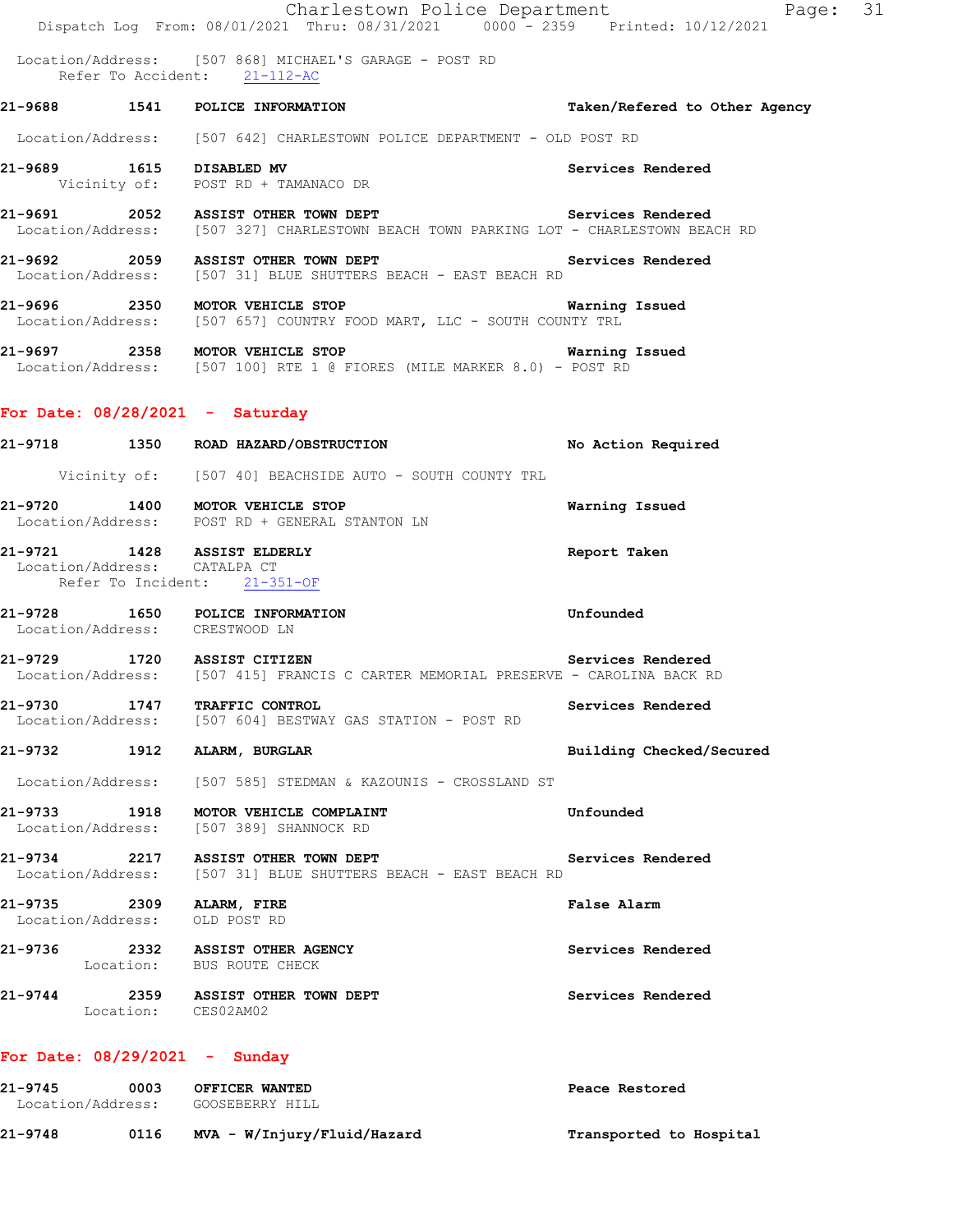Charlestown Police Department Fage: 32 Dispatch Log From: 08/01/2021 Thru: 08/31/2021 0000 - 2359 Printed: 10/12/2021 Vicinity of: CAROLINA BACK RD Refer To Accident: 21-113-AC **21-9753 1003 MOTOR VEHICLE STOP Warning Issued**  Vicinity of: [507 275] RTE 1 @ WESTERLY LINE - POST RD **21-9756 1108 CIVIL MATTER Investigated**  Location/Address: MATTHIUS LN Refer To Incident: 21-352-OF **21-9757 1346 FOUND/LOST PROPERTY Investigated**  Location: [507 883] QUONOCHONTAUG EAST BEACH ASSOCIATION (QEBA) Refer To Incident: 21-353-OF **21-9761 1603 MOTOR VEHICLE STOP Arrest(s) Made**  Vicinity of: [507 258] RTE 1 @ SOUTH KINGSTOWN LINE (MM 11.4) - POST RD Refer To Arrest: 21-99-AR **21-9766 1730 MOTOR VEHICLE STOP Warning Issued**  Location/Address: POST RD + PROSSER TRL **21-9768 1917 DISABLED MV Services Rendered**  Location/Address: POST RD + PROSSER TRL **21-9769 2005 ASSIST OTHER POLICE DEPT Investigated**  Location/Address: CENTER ST **21-9770 2057 ASSIST OTHER TOWN DEPT Services Rendered**  Location/Address: [507 31] BLUE SHUTTERS BEACH - EAST BEACH RD **21-9771 2113 ANIMAL COMPLAINT Investigated**  Vicinity of: SEA BREEZE AVE 21-9773 2150 ASSIST OTHER TOWN DEPT **1989 Services Rendered**  Location/Address: [507 327] CHARLESTOWN BEACH TOWN PARKING LOT - CHARLESTOWN BEACH RD **21-9775 2250 VANDALISM Investigated**  Location/Address: CHARLESTOWN BEACH RD **For Date: 08/30/2021 - Monday 21-9778 0032 SUSPICIOUS ACTIVITY/VEHICLE Building Checked/Secured**  Location/Address: KENNEDY LN **21-9780 0138 GENERAL INFORMATION Services Rendered 21-9781 0229 ALARM, BURGLAR Building Checked/Secured**  Location/Address: [507 611] FROSTY DREW NATURE CENTER - PARK LN **21-9784 0934 FOLLOW-UP INVESTIGATION Investigated**  Location/Address: [507 72] CUMBERLAND FARMS - OLD POST RD **21-9786 1231 TRAFFIC CONTROL Services Rendered**  Location/Address: WEST BEACH RD **21-9787 1242 ANIMAL COMPLAINT Services Rendered**  Location/Address: WEST BEACH RD **21-9789 1338 NOTIFICATION Services Rendered**  Location/Address: SOUTH COUNTY TRL **21-9790 1559 FOLLOW-UP INVESTIGATION Investigated**  Location/Address: [507 37] CHARLESTOWN WINE AND SPIRITS - OLD POST RD **21-9791 1617 DUMPING VIOLATIONS Report Taken**  Location/Address: CEDAR RD

Refer To Incident: 21-354-OF